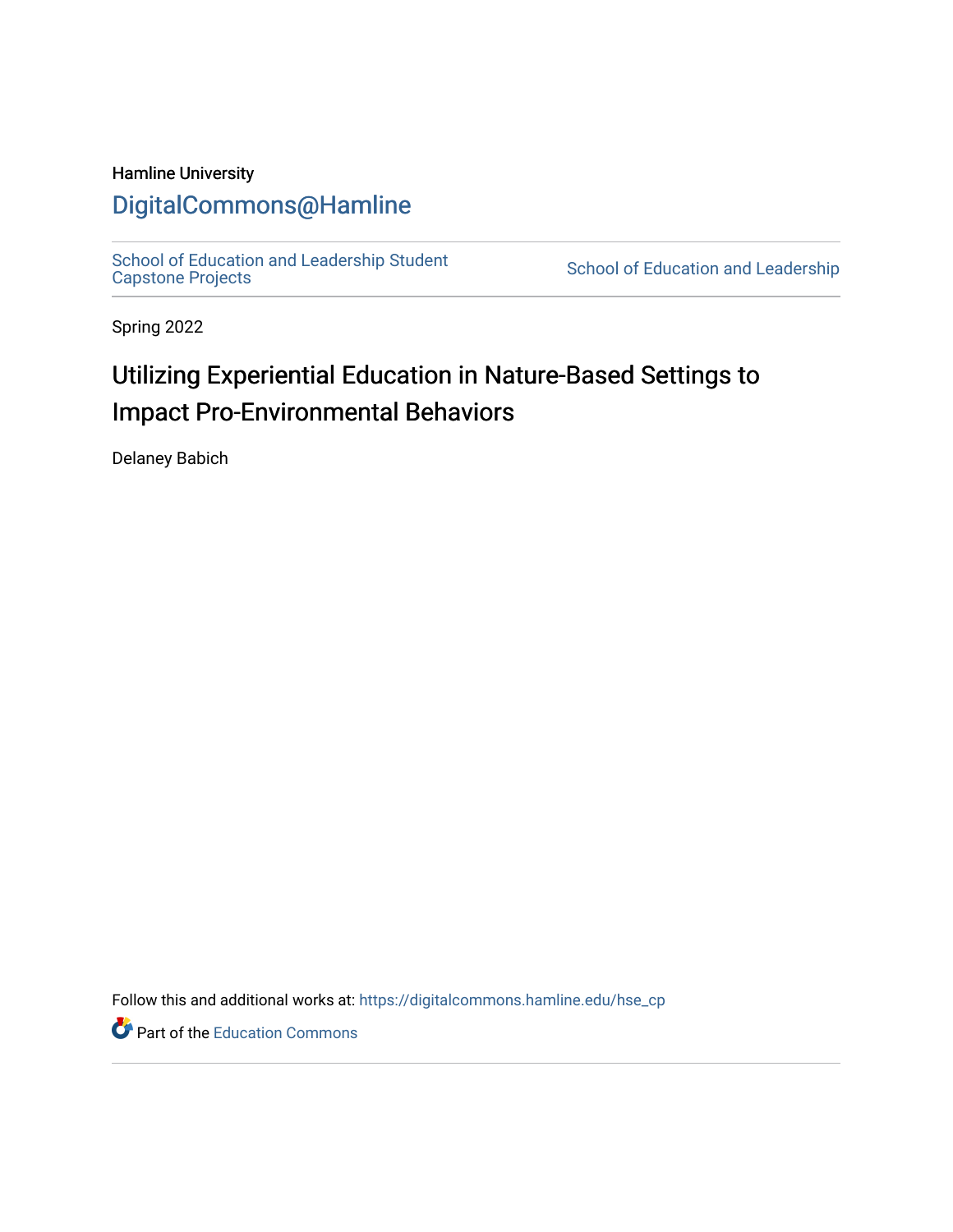# **Utilizing Experiential Education in Nature-Based Settings to Impact**

# **Pro-Environmental Behaviors**

by

Delaney Babich

A capstone project submitted in partial fulfillment of the requirement for the degree of

Master of Arts in Education: Natural Science and Environmental Education

Hamline University Saint Paul, Minnesota May 2022

Capstone Project Facilitator: Julia Reimer Content Expert: Tracy Fredin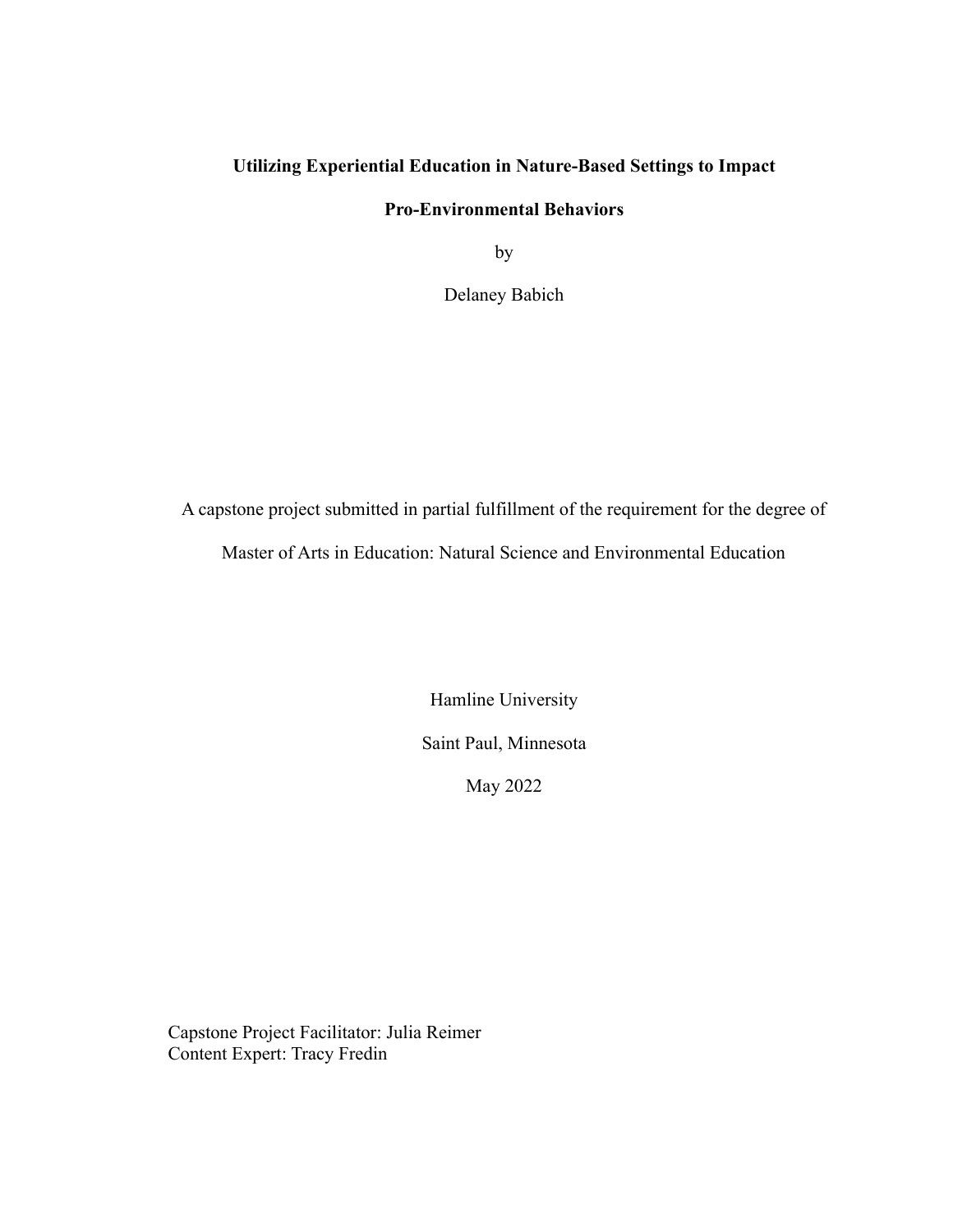# **TABLE OF CONTENTS**

| .43 |
|-----|
|     |
|     |
|     |
|     |
|     |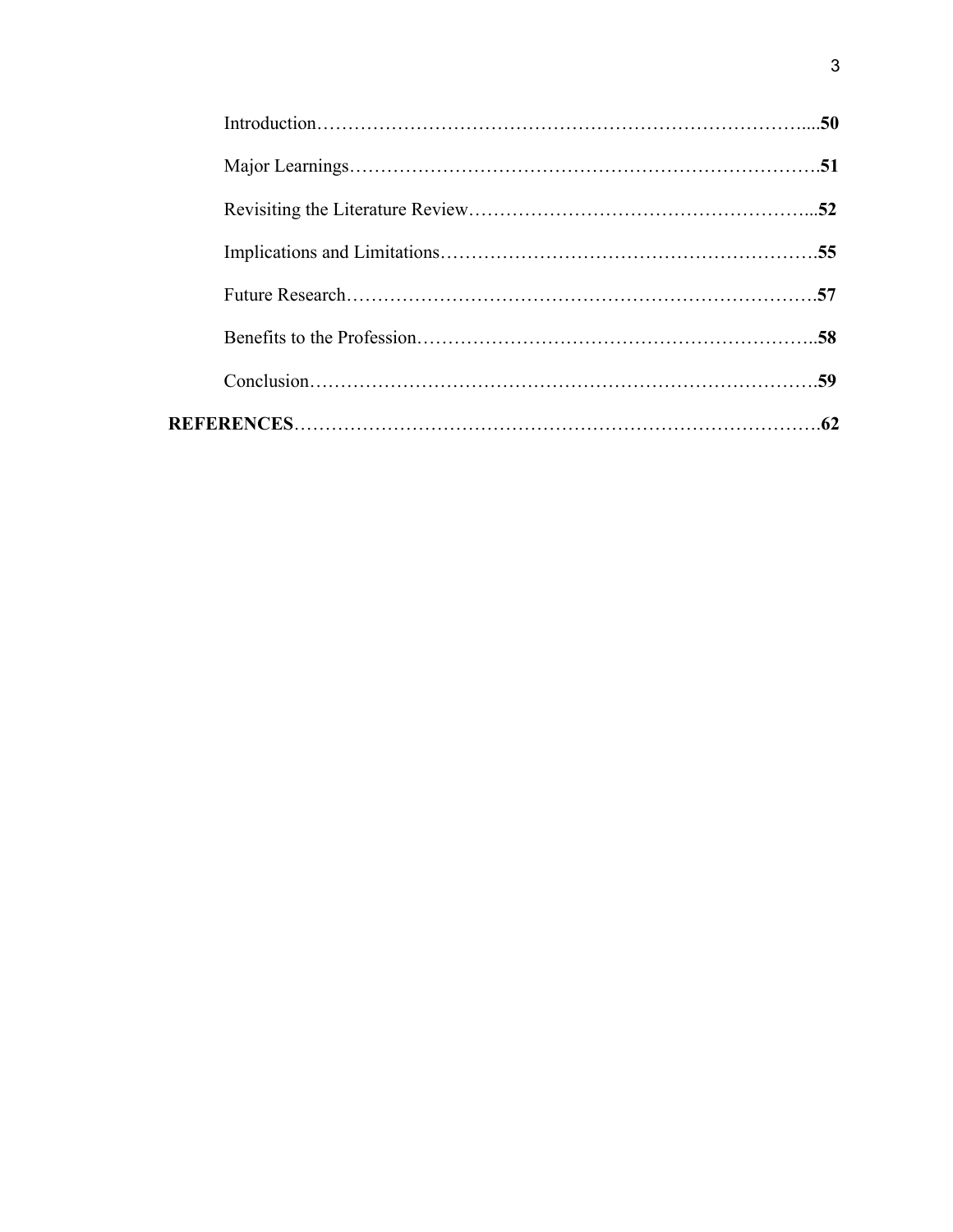#### **CHAPTER ONE**

## **Introduction**

The purpose of this capstone is to understand the impacts of experiential outdoor and nature based education programs on peoples' behavior, and how it shapes their values and actions towards the environment. The goal behind the purpose is to create a hands-on community resource that can be used by members of the public to learn about their local environment, gain environmental literacy, and adopt pro-environmental behaviors. This project focuses on the question: *How does experiential education in a nature based setting impact pro-environmental behaviors?* Throughout this project I will explore and explain multiple formats of experiential and hands-on nature-based education and their impact, whether perceived or confirmed, on pro-environmental behaviors. In this chapter I will introduce my rationale and reason behind the topic, introduce the concept of pro-environmental behavior, and begin to explain the importance of engaging environmental education in our youths' lives.

#### *Personal Background*

Growing up in a small town in Minnesota, surrounded by farmland, river valleys, and state parks was a lucky break for my sister and I, and a smart choice made by my mother. She understood the value of time spent near and in nature and wanted us to grow up with her same mindset. My father taught us how to forage for mushrooms and berries, as well as how to fish, during our trips to the iron range. One of my favorite activities as a child was to participate in the Junior Park Naturalist programs at state parks. Time spent with my aunt Diane while growing up also influenced my passion for the outdoors and my journey in education. She is currently the Director of Marine Research at the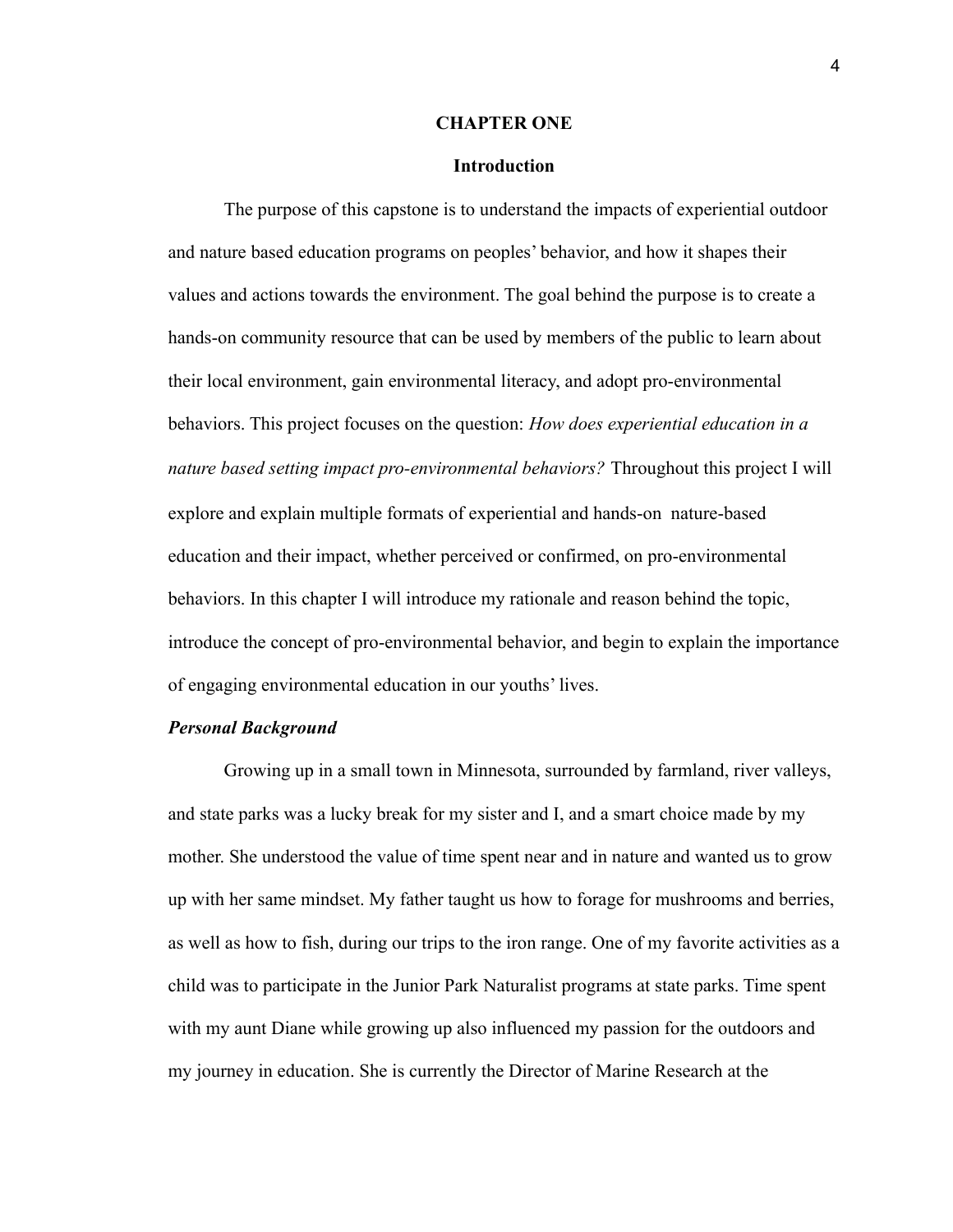Biosphere Two, where she runs a tropical climate and coral reefs laboratory. She explained her research to me whenever I asked while I was growing up, and helped instill the value of inquisitive learning by encouraging me to think outside the box and stay persistent in my studies. All of these moments with family instilled a value of caring for and valuing the environment. That type of mindset was made concrete during the time as an undergraduate spent in New Zealand learning about the connection between culture and the environment. During this time I studied sustainable actions, conservation, environmental planning such as permaculture practices, natural resource planning, and how the Maori traditions helped solve the challenges behind protecting the beautiful landscapes. All of these experiences were essential to shaping my world view and my future, and my love of environmental education.

#### *Nature-Based Education Background*

The emphasis on nature based education dates back to the 18th century, but did not truly come into the form we see today until the late 60s (Monroe, et al., 2015). The early focuses of environmental education were conservation education and outdoor education. Conservation focused on how to conserve resources from a more hands-off approach. Outdoor education was an actively engaged approach, which at this point, came mostly in the form of summer camps or community recreation (Monroe et al., 2015). These camps were often mostly only accessible to upper class, able-bodied, white families (Browne et al., 2019). Both of these forms failed to touch on the impact a community has on their environment through politics, or the impact of rapid urbanization of our once very wild nation. Neither forms of education provided ideas or solutions to the problems the environment was facing. Many educators saw what was lacking in these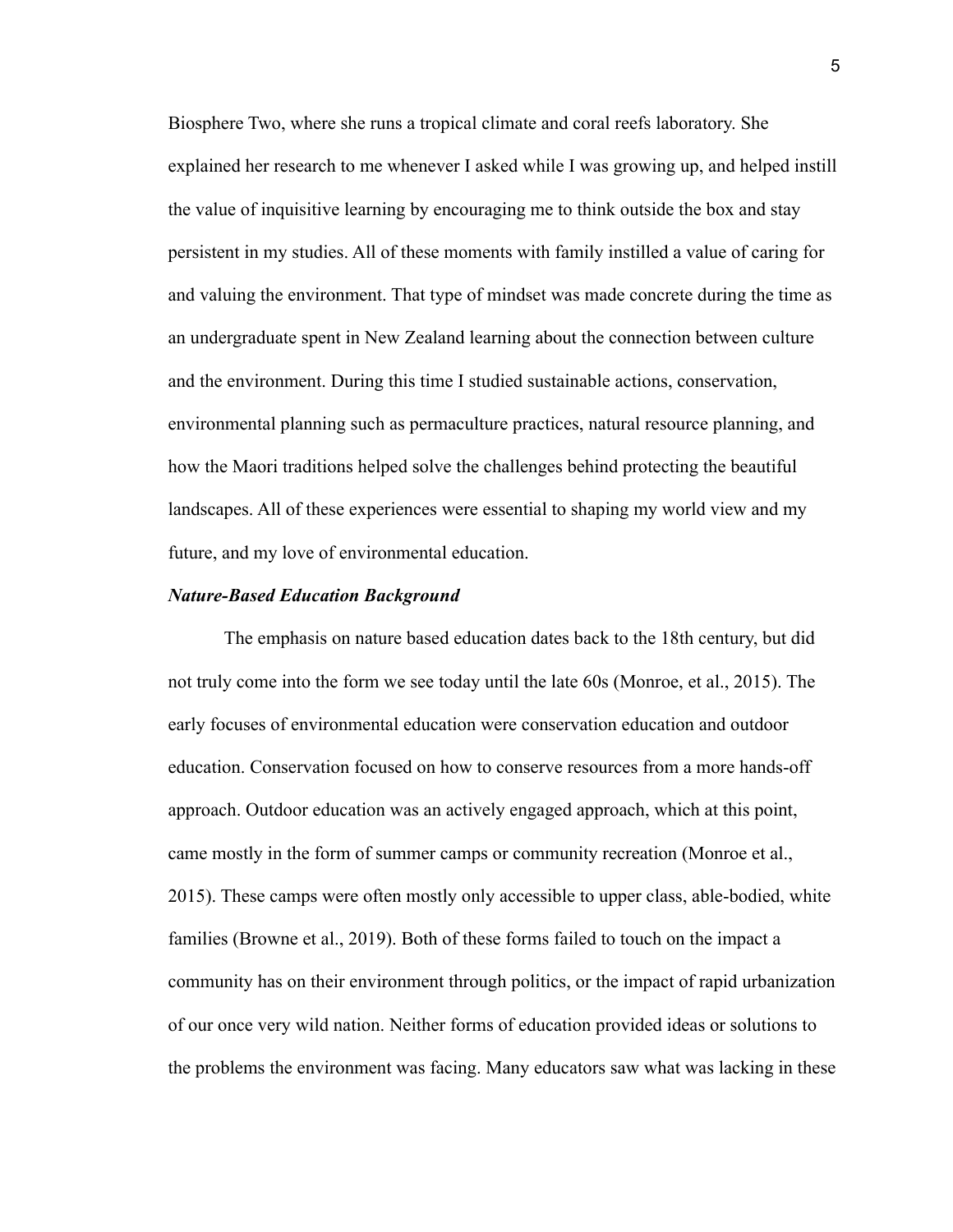two forms of outdoor based education and worked to create something new. Thus began the shaping of the field of environmental and outdoor education. Throughout the years it has been influenced by conferences held by world leaders, education policies, community needs and climate change initiatives.

The two common terms used in the field are *environmental education* and *outdoor education*. Environmental education is a general term used to describe a learning environment that is more structured in its format or programming, and focuses on topics such as sustainability. Outdoor education is the other side of the coin. It's more informal in its format and is mostly based on outdoor activities. Outdoor education often focuses on a specific set of skills, like learning to identify plants or build a fire, as well as team building and listening skills.

My goal throughout the project was to determine how experiential education in nature-based or outdoor education settings shapes participants to act with the environment in mind. Pro-environmental behaviors and environmental citizenship are necessary for everyone in our society to possess if we are going to see real change happen regarding the state of the environment and climate. Public sphere pro-environmental behaviors influence those that are actively engaged in creating environmental policies (Asah et al., 2017). Active environmental citizenship is essential for the success of the environmental movement.

# *Professional Significance*

The state of our environment and the implications of climate change that we have seen over the years has made the importance of pro-environmental and sustainable behaviors more necessary than before. The examples of climate change provide us with a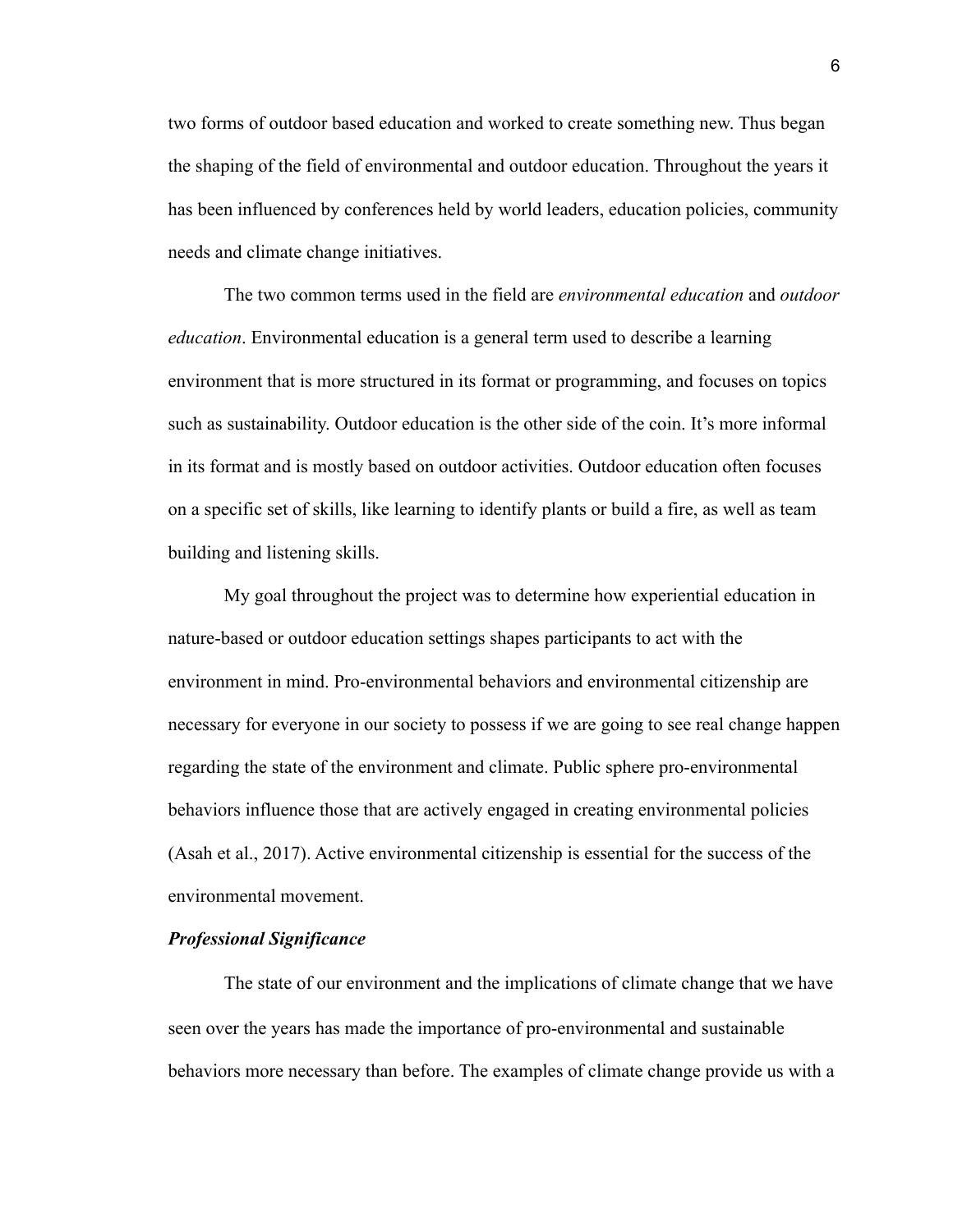reason to change our patterns of consumption, and to seek new practices that can become solutions (Monroe et al., 2015). Environmental education can engage participants in hands-on learning, increased awareness and knowledge, as well as personal experiences which can motivate citizens to find solutions to our current and future environmental problems. These outcomes are also referred to as environmental literacy (Dresner, 1994). "Research shows that increased awareness and knowledge contribute to increased motivation to take action. Without knowledge of environmental issues and action skills, however, it is unlikely that students will act" (Dresner, 1994, p. 16). The necessity lies in our future generations adopting environmental literacy and pro-environmental behaviors in order to make an impact on protecting our planet.

Looking towards the future, the importance of environmental education is a great one. We need to create and teach engaging nature-based curriculum in order to create future stewards of our environment. There is a gap between parts of society and the understanding of the need for environmental stewards. Environmental and outdoor education can fill the gap by providing positive and fun outdoor experiences. Feeling comfortable while in nature is an important aspect that can lead to more responsible actions regarding the environment. If a child can spend chunks of time in one particular natural setting, while participating in different activities during that time, the child will grow to feel protective of that natural space and develop a sense of stewardship (Dresner, 1994). In my personal and professional experiences with outdoor education, meaningful moments could include identifying species, discovering natural history, observing natural cycles, and discussing human impact - opportunities many of us may think of when we hear the words "environmental education." But most of the time in nature should be spent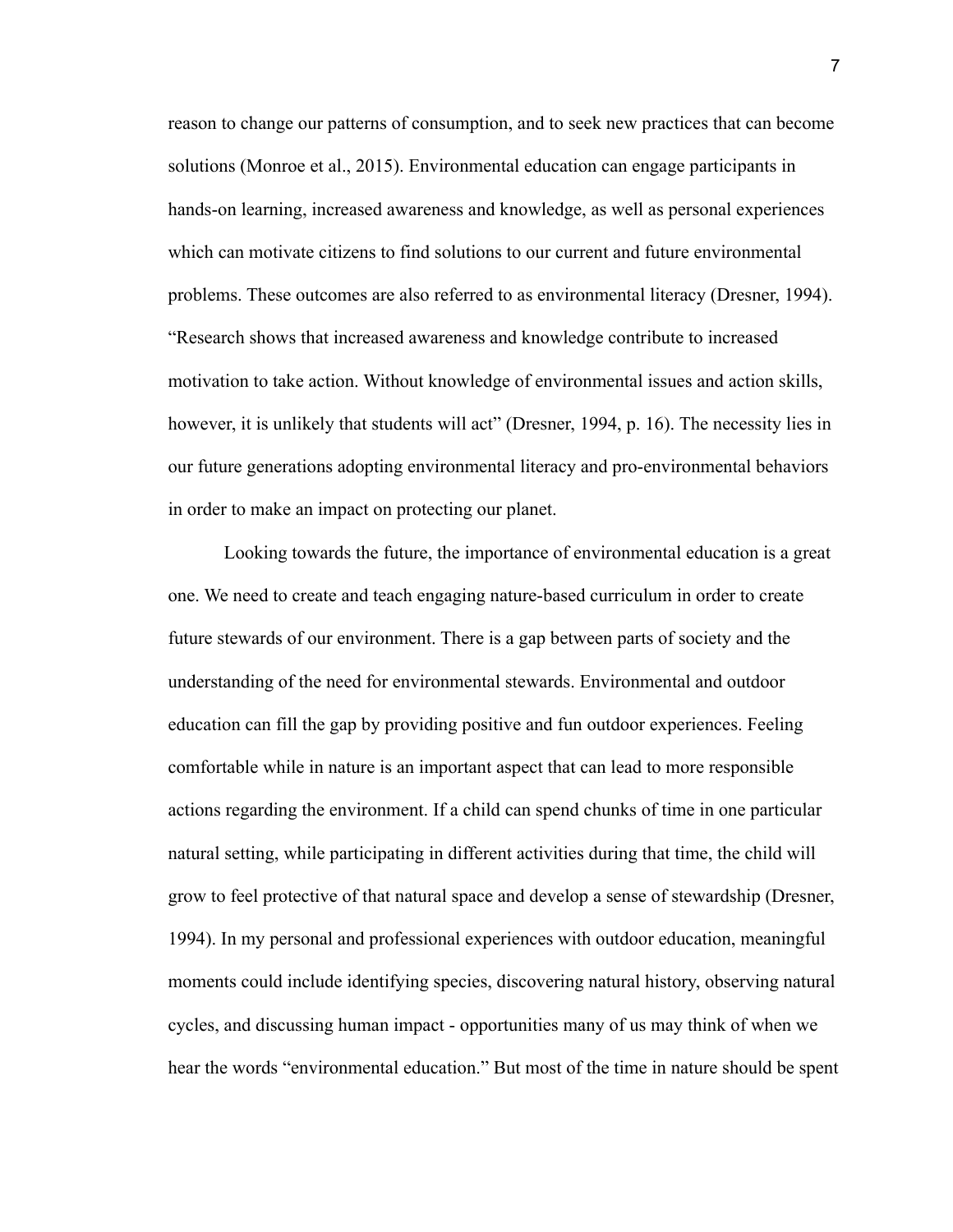pondering the idea of what it means to be alive, re-learning to observe with our senses, to wonder, to notice, to connect. Often these simple experiences, rooted not in facts but through a lens of place and emotion, have a much more personal impact than time spent in a formal educational setting. That is why informal, hands-on nature-based learning needs a permanent place in our education system.

The recent policies around environmental education in our school systems are not as defined as those for the core subjects tested during standardized testing. The push for standards-driven programming has made educators get creative by emphasizing environmental education activities and experiences that help support teachers in subject-area standards. This is done by incorporating environmental activities that are relevant to the state standards. While seeking to support classroom educators, the National Project for Excellence in Environmental Education (NPEEE) developed a set of Guidelines for Excellence in Environmental Education beginning in 1993 which was and is still used for grades 5, 8 and 12 (Monroe et al., 2015). The North American Association for Environmental Education (NAAEE), also continues to advocate for policies that fund and create programs that support high quality environmental education programs at the federal and state levels.

#### *Pro-Environmental Behavior*

Throughout this project I will use the term *pro-environmental behavior* which, depending on the piece of literature being referenced, receives varied emphasis: conservation, sustainability, efficiency, environmental protection, and preservation. There are many types of human behavior that have an impact on the environment, but some actions have a larger impact than others. My point in this study is that the behavior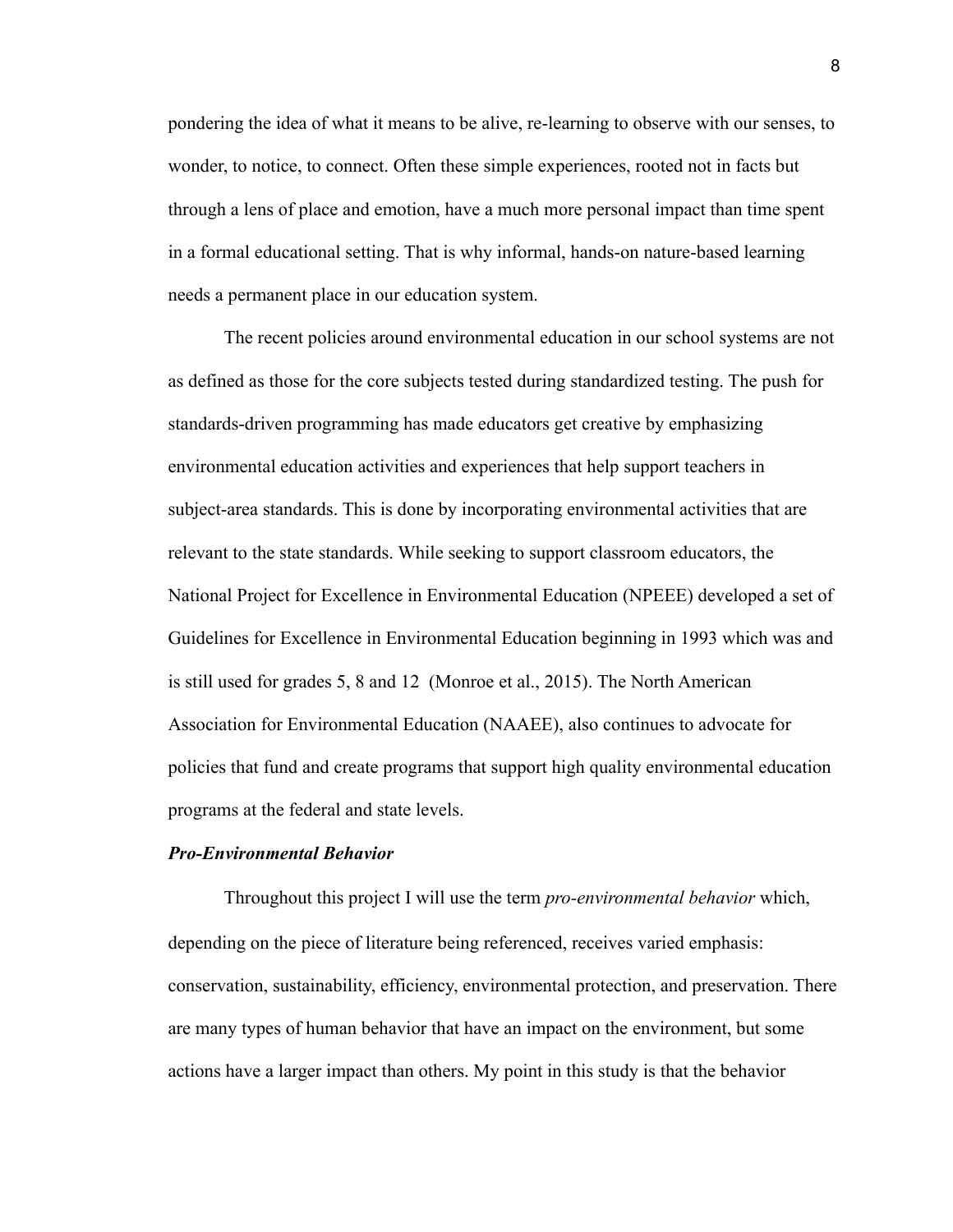considered pro-environmental should be that which has a positive impact and relationship to the environment. Another term found in this project is *biophilia*, which is theorized as an innate love of nature, a biological need related to survival (Broom, 2017). It encapsulates the idea that the love of nature is wired within us, but that it can also be developed through childhood experiences within nature, as well as familial values towards nature. Biophilia can be used as part of a basis for creating and changing behaviors regarding the environment.

Pro-environmental behavior is meant to help protect the environment, or at the very least, refrain from harming it (Balunde et al., 2020). There is often an intrinsic motivation behind pro-environmental behaviors. Intrinsic motivations are related to the feelings one acquires during positive experiences in nature, which add to one's motivation to protect the natural world (Monroe et al., 2015). They can also come from internalizing social norms of environmental responsibility and lead to the development of an identity of connection to nature (Chawla & Derr, 2012). Later in this project there will be further discussion on the frameworks and theories related to the motivations behind pro-environmental behaviors.

# *Engaging Youth Programming*

While the pro-environmental behaviors are the desired outcome, they won't materialize on their own. The creation of quality youth engagement programs is necessary first. In general, youth engagement can be described as "the meaningful participation and sustained involvement of a young person in an activity that has a focus outside himself or herself" (Riemer et al., 2013, p. 555). The types of programs that embody youth engagement instill a sense of responsibility in youth that can be sustained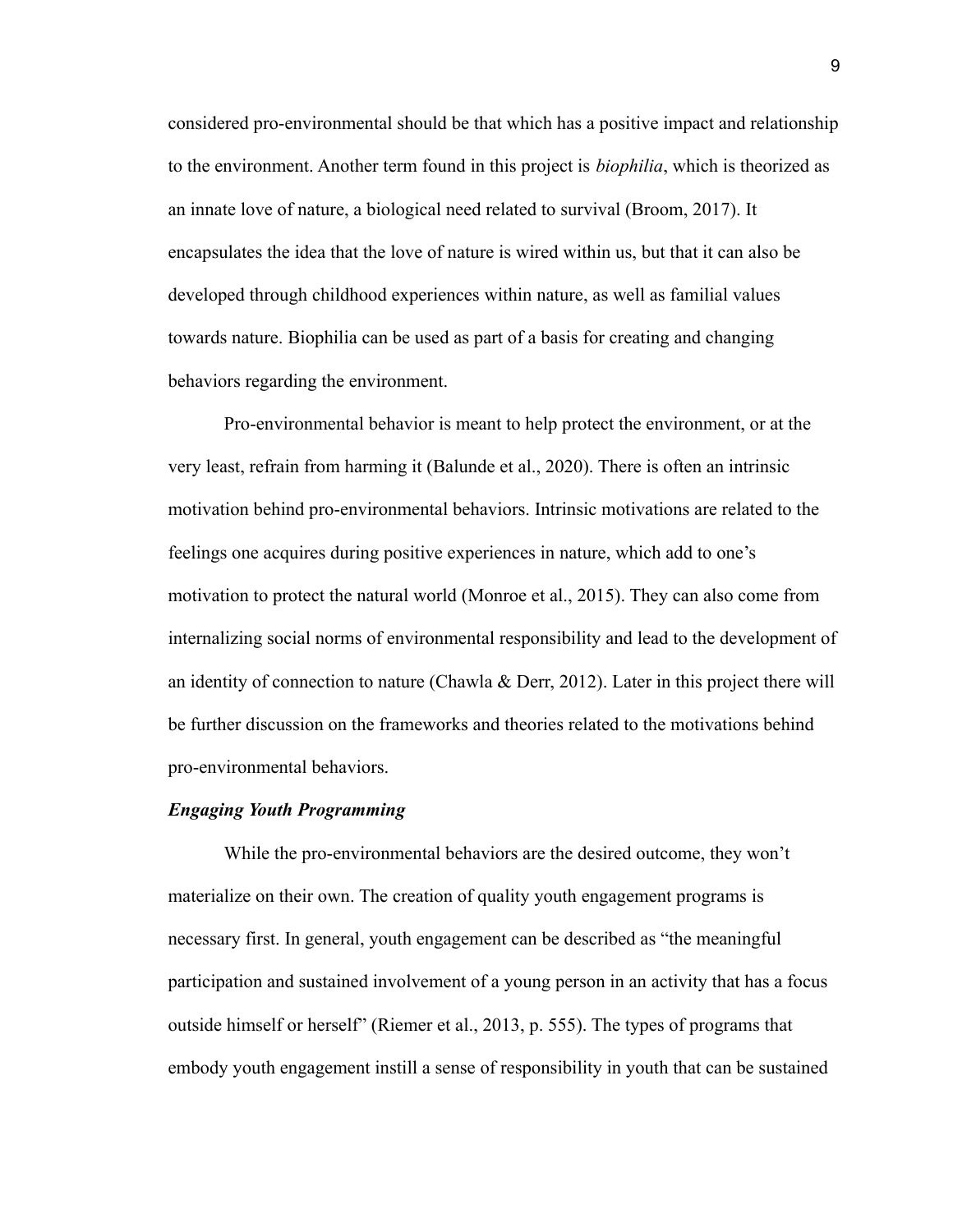into adulthood. Programs can achieve this by providing opportunities for youth to take action and participate in leadership, which can encourage youth to further develop a sense of self and the qualities that make up their identity, including values and behaviors towards the environment. The goal is to create and sustain effective environmentally friendly programs based on the desired outcomes. Throughout this project I will be referring to a model created by Riemer et al. which draws largely from the literature available on youth civic engagement and the elements related to youth-based programming. I will also be examining the pedagogical approach of experiential learning as a form of education that promotes individual choices, and leads to a more sustainable, long-term grasp of the knowledge learned through experience. I will use these models to evaluate the aforementioned formats of nature-based education I have chosen in order to assess their effectiveness in promoting pro-environmental behaviors.

# **Summary**

Environmental education is a beloved, varied field that includes a variety of education techniques and activities that all work towards increasing a participants knowledge of the environment. Outdoor education is one form that takes place primarily outdoors, and is often associated with a hands-on, experiential approach. This form of environmental education stemmed from the need for a society to become more in touch with nature as the world became more developed and fast paced. The styles and reasons behind it have changed over the years but the goals have remained relatively similar. Recently, there has been a push to understand the psychology behind pro-environmental behaviors and the influence it has on creating change in the actions of citizens towards their environment. The end goal of this project is to answer the question: *How does*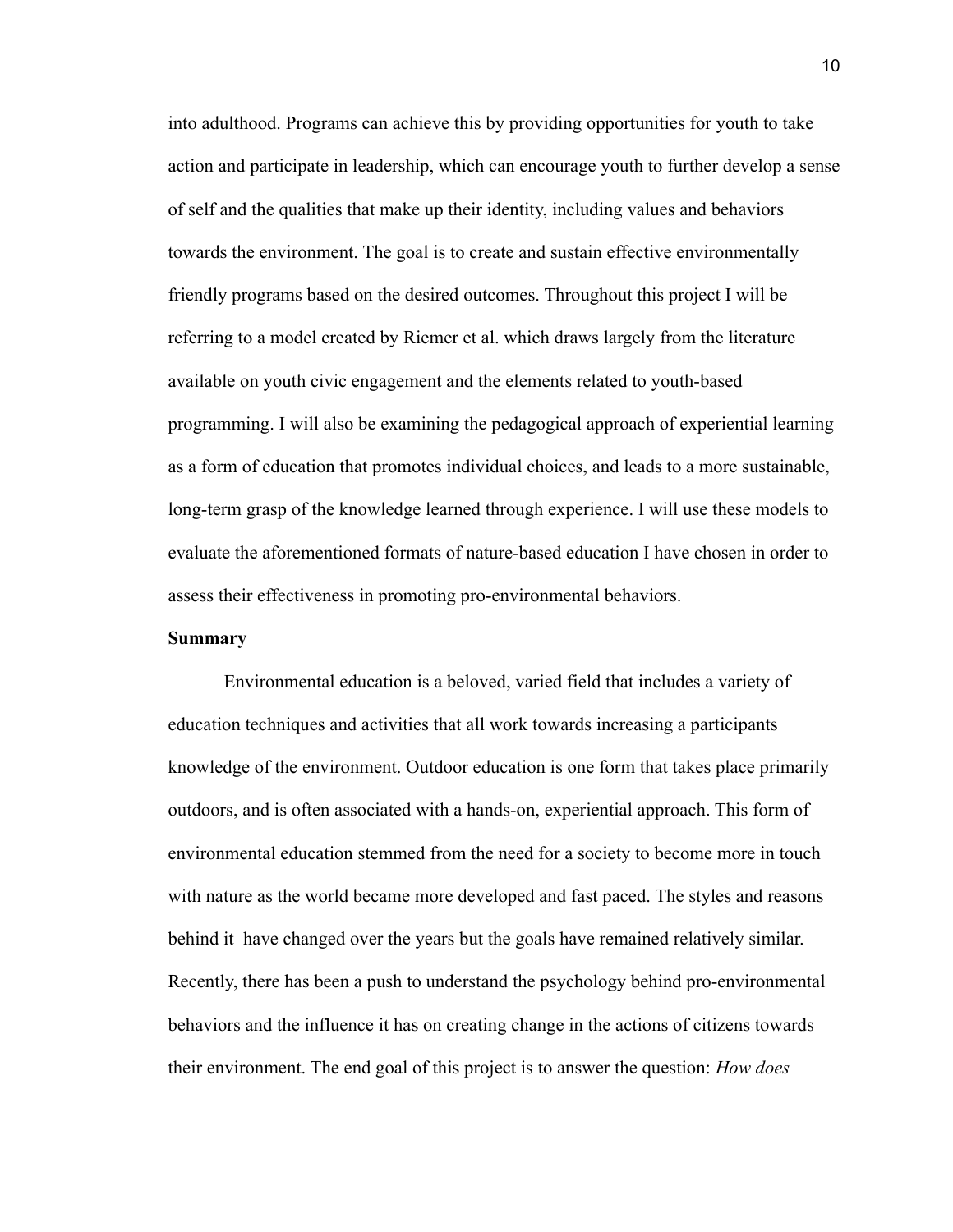*experiential education in nature-based settings impact pro-environmental behaviors?* The answer to this question will be found through research and reviewing case studies with interviews and data conducted with people in the nature education field, as well as students, andand in the form of a publicly available, hands-on learning resource booklet that is full of influential elements of environmental education.

The following chapters will consist of a literature review of the research done to support this project in Chapter Two, a detailed description of the project itself and the rationale behind the creation of its specific format in Chapter Three, as well as a reflection on the design process and a look towards what could come next in Chapter Four.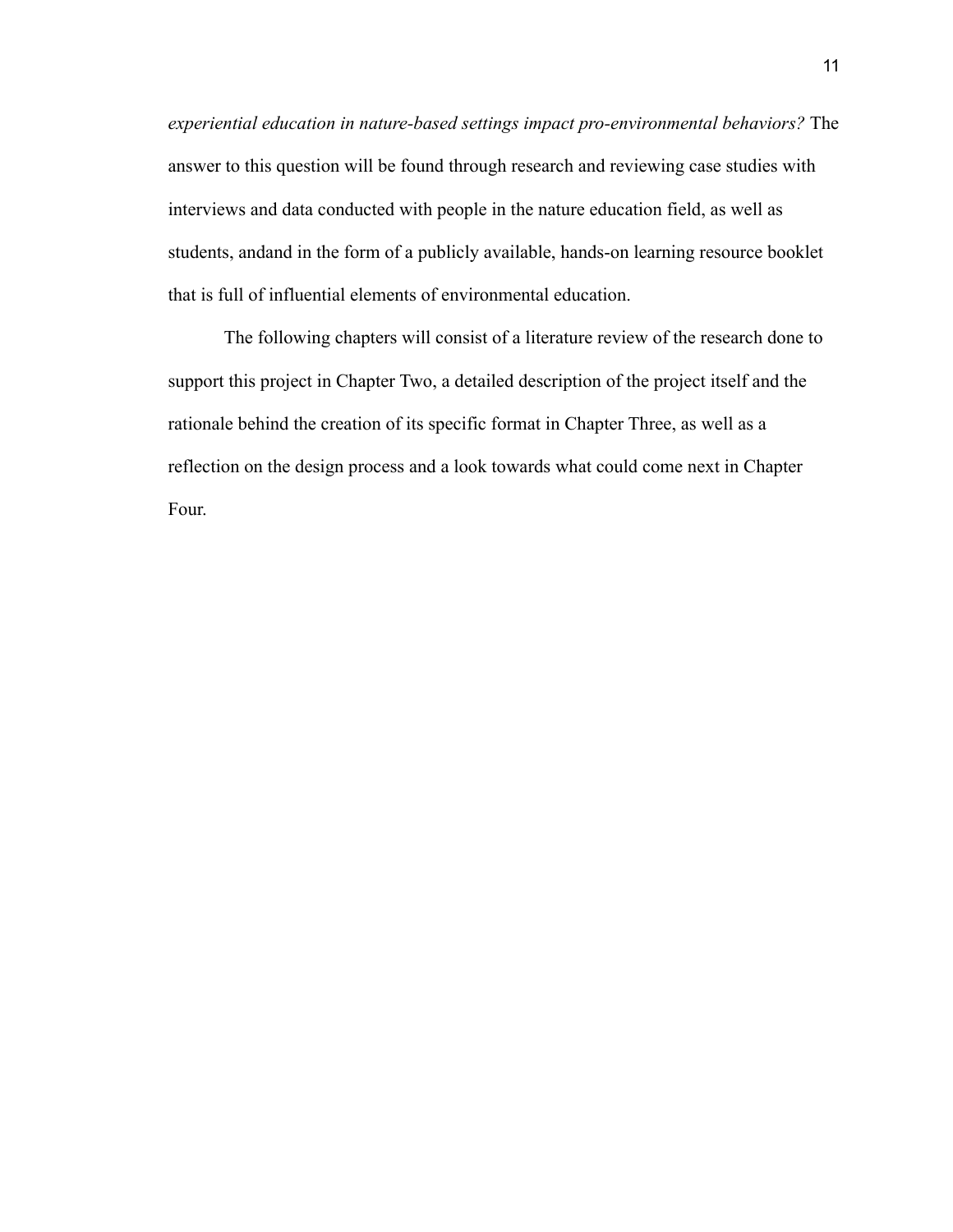#### **CHAPTER TWO**

# **Literature Review**

# *Introduction*

The previous chapter outlined the reasoning for this curriculum project to begin answering the question, *How does experiential learning in nature-based settings impact pro-environmental behaviors?* It is important to understand the concepts of experiential learning, nature-based education, and pro-environmental behaviors, as well as how they relate to one another. This chapter will expand on the definitions of these concepts, present evidence of their value, and explain the strategies best found to produce the desired behaviors. First, a brief overview will be provided of the historical and societal constructs of environmental education. Then, the concept of environmental literacy and its importance will be explained. The phenomenon of pro-environmental behavior will then be discussed, providing detailed descriptions of its background and its value in environmental education. Next, the concept of youth engagement and the forms it can take in nature-based education will be discussed, and later connected to the theory of experiential learning, as well as a contrasting theory of critical urban environmental pedagogy. The last portion will dive into different formats of nature-based environmental education and the evidence of success in the creation of pro-environmental behaviors. The strategies within the different formats may overlap, as they all relate to one another.

I would also like to recognize that there are many ways to instill the value and action of pro-environmental behaviors. The following chapter is not meant to be a comprehensive guide to all nature-based education strategies, but rather an exploration of certain types of learning and their impact on the learners.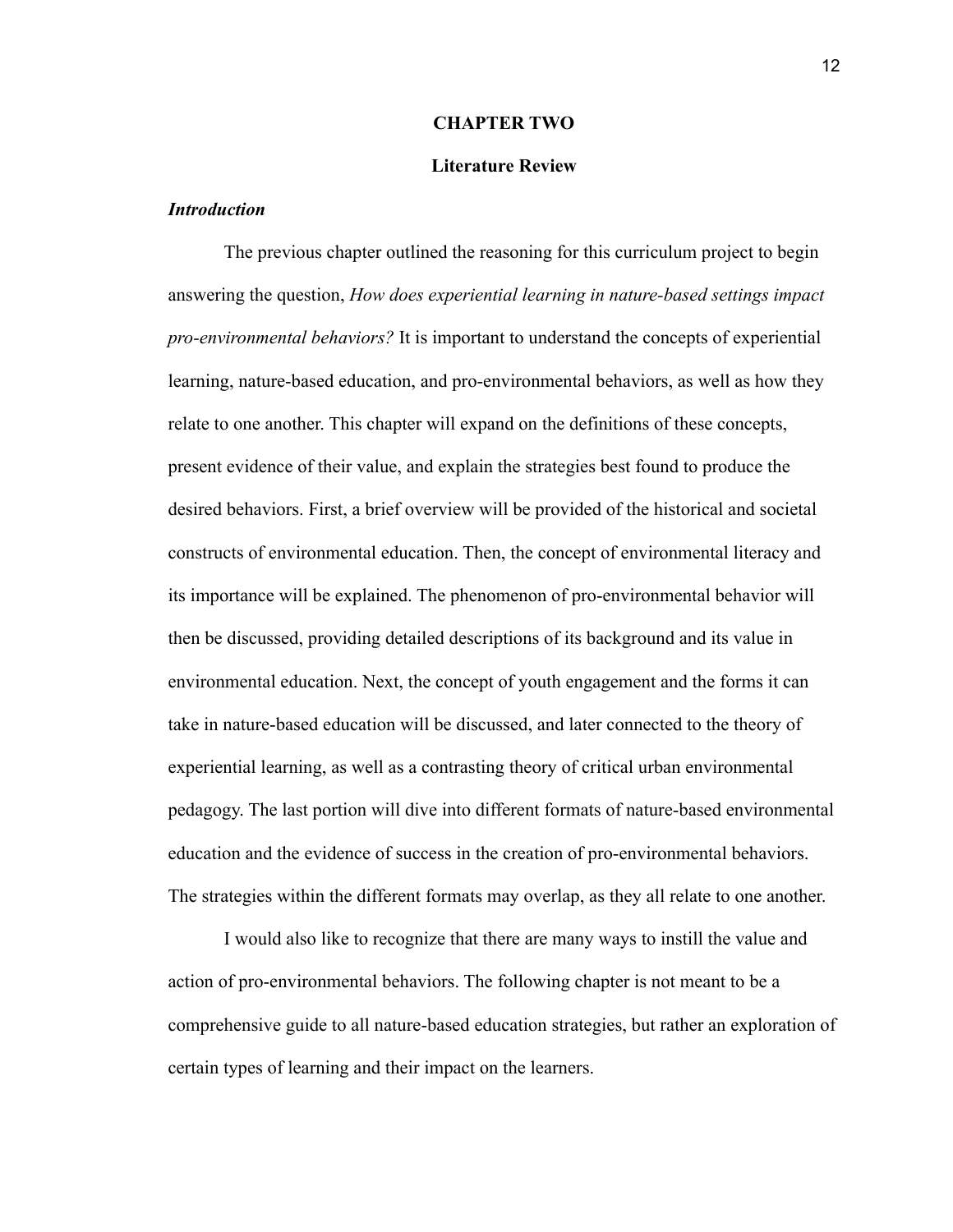# **Environmental Education**

#### *The Historical and Social Constructs of Environmental Education*

The emphasis on nature-based education dates back to 1891 and American Wilbur Jackman's book *Nature Study for the Common Schools* (Monroe et al., 2015), but did not truly come into the form we see today until the late 60s. In 1969, a man named William Stapp recognized gaps in school curriculum and proposed a new sector called environmental education, which would be "aimed at producing a citizenry that is knowledgeable concerning the biophysical environment and its associated problems, aware of how to help solve these problems, and motivated to work towards their solution" (Stapp, 1969, p. 34). Thus the environmental education movement was born.

The evolution of environmental education policies began with establishing the official goals and objectives at the International Tbilisi Conference in 1977. Monroe et al. (2015) explain that once the objectives were set in place, schools around the world began to implement environmental education, and experiment in developing different types of curriculum, courses, and training programs. Monroe et al. also explain that there are three forms of environmental education that took shape in this field: formal, informal and non-formal. *Formal environmental education* refers to activities where educational goals and strategies are determined by a traditional school developing its programs, and are most often aligned with the compliance with standardized school curricula. An example would be a traditional school project focused on sustainability. *Nonformal environmental education* refers to educational opportunities where the learner participates in long term programming with objectives that are tailored to the needs or desires of a group or organization. An example of this would be Girl Scouts, or extracurricular programs that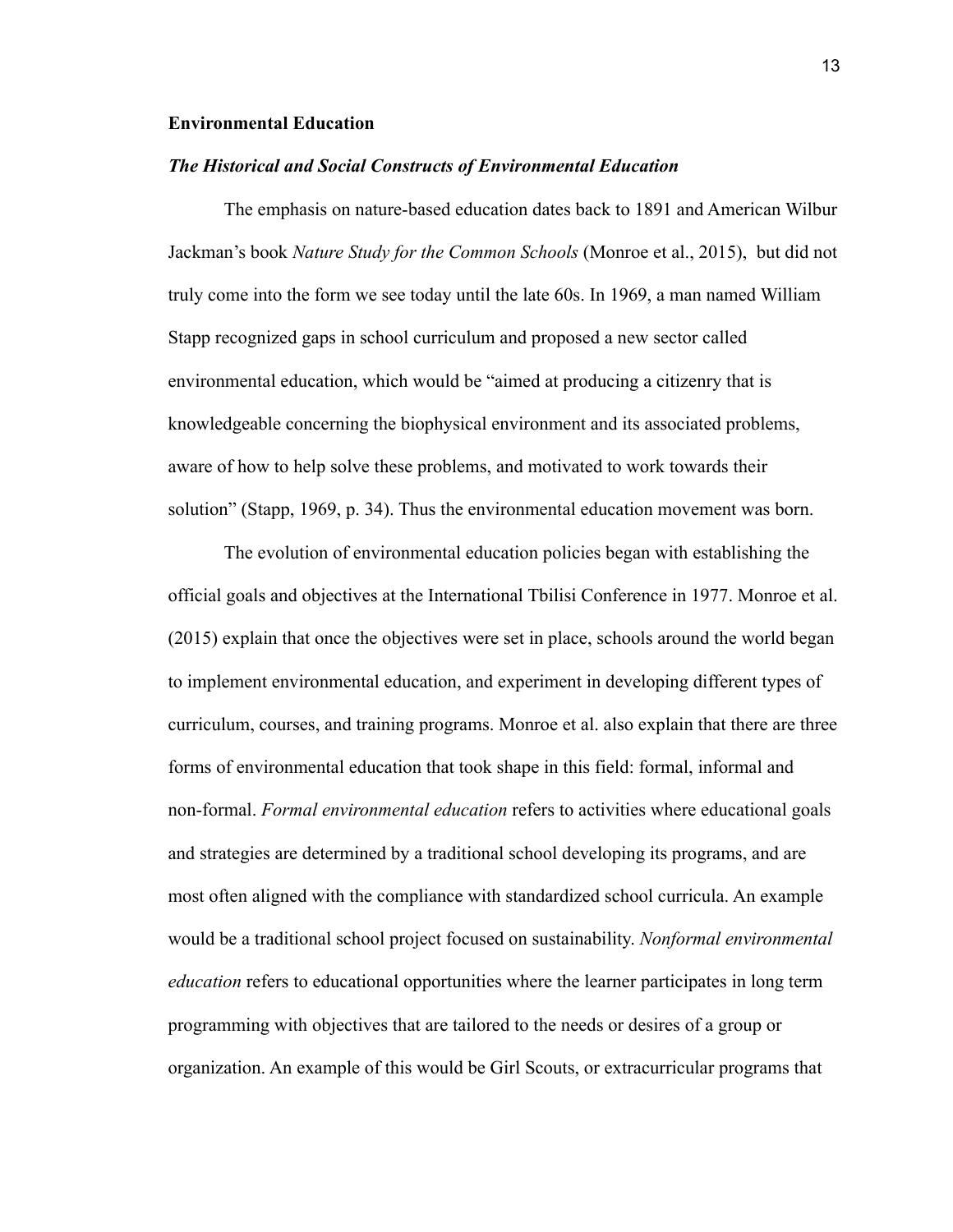are run by parks, museums, or nature centers. *Informal education* is one that occurs in any place that information is displayed or taught, and is often interpretive by nature. It is often short term, and can be found in places such as nature trails, educational fairs, museums, and even in the media.

The need for informal and nonformal education strategies arose from those who desired a more hands-on experience, with nature becoming the teacher and facilitator for learning. The "nature as a teacher" (Wals, 2012, p. 3) movement represents a framework that considers the importance of living systems, and where connection and relationships to place is crucial to the development of nature-based values. While these strategies are not dictated by policies in our education system, they are a popular avenue of learning for the public, as they are often more engaging and fun due to their hands-on and student-centered approach.

# *Critiques of Environmental Education*

While environmental education has gained traction and popularity, there are those who give critique and see the need to change the way environmental education is conducted, especially within an urban setting. Traditional environmental education emphasizes green-washed approaches, and labels youth with "nature deficit disorder" (Louv, 2006) when they are removed from the elite, often white-centered, and romanticized version of the natural environment. This version calls to displace youth from their everyday urban spaces to "connect with nature". This approach fails to recognize or appreciate the natural spaces that make up urban environments. Instead, it promotes "an agenda that does not recognize the experiences of those living in socially and ecologically complex environments" (Belliono & Adams, 2017, p. 271). More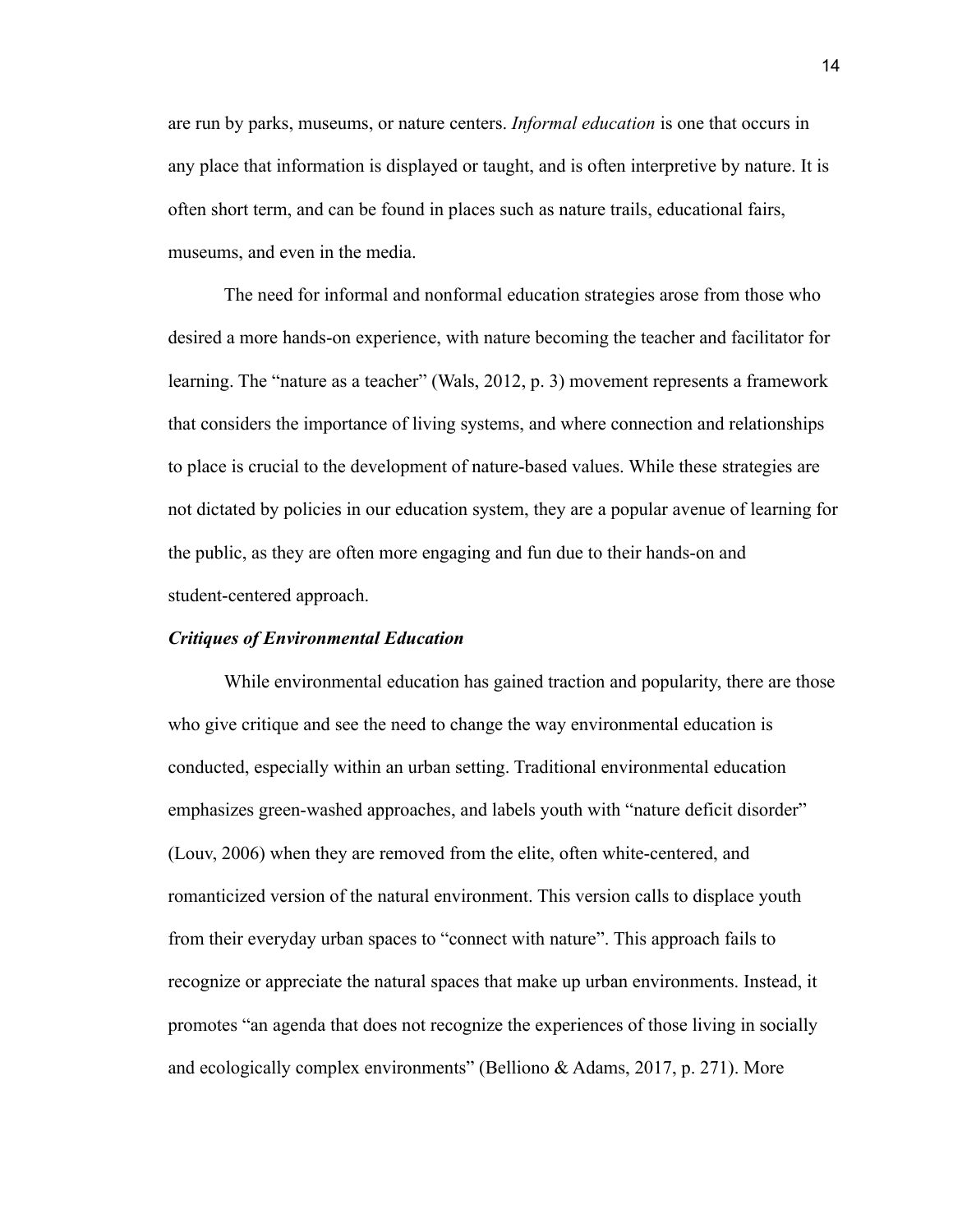in-depth information on this topic will be provided in a later portion of this project in regards to theories found in environmental education, and when exploring the different formats of environmental education.

The creation of environmental education has become an integral aspect of our current education system and creating positive values of the place we all call home. There is a call by some educators to restructure the approaches due to the non-inclusive tendency of traditional environmental education. However, because it can take shape in formal, informal, and nonformal formats, it is easily available to those who wish to participate and learn, until the materials can be readily made available to all. The next section will describe the importance of learning this type of information, and what this type of knowledge can lead to.

#### **Environmental Literacy**

Literacy is an essential skill within all realms of education, and gives one the ability to make and act upon decisions in an informed and appropriate manner. Environmental literacy was first described by C.E. Roth in 1968 as an understanding of how environmental knowledge and learning skills impact the connection between humans and their environment (Levy et al., 2018). He then expanded the term in 1992, claiming that environmental literacy should be defined "in terms of observable behaviors. That is, people should be able to demonstrate in some observable form what they have learned; their knowledge of key concepts, skills acquired, disposition toward issues, and the like" (Disinger & Roth, 1992, p. 3). Thus, it is reasonable to correlate environmental literacy with pro-environmental behaviors, and state that pro-environmental behaviors are the result of well rounded environmental literacy. If an individual comprehends a range of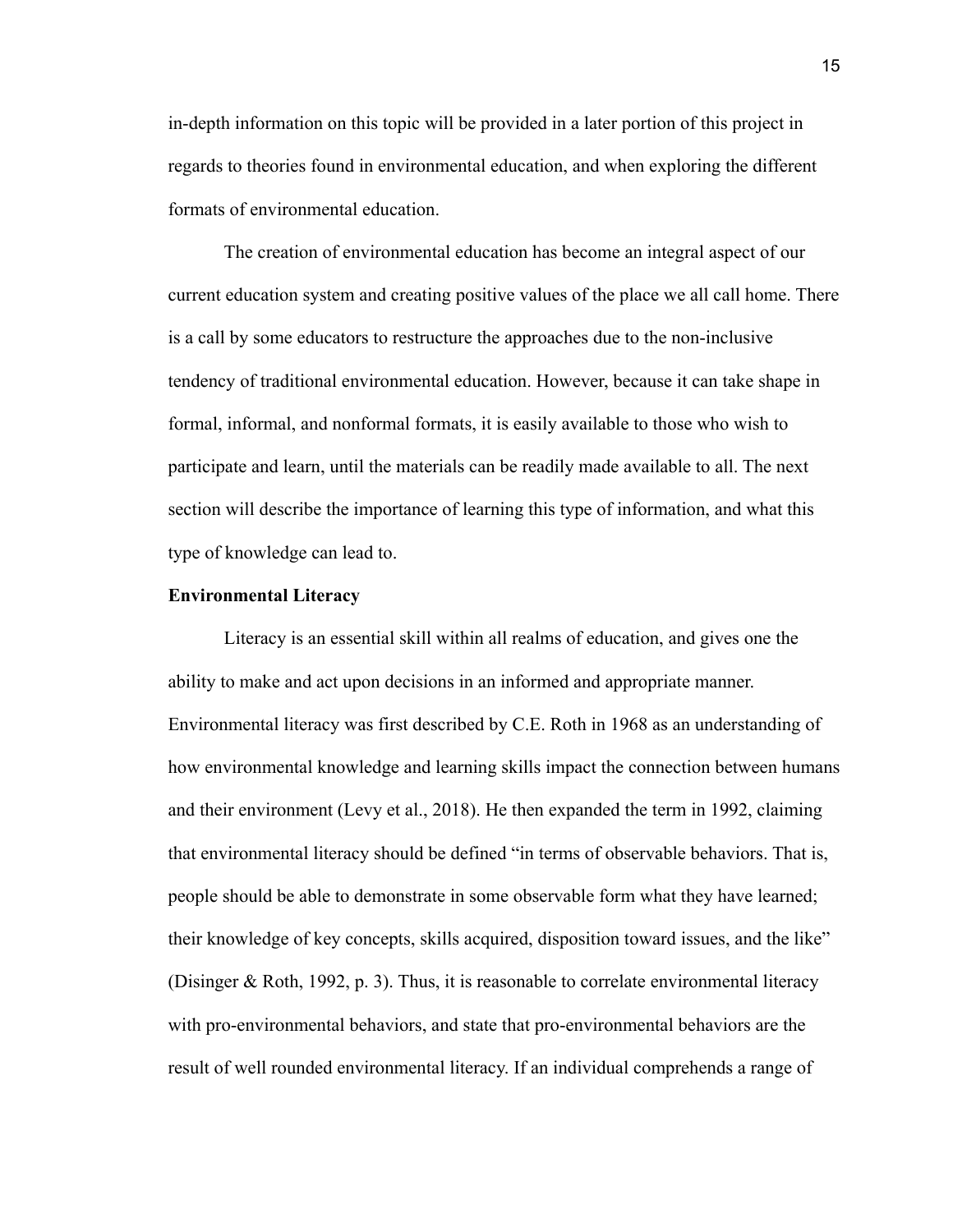ecological or environmental issues, they can use that knowledge to direct their daily environmental behaviors.

According to Disinger and Roth (1992), there are three distinct levels of environmental literacy: nominal, functional, and operational. The first is *nominal*, indicating the "ability to recognize many of the basic terms used in communicating about the environment and to provide rough, if unsophisticated, working definitions of their meaning" (p. 4). The second level is *functional*, indicating "a broader knowledge and understanding of the nature and interactions between human social systems and other natural systems" (p. 4). And the third level is *operational*, indicating "progress beyond functional literacy in both the breadth and depth of understanding and skills" (p. 4). The levels of literacy relate to the differences in one's ability and willingness to act on behalf of the environment. One of the goals of environmental education is to reach the deepest level of literacy.

#### *The Importance of Environmental Literacy*

Environmentally literate citizens possess a different perspective about the planet and the life on it. They better understand processes and systems, and can see the impact that human life has on the environment. According to Simmons and Archie (2010), those with more well-developed environmental literacy skills are able to better analyze global, social, cultural, political, and economic systems in relation to the environment. This allows them to make informed choices as individuals, members of their communities, and citizens of earth. However wonderful this literacy is, it is not easily obtained. It requires critical thinking skills, systems thinking, empathy, passion for the environment, and open-mindedness (Levy et al., 2018). It is imperative that environmental educators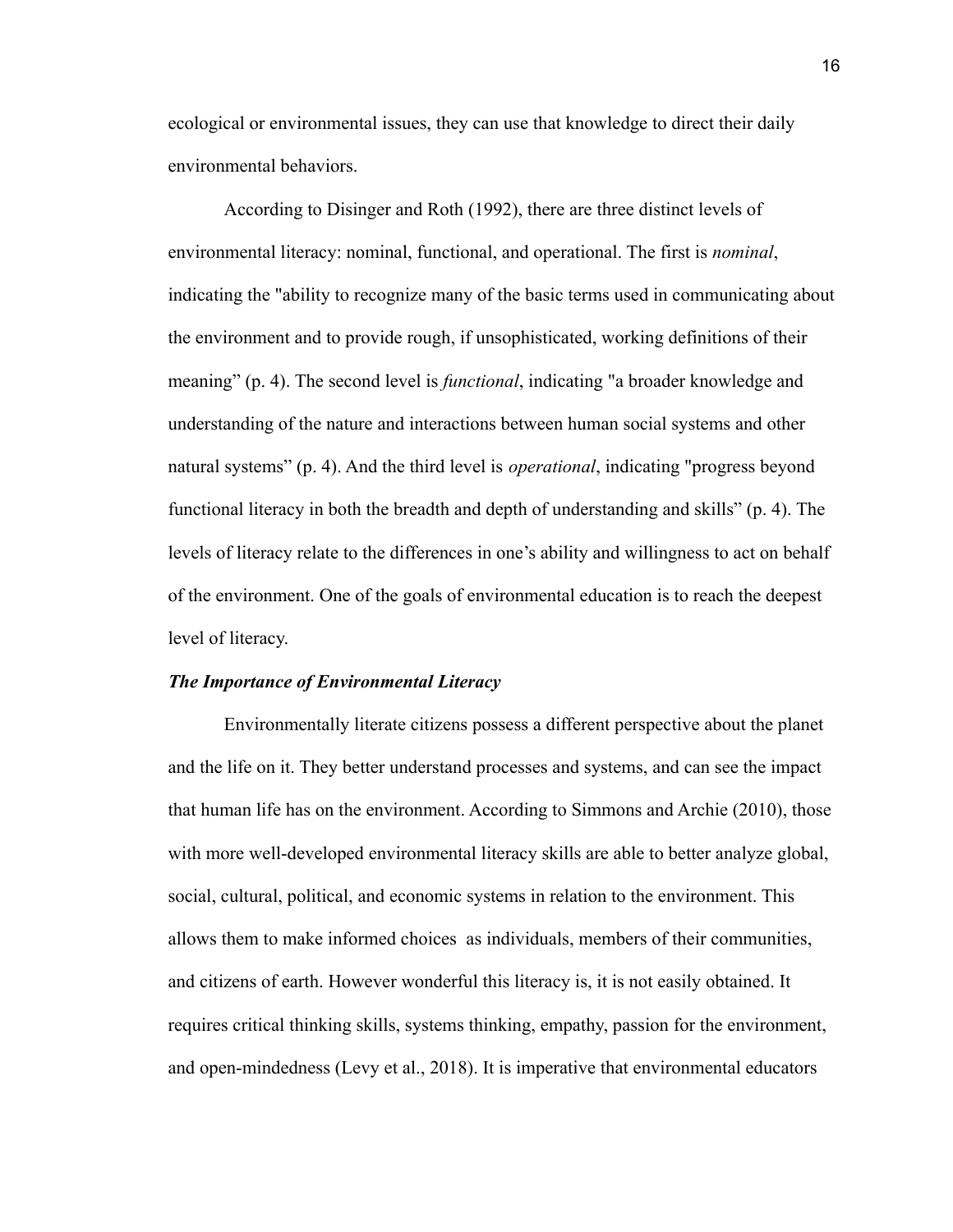instill these skills and values into their students so that future generations are prepared to take on the tasks of saving and protecting the environment they have inherited.

# *Strategies for Teaching Environmental Literacy*

The best set of practices that an educator can focus on to accomplish this task are: putting focus on sustainability, putting focus on interdependence and systems thinking, teaching the importance of finding a sense of place, and integrating different types of formats and drawing from a wide range of fields of study, by rooting their material in the real world, and focusing it all through a lens of experiential learning (National Environmental Education Foundation [NEEF], 2015; Riemer et al., 2013). Those who are more well-informed will be able to make choices on issues that affect their lives and the lives of those around them while fully considering their complexities and implications. Environmentally literate students will possess the knowledge of pro-environmental behaviors and are therefore more likely to participate in them.

Environmental literacy can be taught in a hands-on format in a non-formal outdoor education setting, or in the formal setting of a classroom. In 2015, NEEF conducted a study called the National Environmental Literacy Project, which is a long-term study that focuses on environmental literacy in formal settings. During the second phase of their project (2009-2011), the researchers found that "general environmental literacy scores were significantly higher among eighth grade students in ongoing environmental education programs than their counterparts in the random sample of normal programs"(NEEF, 2015, p.13). They also found that "eighth-grade students in ongoing education programs scored significantly higher than their grade-level counterparts on the specific environmental literacy variables of ecological knowledge,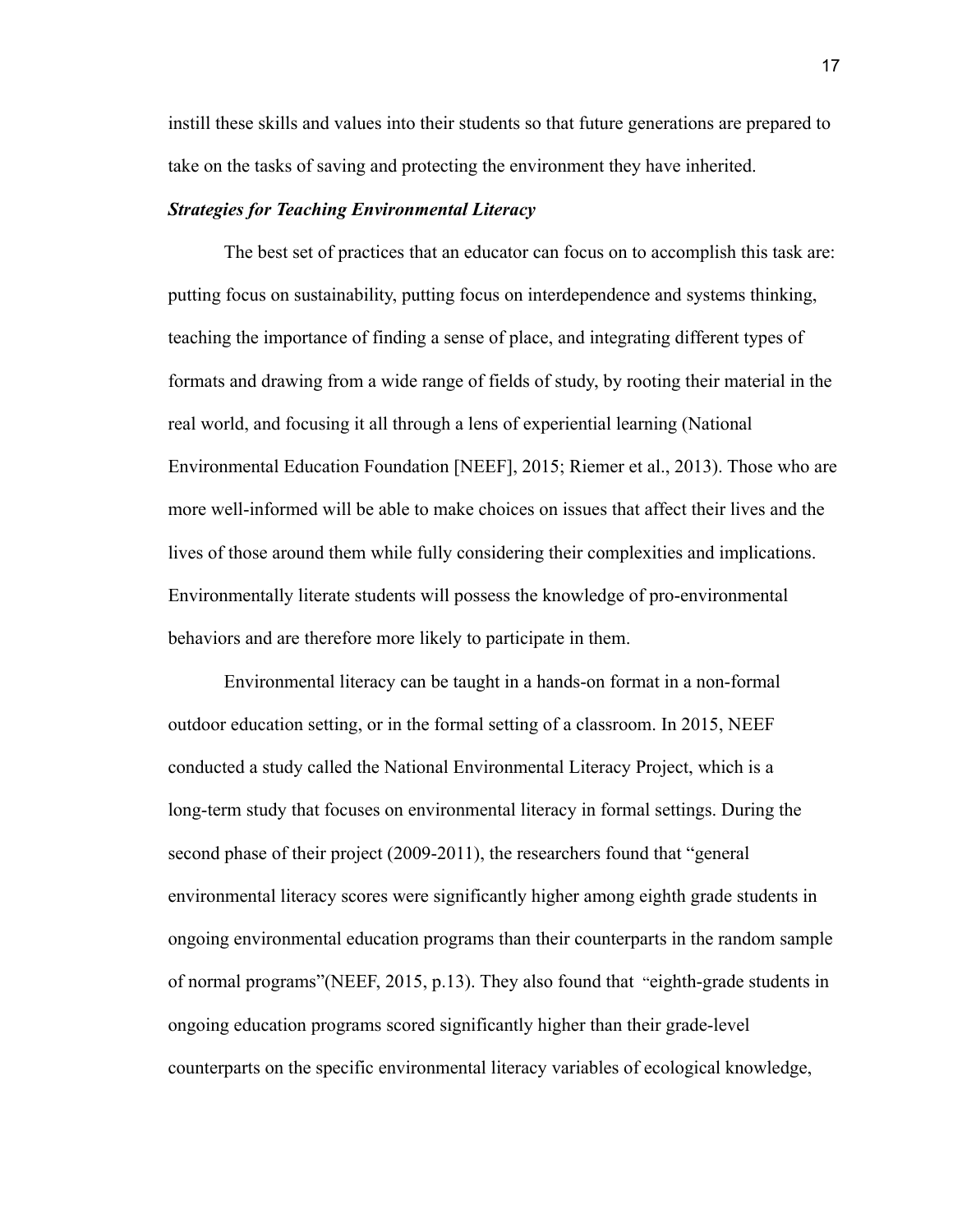verbal commitment, environmental sensitivity, environmental feelings, issue identification, issue analysis, and environmental behavior" (NEEF, 2015, p. 13). The most important aspect in these studies was that the learner was an active participant. If educators want learning to become a natural, life-long value of a student beyond school walls, instruction from educators should be guided by a learner's interests and focus on building knowledge and skills. The idea of free choice learning experiences should also be added, as it is known to play a role in lifelong learning (Asah et al., 2017). Therefore, environmental literacy in the classroom is important to uphold as a priority by educators, as not all students have the ability to participate in outdoor activities, or get experience with hands-on outdoor play at home. If the only exposure to aspects of environmental education and environmental literacy is happening in the classroom, it should be done in the most encompassing and engaging way possible.

#### **Pro-Environmental Behavior**

The previous section outlined the background of environmental education and the concept of environmental literacy. Both are important topics to grasp when answering the question, *How does experiential learning in nature-based settings impact pro-environmental behaviors?* It is even more important to understand the concept of pro-environmental behavior, as it is the outcome this project is focusing on and attempting to influence.

# *What is Pro-Environmental Behavior?*

When one hears the term *pro-environmental behavior,* it is reasonable to think of the behaviors that keep the environment in mind, or behaviors that are considered sustainable. The literature on this topic is full of similar terms and emphases: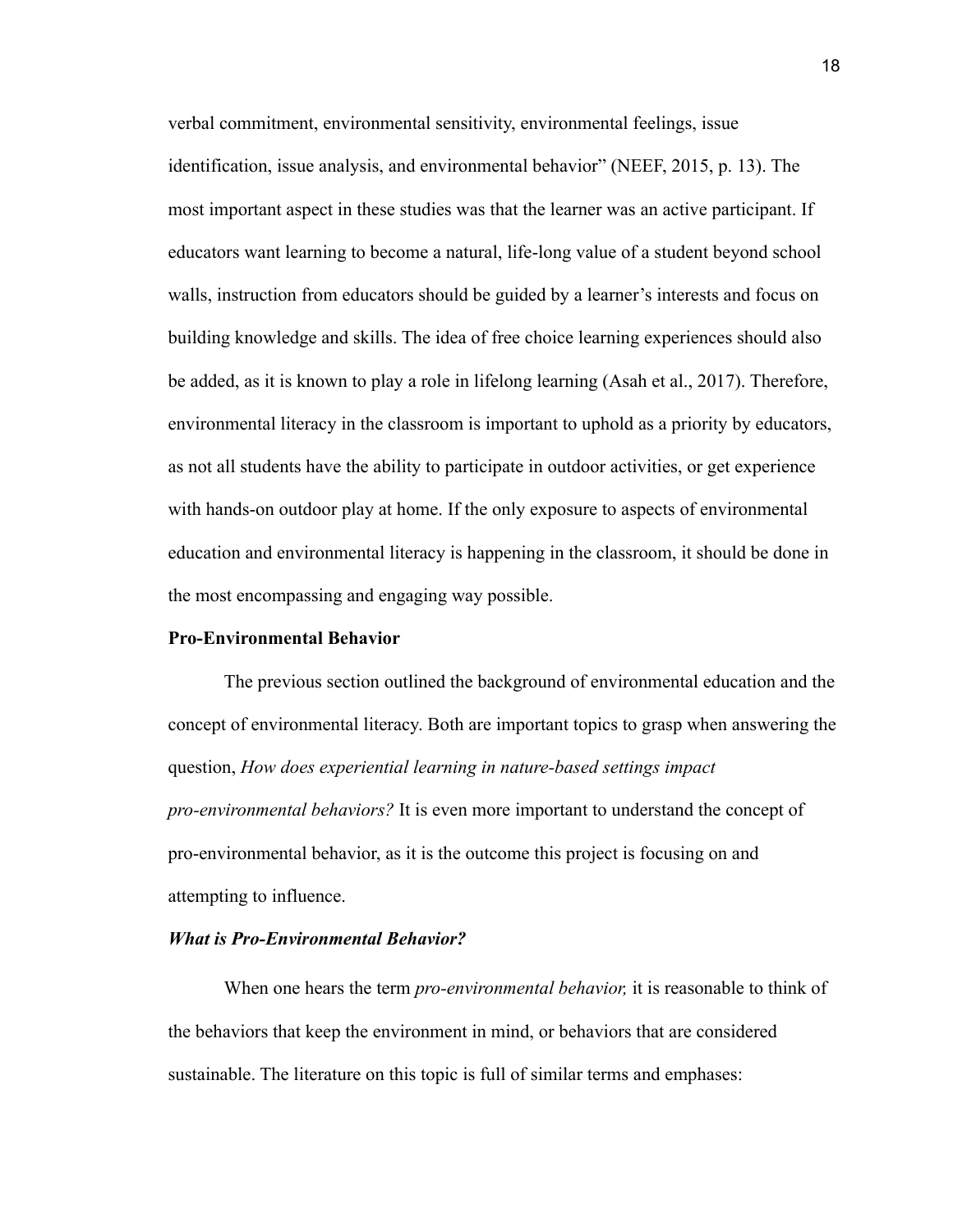conservation, efficiency, sustainability, environmental protection, and preservation, to name a few (Asah et al., 2017; Chawla & Derr, 2012; Schultz & Kaiser, 2012). In short, pro-environmental behaviors are those with the intent to protect, or at least do no harm, to the natural world. The intent in these behaviors is one side of the coin when it comes to pro-environmental behaviors. According to Schultz and Kaiser (2012), intention is defined as the degree to which a person wants to produce a positive environmental outcome. From this point of view, the most important thing is the underlying motivational basis for a person's actions. The more strongly motivated one is to protect the environment or act on its behalf, the more obstacles they are willing to overcome in order to achieve these goals (Schultz  $\&$  Kaiser, 2012). On the flip side, there is impact. From this perspective, the pro-environmental behaviors refer to the behaviors that contribute to the safety and sustainability of the natural environment. This definition emphasizes the outcome of the behavior, rather than the motivation behind it (Schultz & Kaiser, 2012). Both intent and impact imply that one has the willingness to act for the environment. It has been recorded that those who practice positive environmental behaviors also have a high willingness to act for the environment (Levy et al., 2018). The willingness to act can come from many places, but there are two routes this project will focus on: biophilia and ecological consciousness.

*Biophilia* is the name of a theory that is explained as an innate love of nature, a sort of biological desire that is related to survival. While biophilia is wired within us (Broom, 2017), it can also develop over time through childhood experiences in nature and one's proximity to nature and the family values towards nature. The term biophilia can be related back to the initial philosophy of environmental education, that "man is an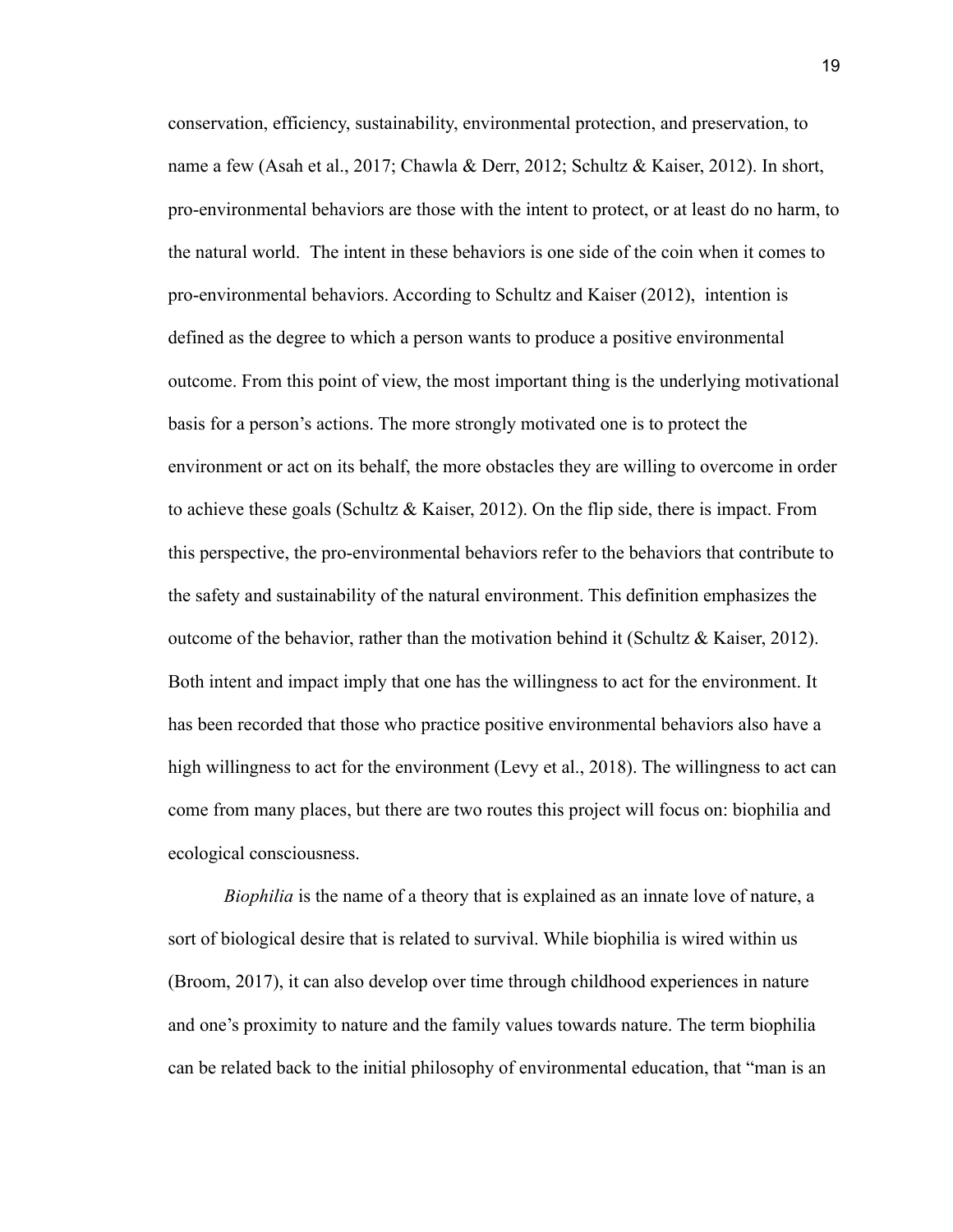integral part of a system from which he can not be separated from" (Stapp, 1969, p. 34). *Ecological consciousness* relates to the willingness to act on behalf of the environment because it is closely tied to ecological identity, and encompasses one's knowledge, attitudes, and actions regarding the environment. "Individuals with an ecological consciousness connect their identities to nature, demonstrate care of nature, and value sustainability in their lives" (Broom, 2017, p. 35). It is the amalgam of these concepts that explain the overarching concept of pro-environmental behavior.

#### *The Importance of Pro-Environmental Behaviors*

To use pro-environmental behaviors to solve problems, the learning process must include opportunities to develop and practice actionable plans.The issue of environmental degradation and climate change is one that will take many minds and collective action to solve (Chawla & Derr, 2012). Pro-environmental behaviors are those that act with the environment in mind, in a way that seeks to protect and save it. The future of our planet is unstable, which is why it is critical to motivate our youth and future generations to act pro-environmentally. They are the ones that will need to run head on, armed with knowledge and positive action, to address the global environmental crisis.

# *Values of Pro-Environmental Behavior*

The values that are instilled by families can be a motivating factor for people. There are four values named in the literature that have been found to be important in explaining pro-environmental behaviors: biospheric, social-altruistic, egoistic, and hedonic (Balunde et al., 2020; Schultz & Kaiser, 2012).

According to Balunde et al. (2020), biospheric values are those that involve caring for nature and the environment. This is one's attitude towards the environment. Schultz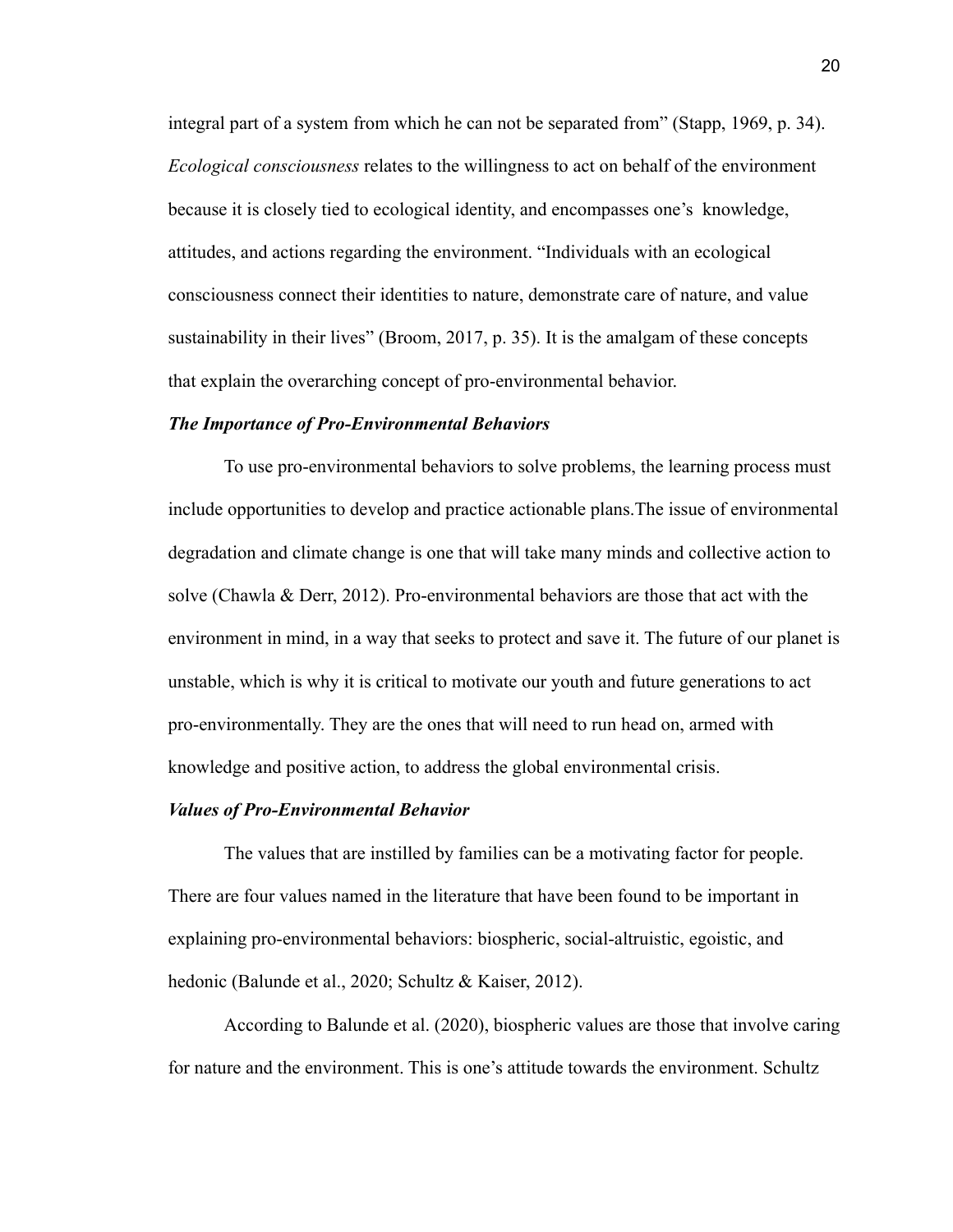and Kaiser (2012) have stated that attitudes about environmental issues are positively correlated with pro-environmental behavior, and that personal norms and moral obligations are a strong indicator of one's willingness to exhibit pro-environmental behaviors. "People's strong biospheric values have been found to be important to explain multiple pro-environmental behaviors" (Balunde et al., 2020, p. 2).

Social-altruistic values are those that involve caring for other people (Balunde et al., 2020). Humans are social creatures and we are often sensitive to the social pressures that include actions that benefit others. We are motivated to conform to societal standards, and the social-aultistic approach of promoting pro-environmental behavior uses these tendencies to try and change our behaviors (Schultz & Kaiser, 2012).

Egoistic values are those that involve caring for personal resources (Balunde et al., 2020). These are what drive us to fend for ourselves and ensure we have what we need to survive. It is "grounded in self-interest, and the behaviors are motivated by the personal pursuit of reinforcement or the avoidance of an aversive consequence" (Schultz & Kaiser, 2012, p. 14). It is within this value set that we decide what actions to take based on what is best for us.

Lastly, hedonic values are those that involve seeking pleasure and comfort (Balunde et al., 2020). If one finds pleasure in spending time in nature, or seeks out nature in order to de-stress or bring comfort to themselves and others, then they will likely take positive actions towards caring for the environment and exhibit pro-environmental behaviors.

It is a mix of all four values that can explain how pro-environmental behaviors come about. How these values develop and display themselves in people's lives will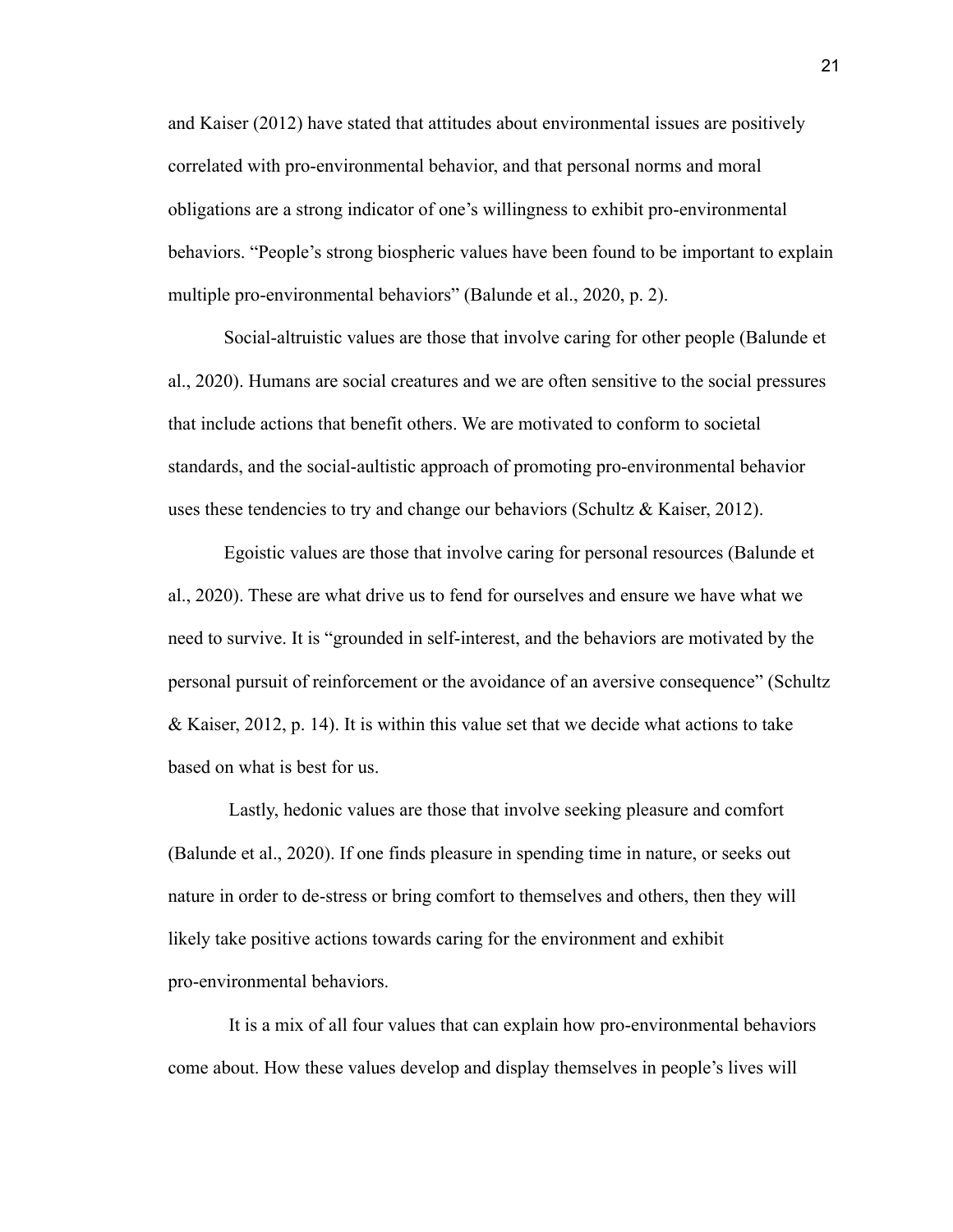depend highly on one's upbringing and what was instilled in someone by their community, families, and educational journey. According to Balunde et al. (2020), future studies are needed to test whether different interventions and learning environments are effective in strengthening these four values and self-identity tied to the environment, especially in adolescents. If different interventions have different levels of success, the one could determine which route to take when shaping pro-environmental behaviors in students.

# *The Role of Time Spent in Nature*

As stated earlier, a person's strong biospheric values are linked to one's pro-environmental behaviors. Since the biospheric value is one that involves one's love and care for nature, and we as humans often find ourselves providing love and care for something that we spend significant time with, then it correlates that time spent in nature can be linked to someone adopting pro-environmental behaviors (Broom, 2017; Chawla & Derr, 2012; Louv, 2006; Wals, 2012). If one does not experience nature first hand, then they are not likely to come to appreciate it, value it, and protect it. Spending time in nature creates an emotional connection. One can develop a sense of love and feelings of safety, or even a feeling of oneness in nature. If that inclusion develops, then a person will begin to act on egoistic values as well as biospheric as a way to self preserve. There is no one specific format that needs to be implemented in order to achieve this connection. What matters most is that the experiences in nature are perceived to be positive ones (Broom, 2017; Chawla & Derr, 2012). A common way this is done is through family or a close community's time spent in nature. One's family influences their values and shapes their actions that they take throughout their lifetime. Any experience in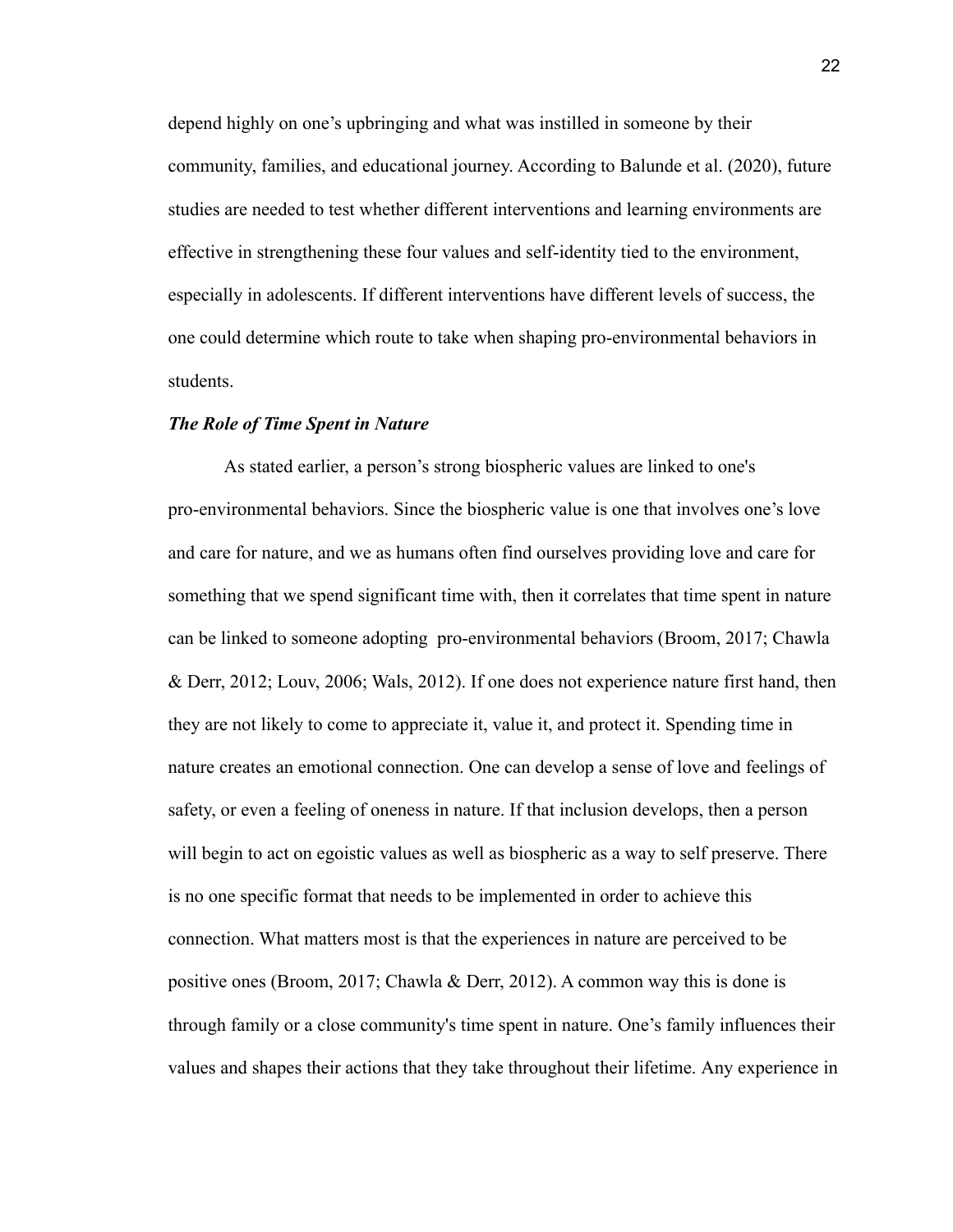nature with family members was "positively correlated with a willingness to commit to private behaviors for nature, such as installing solar panels or water flow regulators at home" (Chawla & Derr, 2012, p. 9). On the other hand, if one has only ever had negative experiences in nature, or their families do not have a connection with nature, the opposite effect occurs (Rose & Paisley, 2012). This can often look like a family that lives in an urban area with no ability to reach a more wild version of nature, a family that may have a traumatic experience within nature, or one that associates nature with hard labor such as farming or logging.

The other ways that unity and connection can be made is through self-discovery or hobby, and through environmental education programming. Enjoying nature on your own and making personal connections through activities like hiking, kayaking, camping, visiting the beach, and traveling. are common ways that people can begin to form an emotional attachment to a place (Chawla & Derr, 2012; Wals, 2012). Different formats of environmental education can also facilitate these attachments. In order to do so, environmental educators should be especially aware during lesson planning to ensure that the activities presented to students in nature are positively perceived. They must also include attention to building a student's self-efficacy and their knowledge of pro-environmental actions (Broom, 2017). More detail regarding the formats and curriculum of environmental education can be found in the portion of this paper labeled "Youth Engagement''. Overall, it does not matter exactly where or how the emotional connection and care is instilled, what matters is that it happens at all.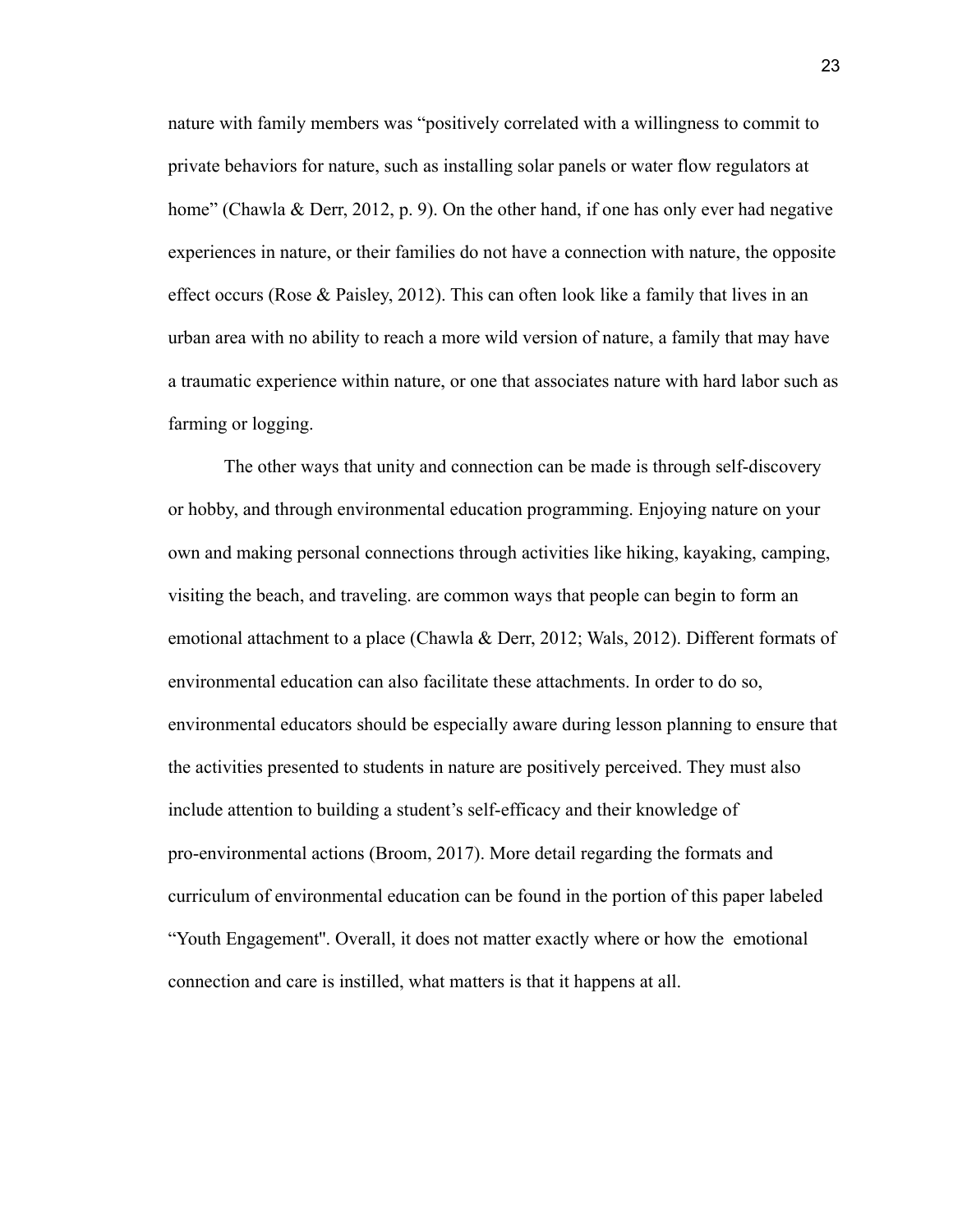#### *Types of Pro-Environmental Behaviors*

According to Schultz and Kaiser (2012), there are two different classes of pro-environmental behaviors: curtailment and efficiency. Curtailment behaviors include those that promote changes in routine, and are persistent behaviors that cause a reduction of consumption. Examples of these types of behavior include recycling and repurposing items, walking or biking on a regular basis instead of using motor vehicle transportation, and limiting family size. On the other hand, efficiency behaviors are one-time actions that reduce consumption. These behaviors typically only occur once, but have a large, lasting pro-environmental effect (Schultz & Kaiser, 2012). Examples of these behaviors include switching to only solar power in a household, large companies committing to reducing greenhouse gas emissions, and choosing to live off grid. There is an exhaustive list of pro-environmental behaviors, all of which have varying degrees of impact. The bottom line is, any type of behavior that acts with the environment in mind and is focused on making a positive impact can be labeled as a pro-environmental behavior.

At the core of environmental education is the desire to connect people to nature and facilitate quality skill-building and environmental knowledge. A desired secondary outcome is to influence new generations to become environmental stewards and act positively on behalf of the environment. Instilling environmental values, spending time in nature, creating positive experiences in nature, and the innate desire to protect the world we live in all contribute to one's willingness to exhibit pro-environmental behaviors. These aspects are most important in youth, as the future generations are the ones that will take on the biggest responsibility of reversing the global environmental crisis. The next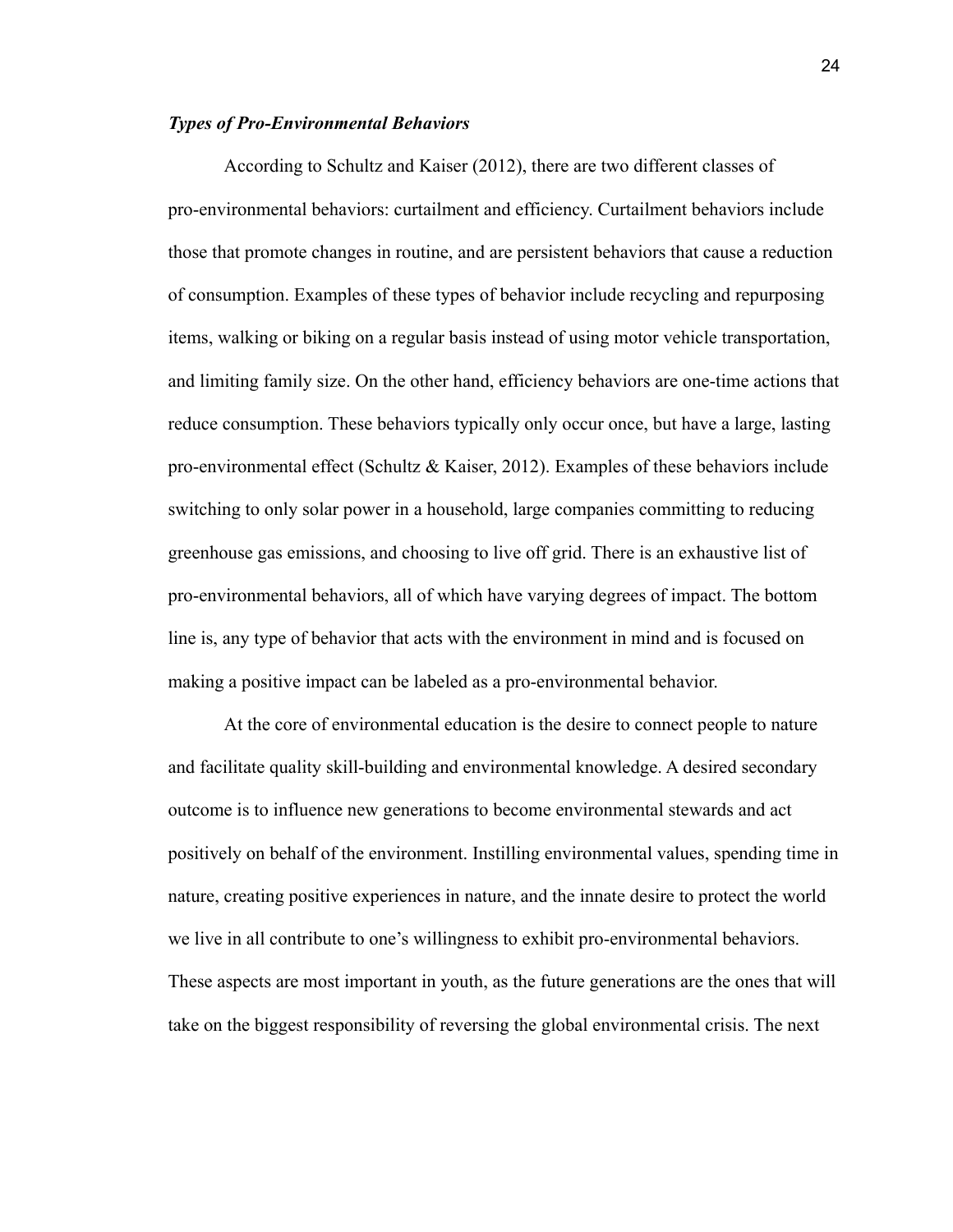section will outline and explain the importance of engaging youth in outdoor based education, different curriculum designs, and the concept of student centered learning.

# **Youth Engagement**

An important aspect in creating any type of programming or curriculum in education is to make it engaging for the learner in order for them to actively participate and ultimately retain more information. Experiential learning is an engaging format of education, thus it is important to define and grasp in order to facilitate it. This section further describes types of engaging formats, the idea of student centered learning, and a brief description of engaging curriculum designs that may be helpful in nature-based environmental education.

# *Youth Engagement and Its Importance*

Generally speaking, youth engagement in particular is the participation and continuous involvement of a youth in activity that has a main focus outside of themselves (Riemer et al., 2013). In the field of environmental education this can be fairly easy to achieve, as there are more opportunities for hands-on, experiential learning, which has been linked to a higher knowledge retention rate (Dieser & Bogner, 2016; Kolb, 1984; Moseley et al., 2019). Engaging a person in something means holding their attention, and engaging programming is one that holds attention for a prolonged period of time. Since education and learning often take place over long periods of time, creating something that holds the attention of students for the entire process can help with retaining knowledge. Active participation is an important aspect as well. Passive participation does not produce the same results, and often happens when one is bored, does not understand the information or the role they as the student play, or when the topic is too difficult for the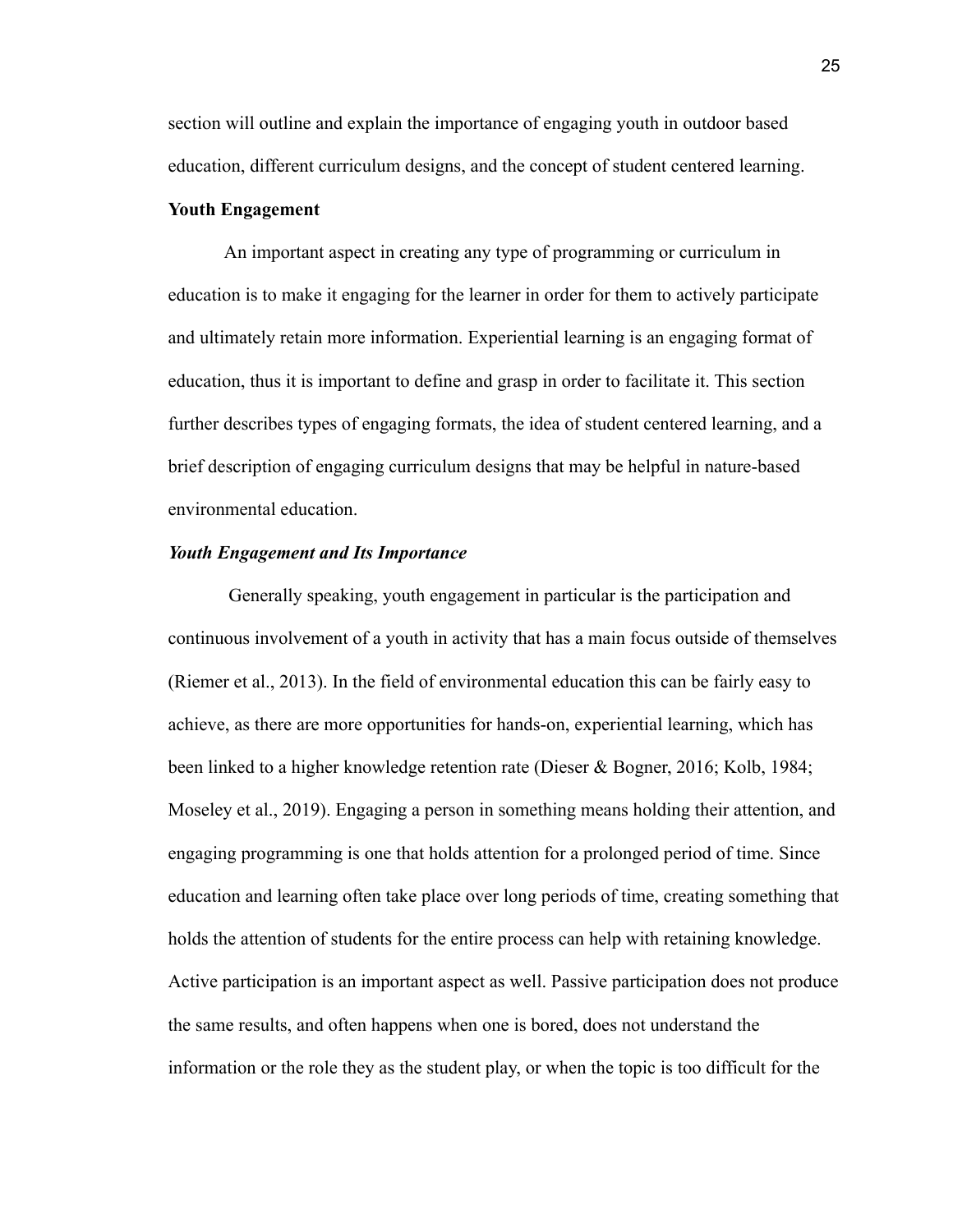student at a certain level to grasp. According to Simmons and Archie (2010) in their *Guidelines for Teaching Excellence in Environmental Education* book, the learner should be "an active participant. If learning is to become a natural, valued part of life beyond school, instruction should be guided by the learner's interests and treated as a process of building knowledge and skills" (Simmons & Archie, 2010, p. 4). Educators can use standard guidelines and their knowledge of individual students to make environmental and nature-based education relevant and engaging to learners at all types of developmental levels and skills.

#### *Student-Centered Learning*

An approach to keeping programming engaging to youth is to implement student-centered approaches. Examples of this approach that have had success in science education, specifically, include using topics that are relevant to students, inquiry based-learning, and discussion-based learning (Kang & Keinonen, 2017). Different communities and groups of students will have differing ideas of topics that are relevant to their education and lifestyles. Students in a rural community may be more interested in sustainable farming practices or organic gardening than urban students who may have more interest in topics such as recycling programs or saving polluted waterways. By leveraging youth's knowledge and experiences, an educator can shape a nature-based program to actively engage students and provide them with information they will actually use, or at least can use if they so choose in their specific communities.

*Inquiry-based learning* is a strategy of active learning that requires the learner to use their knowledge to pose questions or problems and participate in the investigation cycle. This is done by examining known sources, using what they have learned in their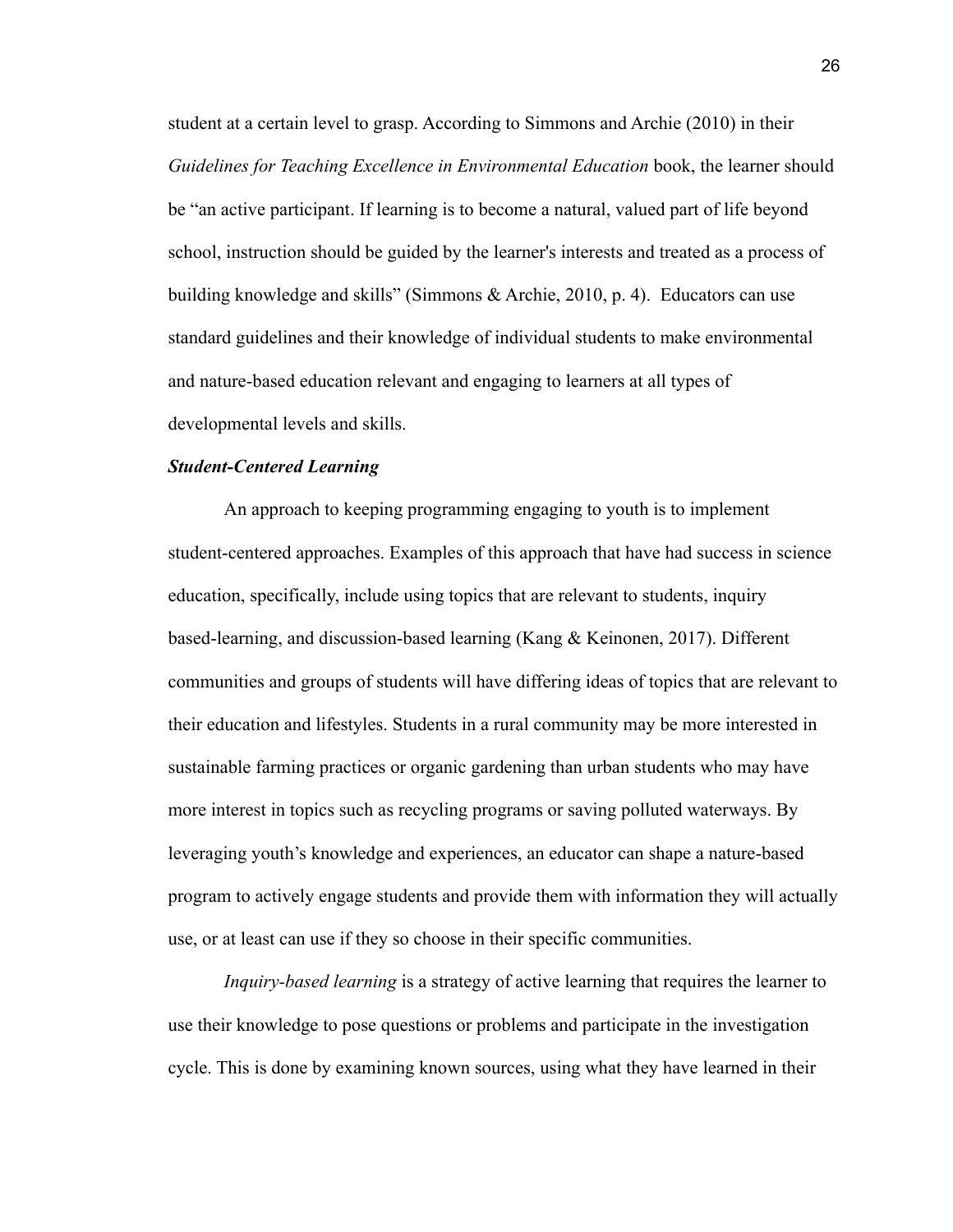educational experience to then further their studies, and propose answers or explanations for what they are learning or have learned (Kang & Keinonen, 2017; Monroe et al., 2015). Inquiry-based learning is a common theme in nature-based education as it is often hands-on, is experience-based, and explores themes outside of the traditional classroom (Kang & Keinonen, 2017). *Discussion-based learning* often tags along with many other styles of learning, but it essentially gives students the opportunity to talk through complex topics, or topics they have been inquiring about on their own (Kang  $\&$ Keinonen, 2017). A discussion is student-centered when the students are given the lead to not only choose the topic, but to facilitate the conversation when able. This may not be appropriate for very young students, but engaging even younger students in a discussion can help them tease out ideas and connect their thoughts on a new topic to prior knowledge.

# *Engaging Youth With Nature*

Designing programming to engage children with nature is most often based on a hands-on approach and ensuring that youth spend as much time as possible in nature to reap the benefits and soak up the knowledge. Previous studies conducted by Skar et al. (2016) show that "children's natural experiences stimulate and affect children in several ways: in enabling creativity, for well-being, in reducing stress, in promoting health and motor development" (p. 528). These experiences are also shown to impact children by creating attachment to a place and in improved risk assessment. An association has been shown between childhood experiences in nature, and the way those same adults act towards and care about the same places. Not only does the engagement benefit the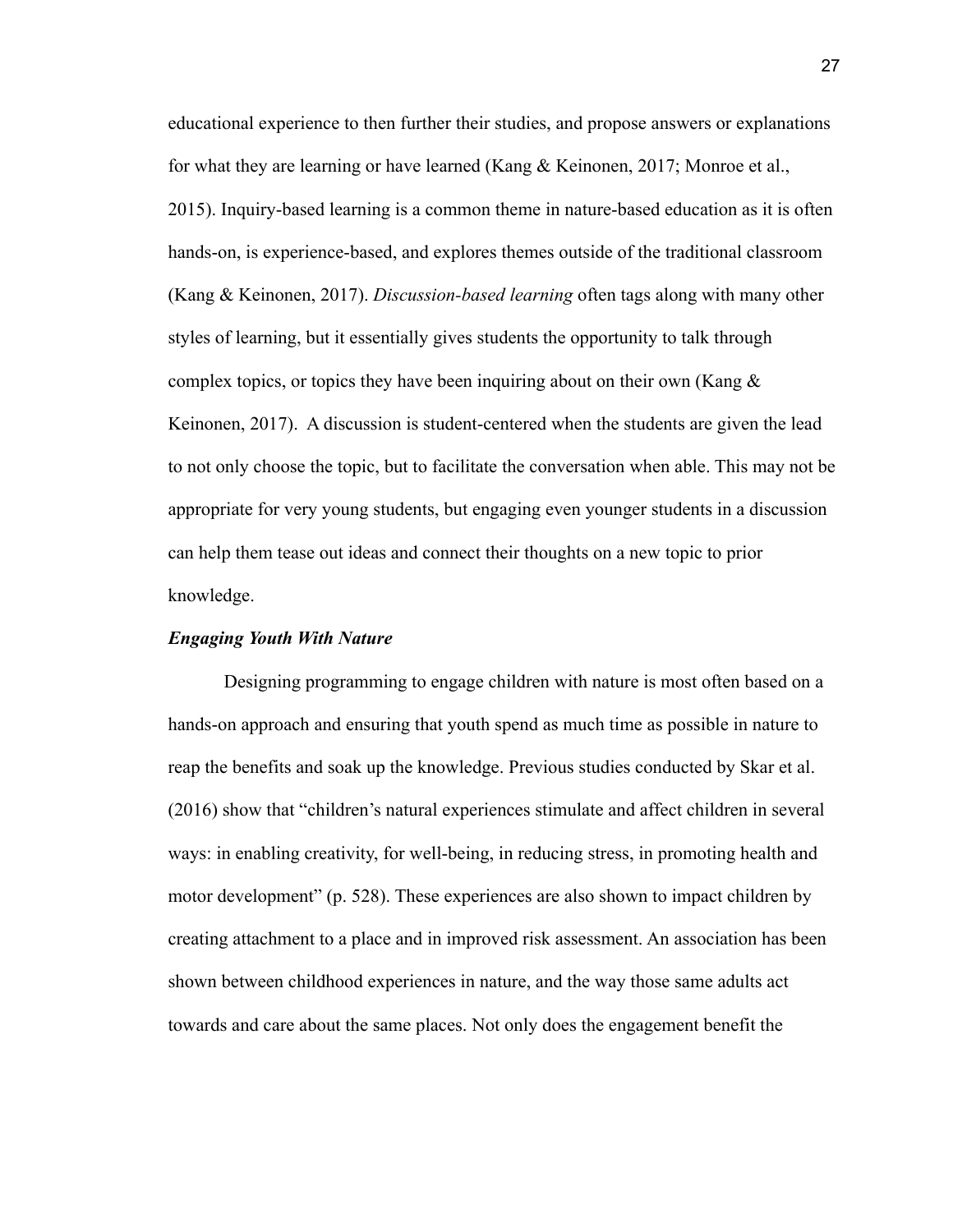learners' mental and physical health, but it builds on one's identity related to nature and can shape the future behaviors towards the environment.

Engaging students in their learning process is an important aspect in all educational settings, but is especially important when it comes to environmental education and nature-based learning. A hands-on, experiential format can cause students to retain more information, and be more willing to actively participate in their education and also in the behaviors they learn about through their programming. Student-centered approaches are most effective in engaging students, and should be implemented in all formats of environmental education. There are multiple formats in which nature-based education can engage students with nature, which will be discussed in a future portion of this literature review. The theories that support these formats and the importance of youth engagement must first be explained in order to fully understand the different approaches to nature-based education and their effect on pro-environmental behaviors.

#### **Frameworks Related to Nature-Based Education**

There are multiple theories to support the use of experiential learning and hands-on approaches in environmental education. The ones explored here include the experiential learning framework and critical urban environmental pedagogy. Understanding these concepts will better help answer the question, *How does experiential learning in nature-based settings impact pro-environmental behaviors?* The experiential learning framework will be further unpacked as it is the base framework involved in this project, and the one that is being advocated for as a connection to pro-environmental behaviors. Critical urban environmental pedagogy will then be explored as an alternative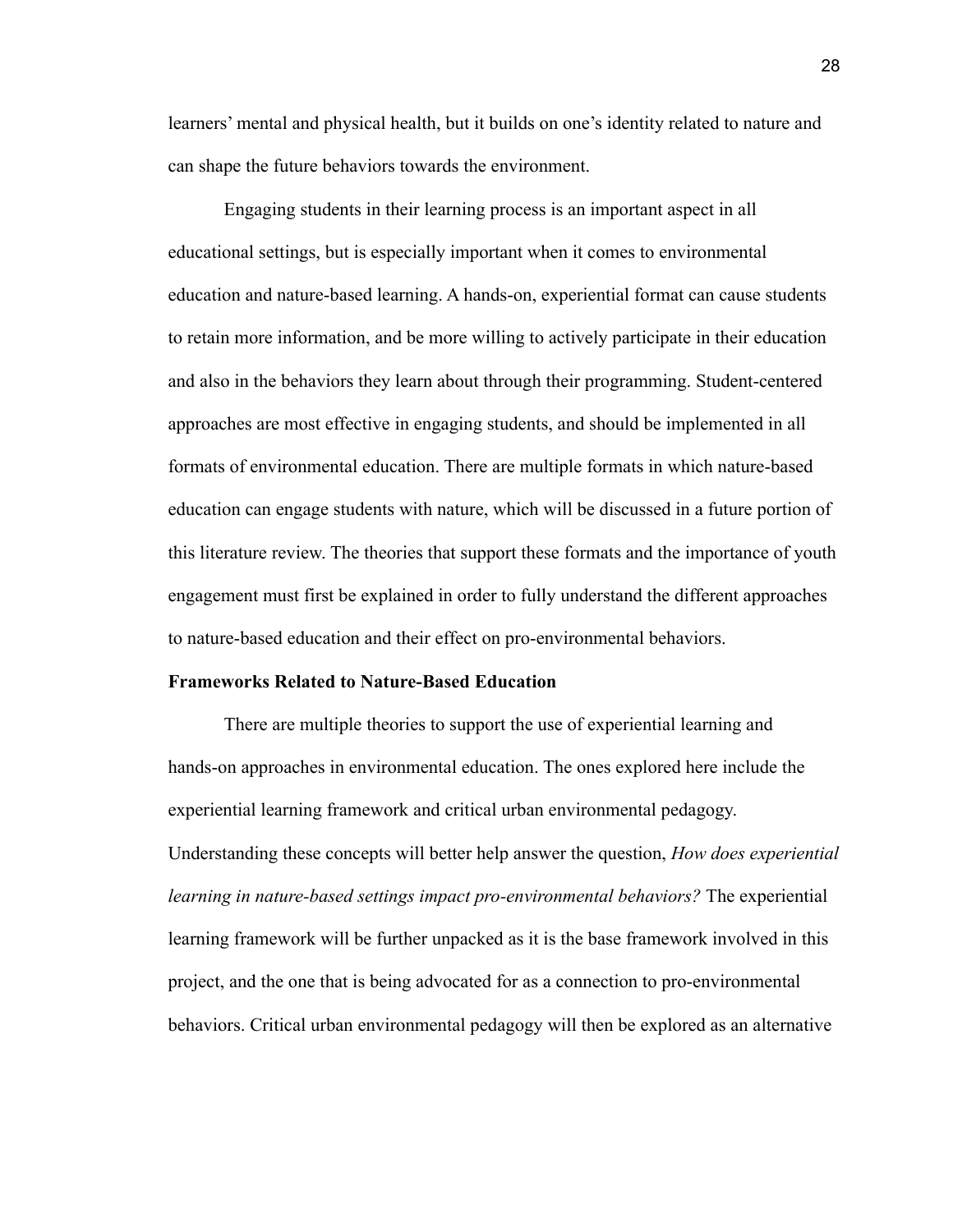method to the traditional format of environmental education that has been widely used since its inception.

# *Experiential Learning Framework*

David Kolb introduced the concept of experiential learning first in 1984. He describes the theory as "the process by which knowledge is created through the transformation of experience"(Kolb, 1984, p. 22). Knowledge results from the combination of grasping and transforming experience. Experiential learning is also described as a method that guides learners through hands-on experiences and asks them to reflect on those experiences to increase their knowledge, develop skills, clarify values, and develop a sense of belonging to contribute to their communities (Moseley et al., 2019). During the inception of the idea, Kolb based his theory on the works of Lewin's experiential learning model, Dewey's model of learning, and Piaget's model of cognitive development (Kolb, 1984), all informing his idea that learning is best conceived of as a process, and not in terms of outcome. He states that experiential learning theory explains "that ideas are not fixed and immutable elements of thought, but are formed and reformed through experience. No two thoughts are the same, since experience always intervenes" (Kolb, 1984, p. 26).

According to Kolb (1984), there are four stages in the learning cycle in which new knowledge, skills or attitudes are achieved: concrete experience, reflective observation, abstract conceptualization, and active experimentation. *Concrete experience* refers to the initial experience in which a learner actively engages in a new topic or task. *Reflective observation* refers to a time period where the learner reflects on the experience. This is the time to ask questions and discuss the experience with others. *Abstract*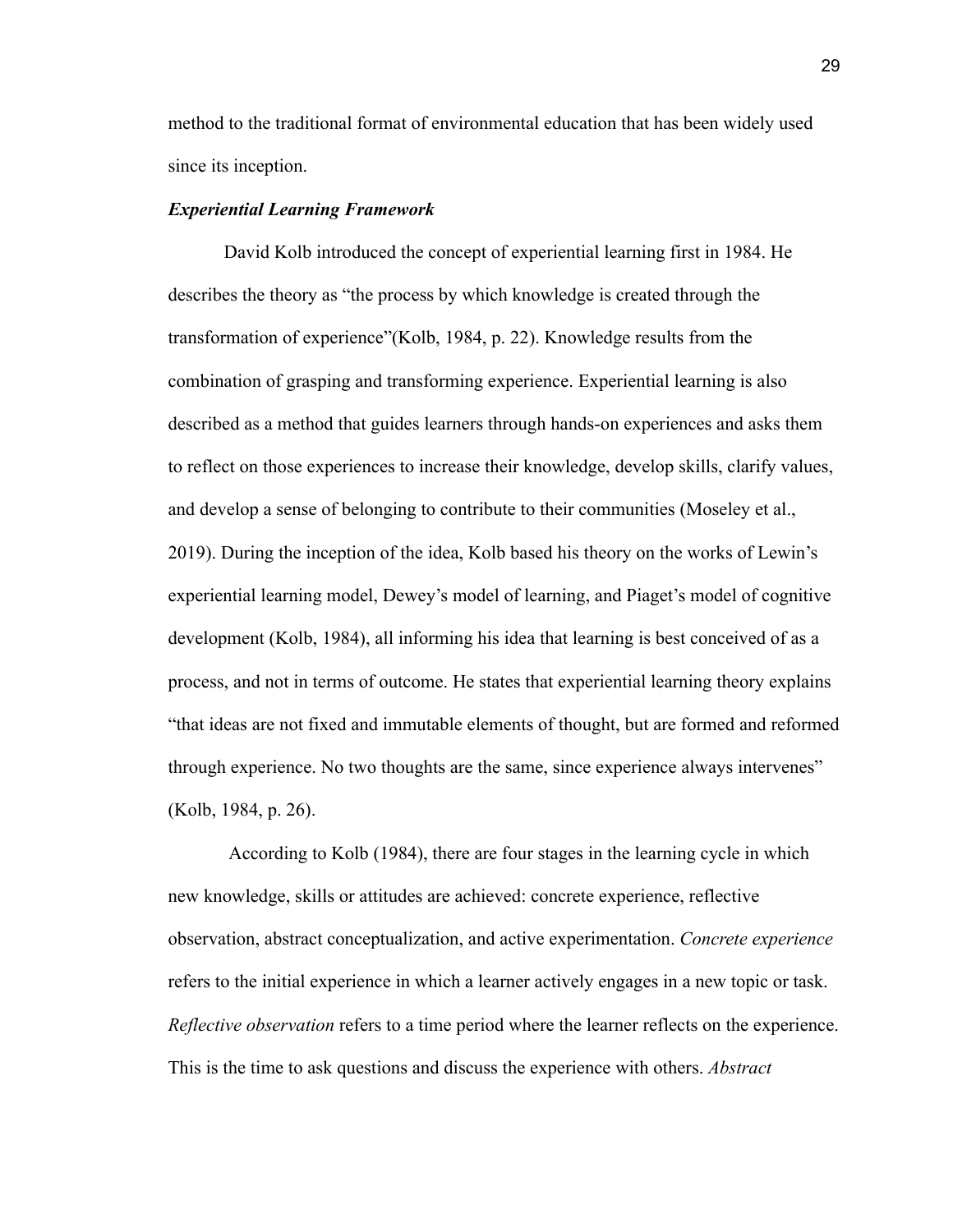*conceptualization* refers to the time when the learner draws conclusions on the experience by using their prior knowledge. They begin to classify concepts from what has occurred to them during the experience. This stage involves a learner interpreting the experience and making comparisons to their current understanding of a concept. It is important to clarify that concepts do not necessarily need to be new, because a learner can obtain new information and modify their conclusions on their existing ideas. *Active experimentation* refers to the stage where learners test out their conclusions on new experiences. They are able to make predictions, test hypotheses, and put their knowledge into practice. When a learner does this, it is ensured that the information is being retained for future use (Kolb, 1984). All four stages must be experienced in order to be fully effective, however it is possible to enter the cycle at any stage in the process and then follow through the logical sequence.

## *Experiential Learning and Environmental Education*

At its core, most environmental education is inherently experiential. It promotes personal connections between a learner and the surrounding nature through hands-on engagement with the environment (Moseley et al., 2019). Nature-based education uses nature as the teacher and utilizes hands-on activities to maintain engagement and attention. It prompts the learner to use all of their senses and immerses them into the content being taught. Nature-based formats gradually crept into the realm of education since its inception, but the support for it was given a boost by Howard Gardner, a professor of education at Harvard University. He is known for developing the theory of multiple intelligences, which states that human intelligence can be categorized into specific types of intelligence, rather than defining intelligence as one single, general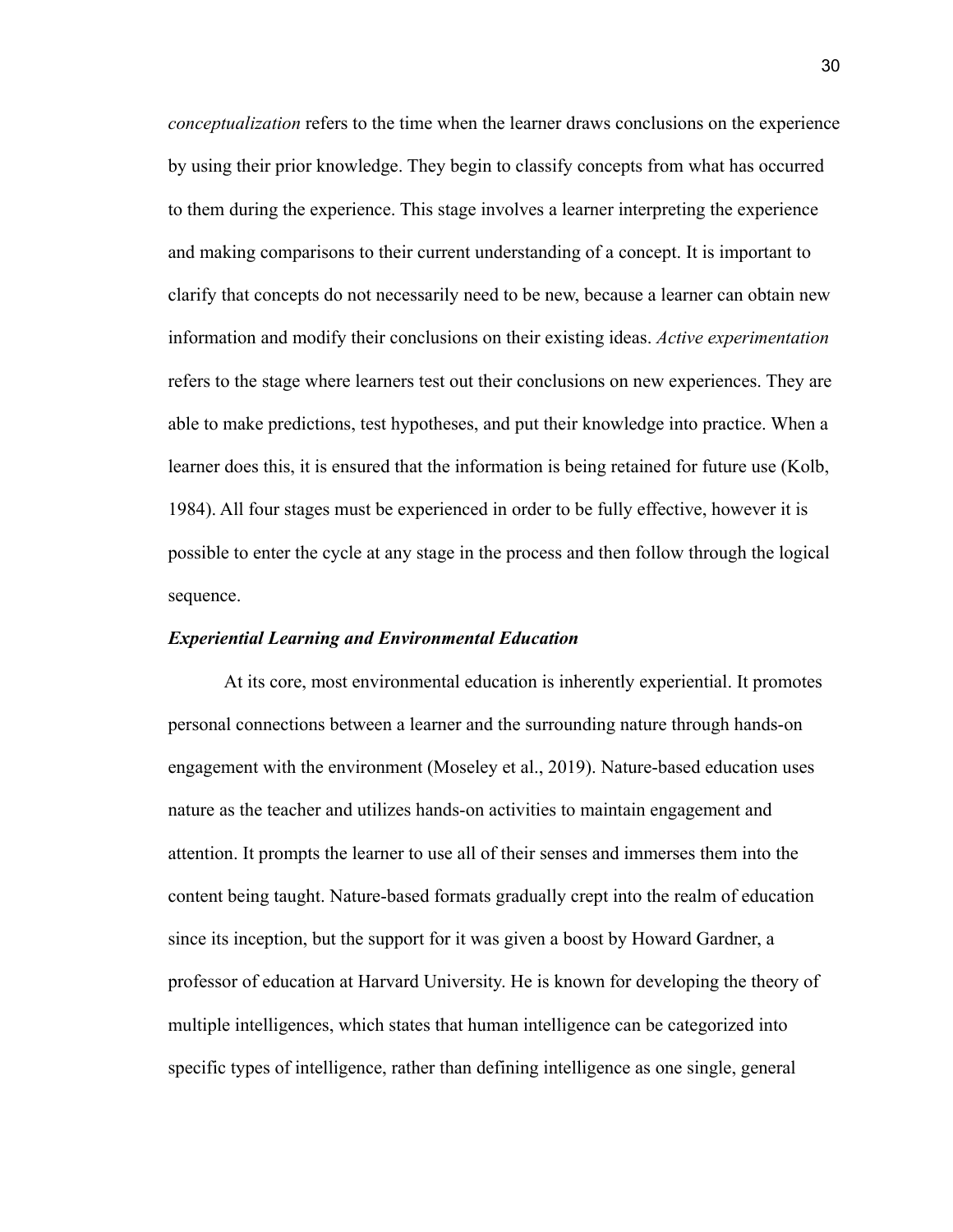ability. In 1994, he added naturalist intelligence, or "nature smart" to his list (Louv, 2006). This led to the adoption of nature-based education in more learning environments. According to research done by Louv, Montessori and Waldorf schools have advocated for experiential learning. Both are a type of hands-on, student-led educational format that has gained popularity in the last couple of decades. Both schools prefer a system of education based on developing a child's interests naturally, and through their own exploration, instead of the more traditional, formal avenues of education. In more recent years, newer proponents of experiential learning have established the Association for Experiential Education to "support professional development, theoretical advancement, and evaluation of experiential education worldwide" (Louv, 2006, p. 209).

There have been multiple studies over the years to support the integration of experiential learning in environmental education as a way to successfully retain information to be used at a later time. Dieser and Bogner (2016) conducted a study on the difference in impact of classroom-based environmental education and of hands-on environmental education in a non-traditional setting. They found that outdoor programming coupled with hands-on activities can produce a significant knowledge gain, and can change the prejudices a student has about the outdoor realm. These findings align with the outcomes of a study focused on outdoor field trips as an effective teaching strategy to positively change a students' beliefs about the environment (Moseley et al., 2019). When students are immersed in nature-based activities, they have an opportunity to experience life outside of a classroom, expand on their knowledge of the outdoors, and engage in active learning not usually available in a traditional setting. By engaging in these experiential learning settings and practicing skills, learners are more likely to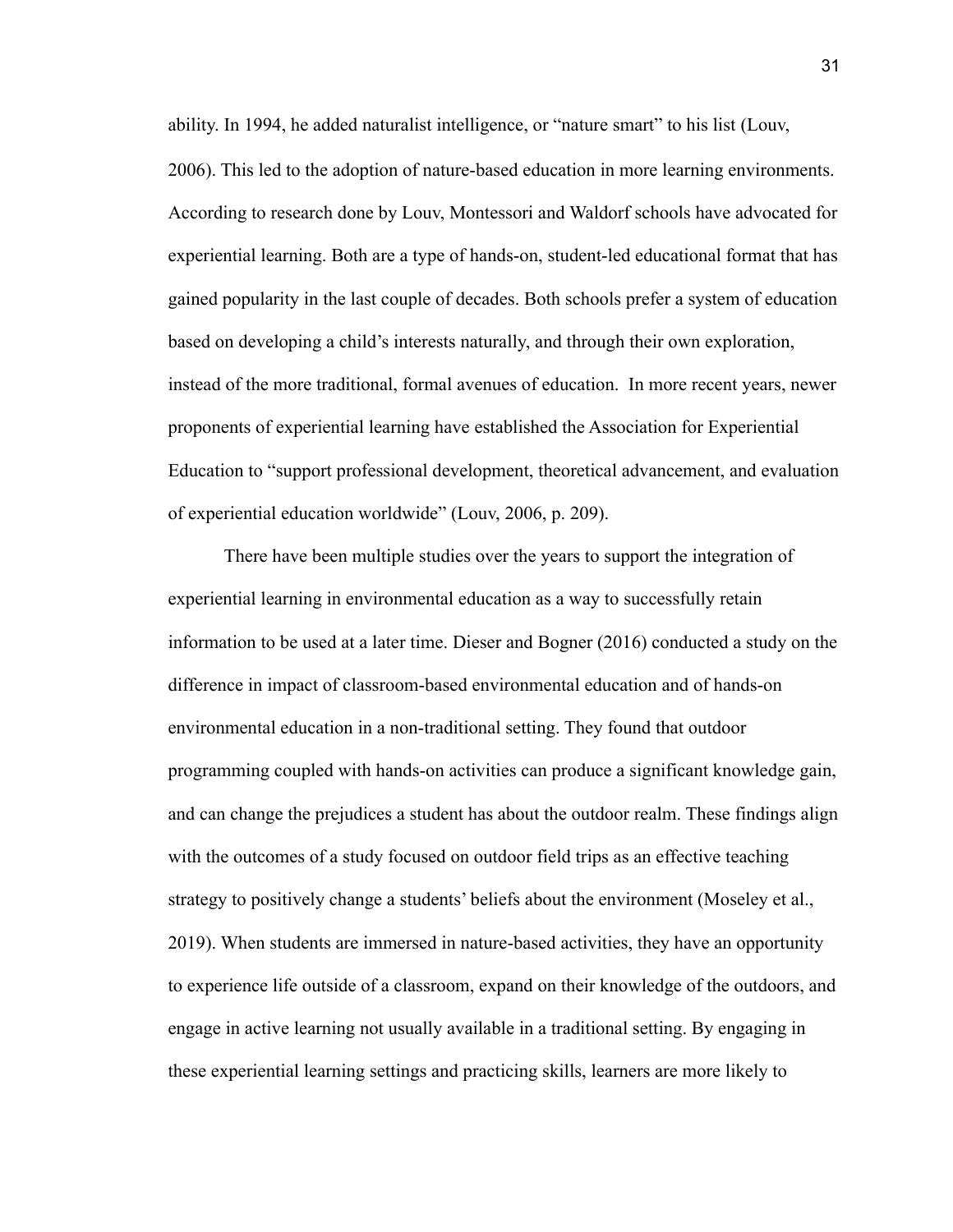continue those behaviors later in life. In his research, Louv (2006) spoke with educators who believe that "behavior leads to behavior. For a long time we talked about knowledge leading to behavior; instead it is believed that behavior leads to behavior" (p. 223).

While studying how programs that immerse students in outdoor, nature-based experiences can lead to behavior change, Chawla and Derr (2012) found three key components for effectiveness. The first is extended duration. Experiences that last longer than a couple of sessions, or are an intense experience are more likely to have a positive impact on behavior. The second key ingredient is that it must connect to the real world of students, their community and their home. This is why place-based programs immersed in nature are so beneficial. Lastly, the program must actively include students. When students act themselves or have a choice in the activity, they are more likely to see the issues from their perspective and see the effects of their efforts, and if the effects are positive, they are more likely to continue them. These key findings support the experiential learning theory in that when students actively engage in outdoor and nature-based activities, they are more likely to remember the experiences and perform behaviors learned while in the program, in the future.

There are, however, critics of experiential learning in the realm of outdoor education regarding the privilege it is often associated with. The dominance of white-privilage is well established in experiential education (Rose & Paisley, 2012). Many experiential learning programs take place in remote areas or require more than public transportation to get to. They often also cost money, which may not be budgeted for families or individuals living in poverty. More often than not, outdoor hobbies and environmental learning centers are used by white folks with expendable income. The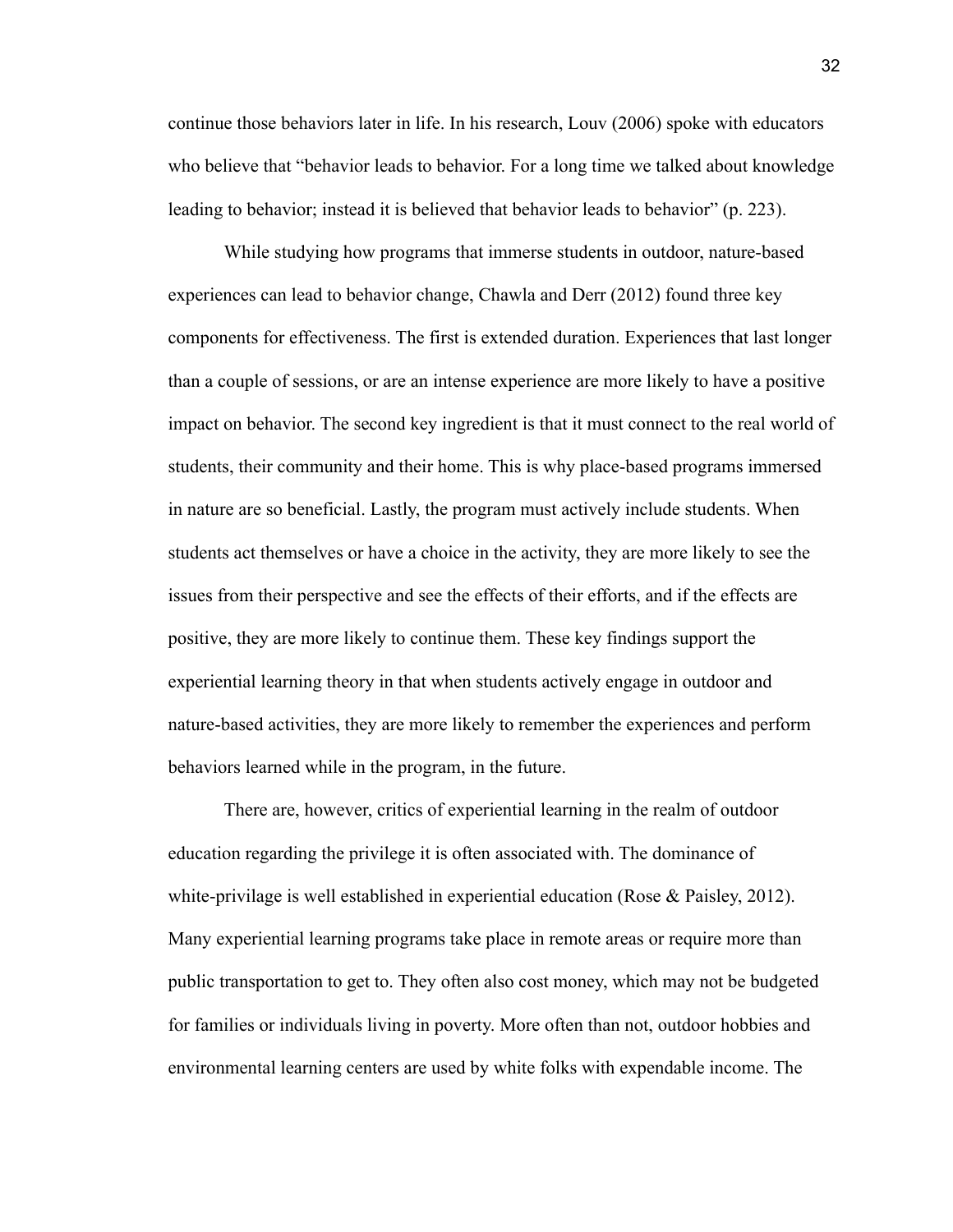history and creation of environmental education was written by mostly white men, and if not consciously trained in diverse experiences, educators in experiential education often facilitate this history as though all participants identify with the activities and information uniformly. "Privileged people may appreciate many of the traditional challenges and pedagogies of experiential education because we are more likely to live free from many everyday structural challenges that surround various minorities and marginalized populations" (Rose & Paisley, 2012, p. 144). There is a challenge then to educators to recognize white privilege in the realm of experiential education before it can be addressed and changed to include participants not normally included.

#### *Critical Urban Environmental Pedagogy*

Within environmental education, there is a tendency to adhere to a neoliberal, white-centered, mystical nature approach. This approach focuses on wild nature as true nature and to experience the benefits of it, one must "go out" and find what nature has to offer. It has often excluded urban nature, which for some youth, is the only form of nature they can or will experience. *Critical urban environmental pedagogy* seeks to reimagine environmental education informed by critical thinking and youth knowledge and experience, and by recognizing the ecological and social complexities of what "nature" means to different communities (Bellino  $\&$  Adams, 2017). The idea is to reframe urban environments and nature in the eyes of educators in order to include youth from all communities in discussions and activities that benefit them. There is a dominant view of cities lacking nature, but by reframing the idea of nature to include the human aspects of urban environments, it can open opportunities for youth to engage with environmental education and relate it to their lived experiences (Bellino & Adams, 2017).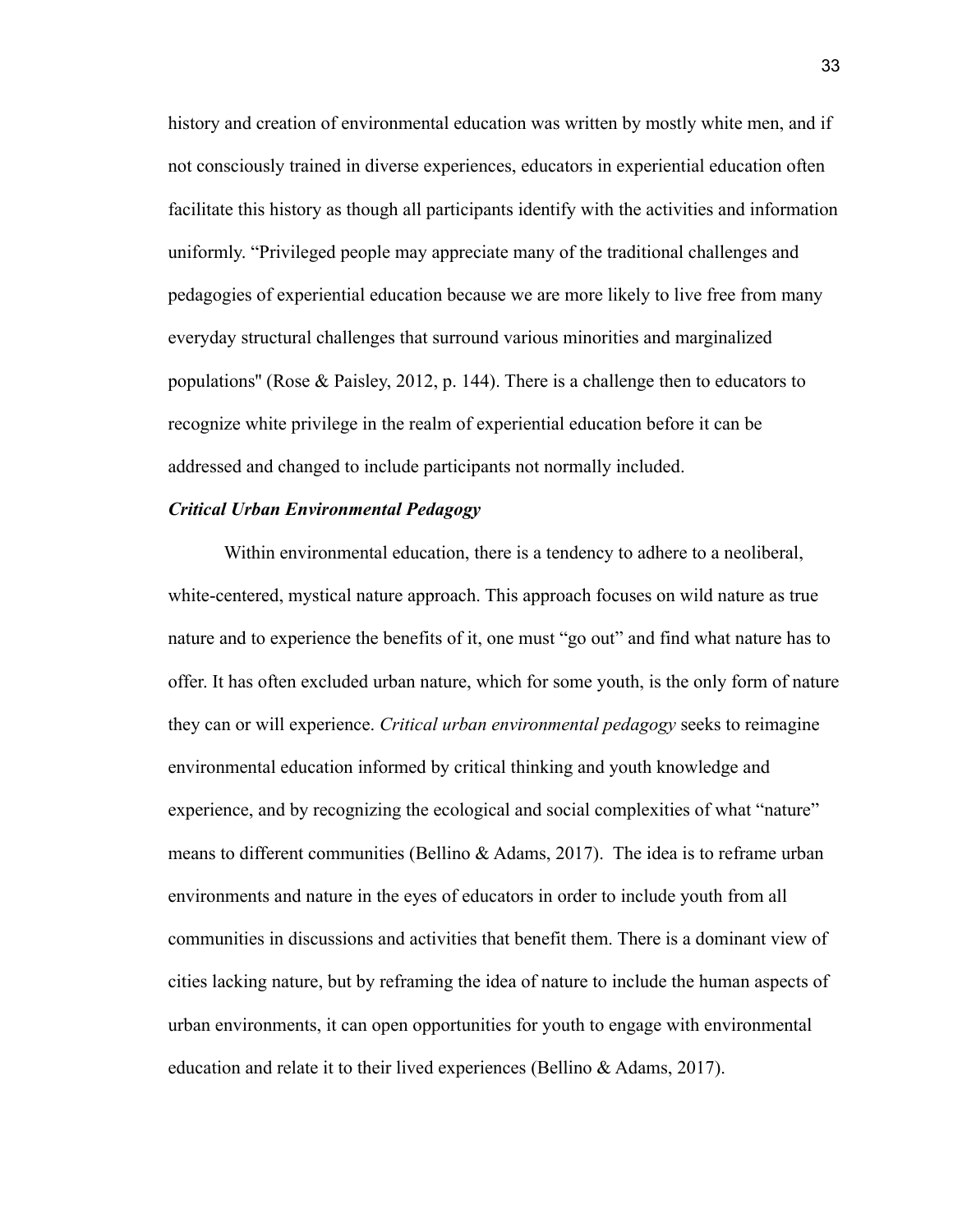Critical urban environmental pedagogy asks learners to think about what type of environmental issues affect those in urban environments, how those issues are understood and normalized by the people living in said environments, and can open the floor for conversations on important subjects in classrooms as well as nature-based informal programming (Bellino & Adams, 2017). This pedagogy can also be connected to the idea of white privilege and privilege in general in environmental and outdoor education because it challenges the notion of traditional thinking and asks educators to rethink who their programs reach and the impact they will have on youth.

There are multiple theories related to education, as well as environmental education, but experiential learning and critical urban environmental pedagogy are found to be the most important in the context of this project. Both address the importance of actively engaging learners in order to influence behavior change, and thinking critically about how to best provide an experience that will promote knowledge retention. There are however some critiques of experiential education as a whole, and an ask to reframe some forms of environmental education in order to fully include all communities. This is easier to do in some nature-based formats than others. The next section will provide a look into popular outdoor education formats that are based in experiential learning, the pros and cons of the formats, and their success on impacting pro-environmental behaviors.

#### **Environmental Education Nature-Based Formats**

Environmental education takes on many forms, and can be implemented in a variety of ways. Exploring a few of the most popular outdoor, hands-on formats will help provide an answer to the question, *How does experiential learning in nature-based*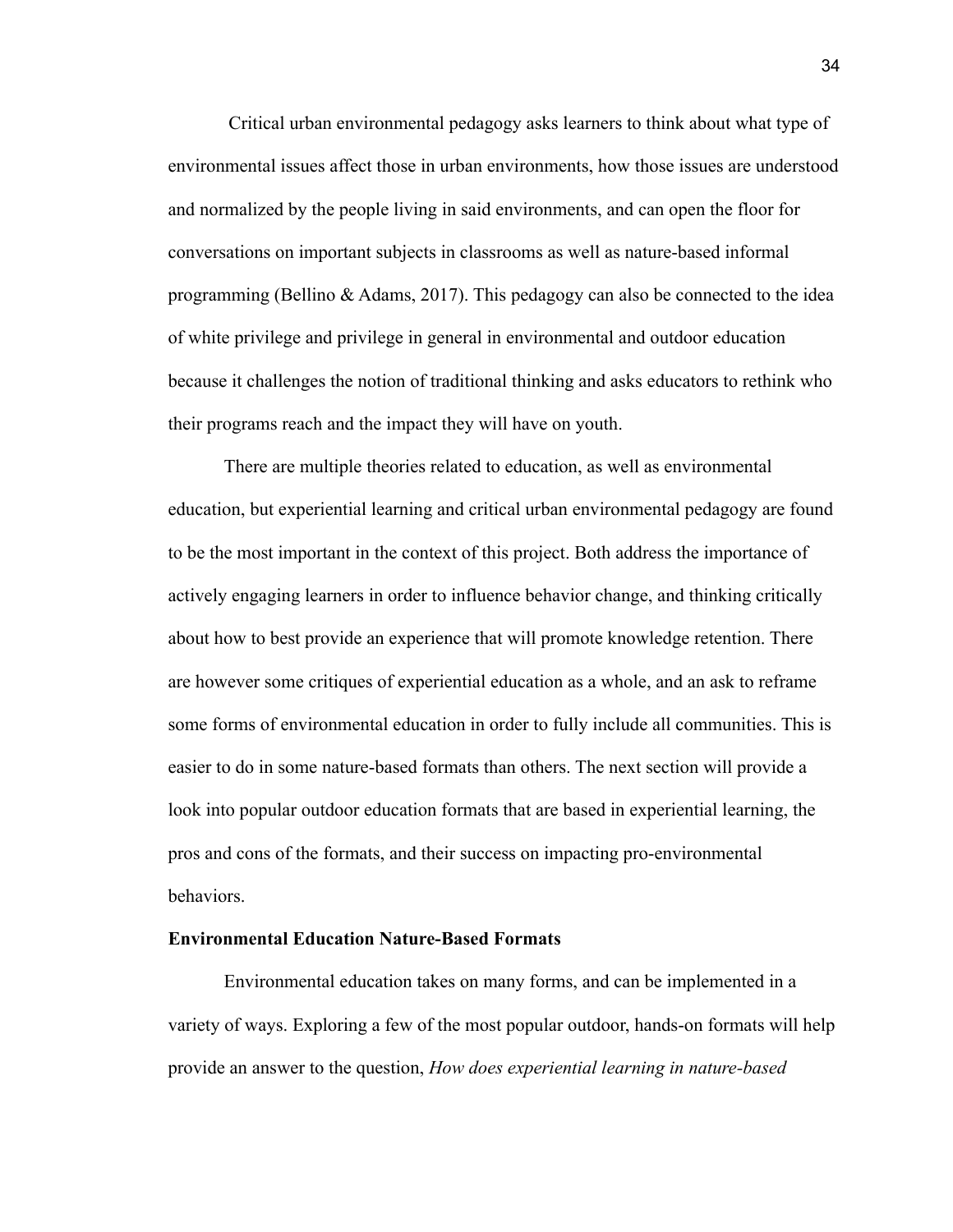*settings impact pro-environmental behaviors?* The formats explored in this section are summer camps, forest schools, self-guided nature play, and interpretive, independent nature programs. All of these incorporate experiential learning, actively engage the learner, and have been found to impact pro-environmental behaviors.

#### *Summer Camps*

Summer camps are perhaps the most well known form of experiential outdoor education since they began gaining popularity in the 1950s as a response to the desire for students to get outdoors and learn skills outside of the classroom (Monroe et al., 2015). Summer camps are ultimately an extension of the classroom, but more informal, where participants often spend an extended period of time such as a week, month, or entire summer in this outdoor, often rustic setting. Due to their extended time format, summer camps hold great opportunities for influencing pro-environmental behavior, as found by Chawla and Derr (2012) when studying the most effective aspects of environmental behaviors. It has also been confirmed that spending time in and around nature strengthens one's bond to nature, which helps develop a healthy ecological consciousness, and in turn promotes pro-environmental actions and behaviors (Broom, 2017). While at summer camp, participants learn about natural processes firsthand and are immersed in hands-on, experiential learning techniques by the very nature of this type of programming. Campers gain familiarity while spending large amounts of time in nature, and can become more comfortable in that wilderness setting. This level of comfort allows a participant to bond with the environment, and by bonding with a specific place through many activities over a period of time, participants can begin to feel protective and develop a sense of stewardship for the area in which the activities are taking place (Dresner & Gill, 1994).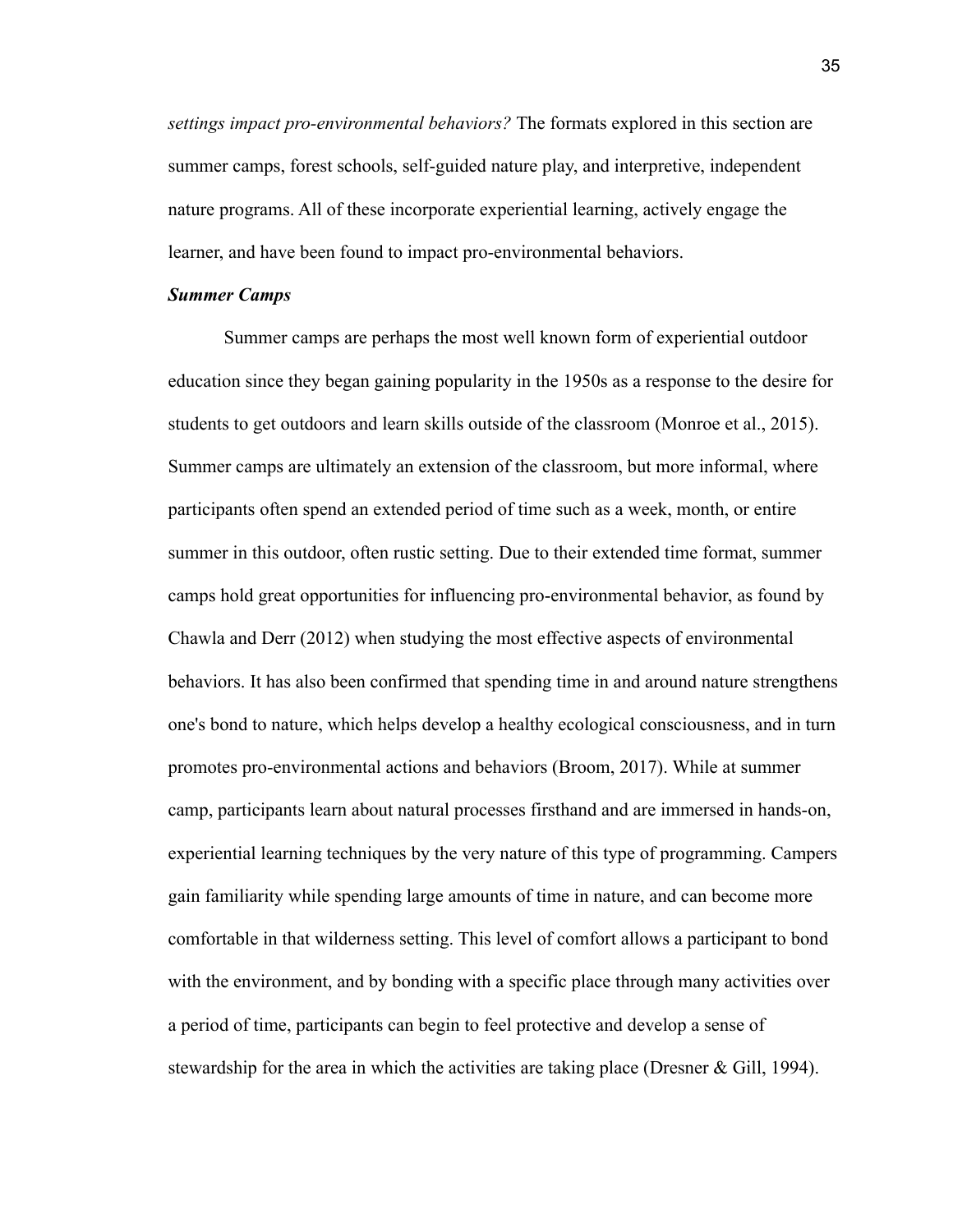Comfortability is key as a prime contributor to the creation of a positive experience for the participant, and positive experiences are a prerequisite for one to develop a relationship with nature and act on its behalf (Broom, 2017). A study conducted by Dresner and Gill found that these prolonged camp experiences can also build self-esteem, increase a participant's feelings of adequacy in skill building, and can bring about a rise in self worth. "The self-esteem of a participant is an important variable influencing participants' abilities to help resolve environmental problems" (Dresner & Gill, 1994, p. 2). It is the accumulation of these effects along with the experiential format of learning in a fun, laid back setting that make summer camps an effective leader in impacting pro-environmental behaviors.

There is, however, some criticism about summer camps and programs alike, due to the fact that an overwhelming number of participants are white, able-bodied, and come from middle to upper class families (Browne et al., 2019). While this has become less of the norm in recent years due to the demand for a change and equitable experiences, it does not negate the fact that early camps were mostly created to promote the cultural ideals of typical the white, masculine person, values of discipline and self-reliance, and reflected the systems of the dominant class (Browne et al., 2019). With the recent acknowledgement of the need for systematic changes regarding outdoor education and experiential learning (Bellino, 2016, Bellino & Adams, 2017; Rose & Paisley, 2012), educators are becoming more aware of the biases they may hold in these settings, and there are shifts in the dialogue surrounding environmental education in general. Scholarships are becoming more readily available to low-income families in order for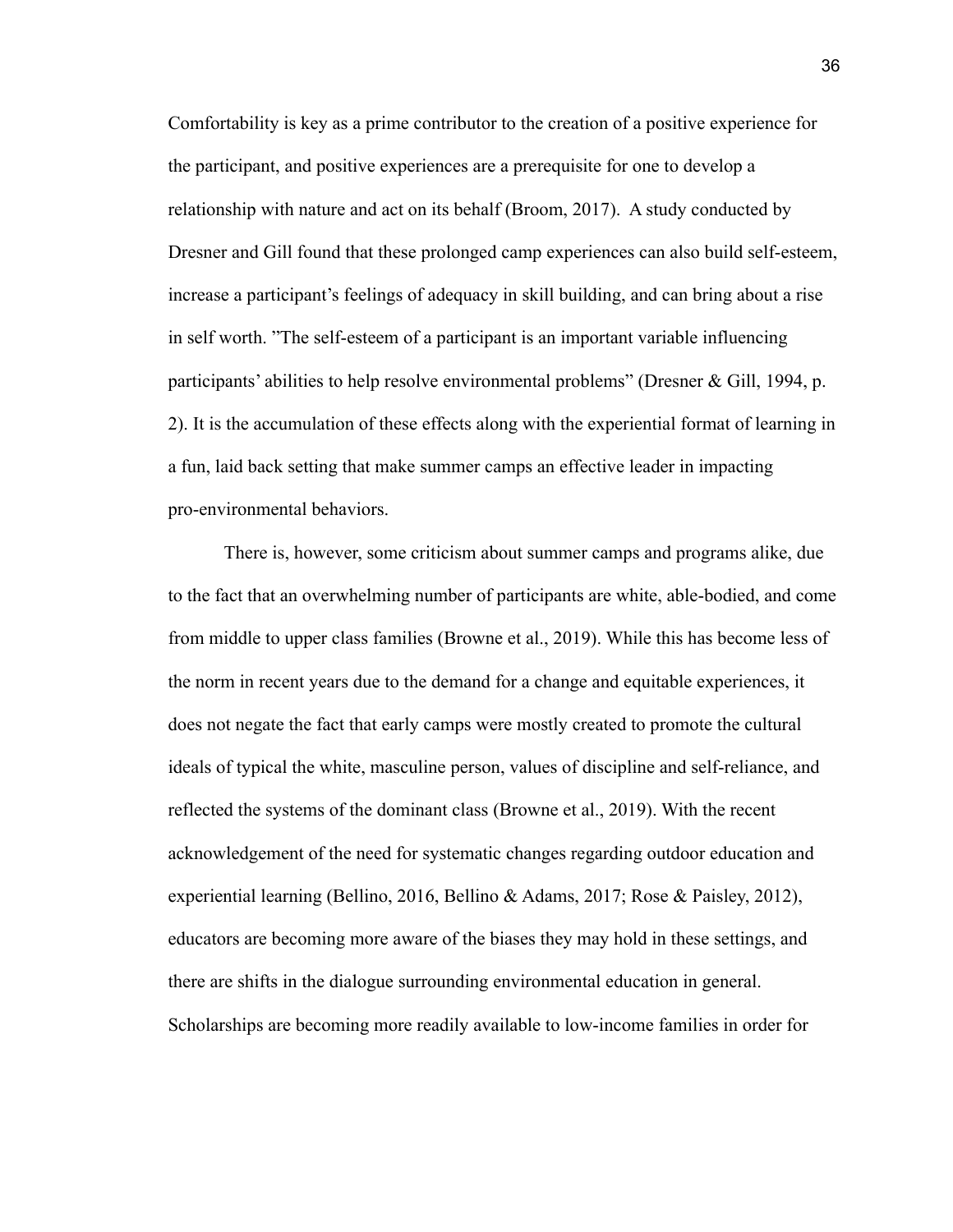their children to participate in summer camps and the like, and more schools are beginning to see the value in extended outdoor education opportunities.

# *Nature Schools*

Nature schools, which can also go by the name of forest schools, are a type of outdoor education center, with a focus on experiential learning, and most often presented in a play-based format. Forest schools provide contact with nature through regular activities in a woodland environment, create room for creative and imaginative play while allowing students to develop their ideals regarding nature, and promote development of a responsible attitude towards the environment (Smith et al., 2018). By providing education in a nature-based setting for an extended period of time, the schools have a higher probability of producing students with a mindset geared towards pro-environmental behaviors, which was found to be one of the most important aspects of successful environmental education (Chawla & Derr, 2012). The repetitive process of these learning environments lets students create a bond with nature, become more comfortable with the natural world, and give them opportunities to see the cause and effect of human behavior on the environment. When studying forest schools and the outcomes of this type of education format, Turtle et al. (2015), found that there was a "statistically significant difference in pro-environmental attitude...between children who had participated in forest schools and those who had not. They found that children who had participated in forest schools demonstrated a more pro-environmental attitude" (p. 530).

A conclusion can be drawn based on these studies that the experiential aspect in the outdoor setting has a positive impact on pro-environmental behaviors. As found by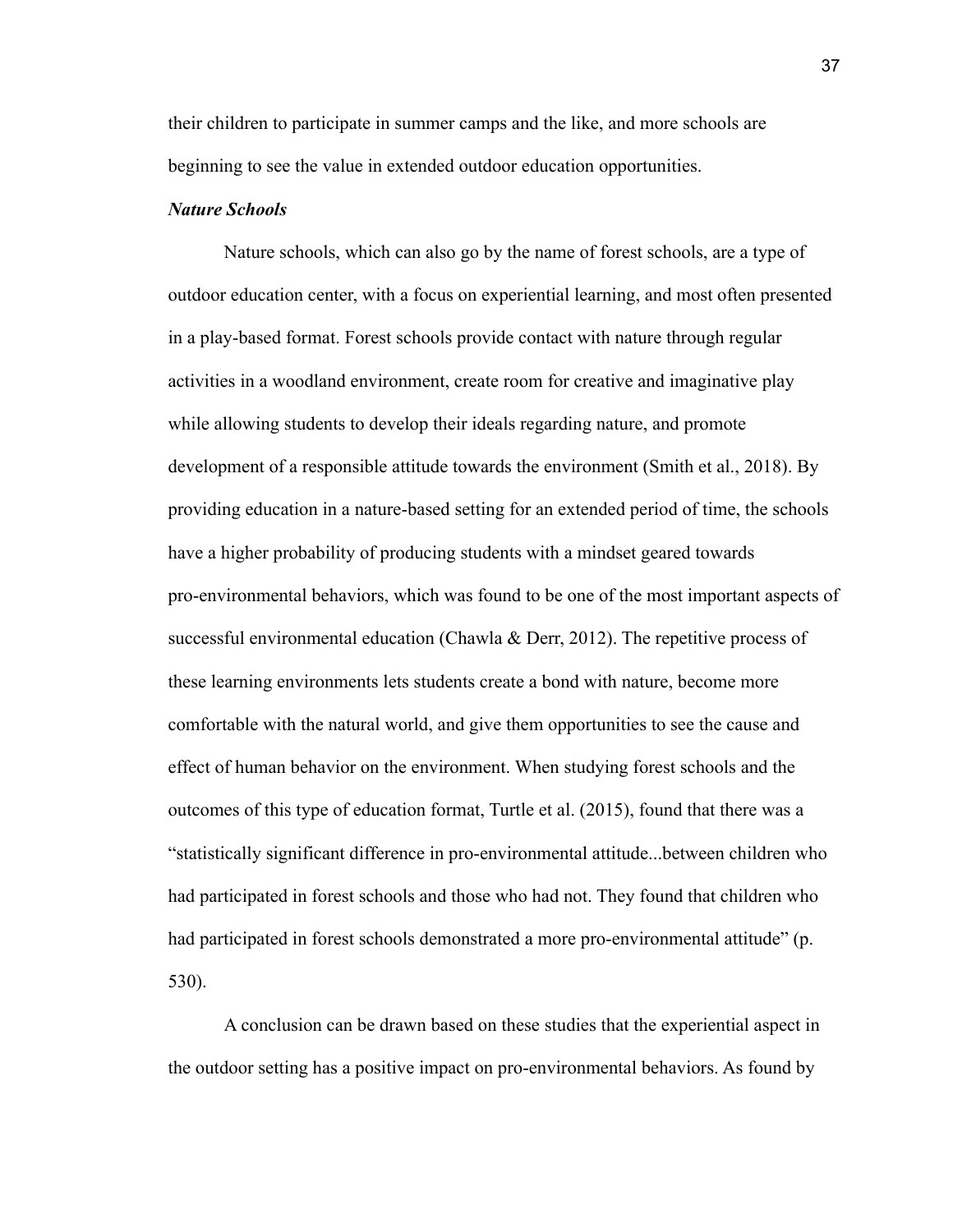Simmons and Archie (2010), learning that is student-led with their active participation is more likely to help students retain the information they are learning. "One of the most important aspects of a forest school is that the learning is often child-initiated and child-led (Turtle et al., 2015, p.2) which gives them more confidence and keeps their interest in a subject for a longer period of time. There are also other benefits from participating in forest schools. Numerous studies and evaluations of forest schools have shown that self-confidence and self-esteem levels rise, children have improved language and communication skills, they develop physical skills faster, and they have increased motivation to learn (Smith et al., 2018). Overall, forest schools provide a learning environment that fulfills the qualifications of a program that positively impacts pro-environmental behaviors, and with their rise in popularity, more youth will be inclined to participate in activities that positively impact the environment.

## *Self-Guided Nature Programming*

Many educators and parents see the benefit to spending time and learning outdoors, but they may not always have a programmatic way to put ideas together to promote successful learning experiences. Self-guided or interpretive programs within city, state, or national parks provide an informal and easy way for youth and families to learn about nature, connect to their community, and get outside. Self-guided learning experiences help facilitate participants in learning about a specific natural area and instilling understanding of the connections between said area, their lifestyles, and even larger environmental issues (Warner, 2009). The activities are usually hands-on and can be led by youth, as they are usually tailored to a younger participant. This experiential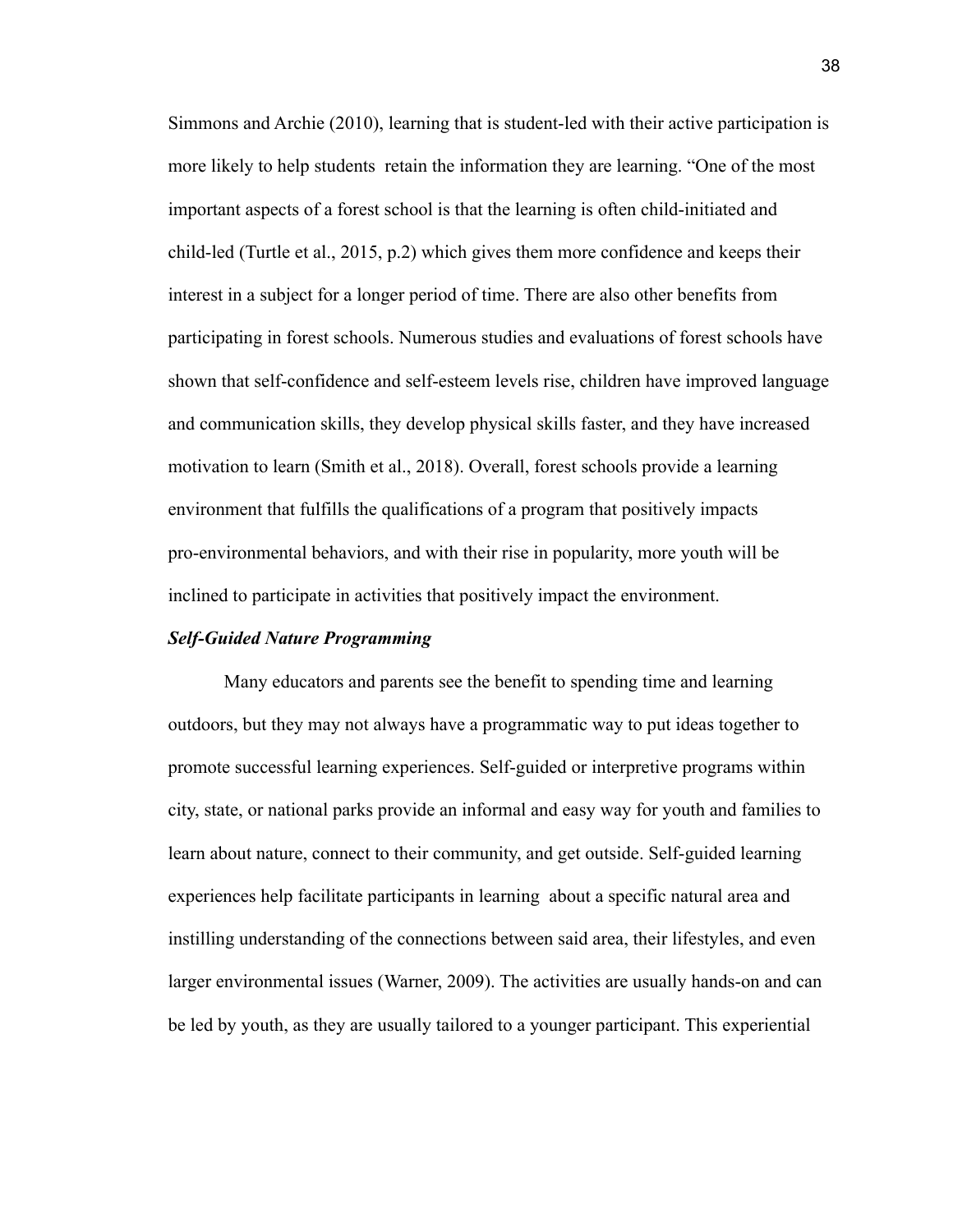technique helps ensure that the participants stay engaged, and will help them retain the information for a longer period of time (Simmons & Archie, 2010).

In a study conducted on youth's cognitive achievement fostered by hands-on environmental education that took place in a national park, Dieser and Bogner (2016) found that, when coupled with in-classroom follow ups, their outreach program that ran over the course of six weeks produced a significant increase in knowledge retention and a more positive attitude towards the area they had been learning in. By placing these self-guided activities in natural areas within a community, environmental educators help the participants connect to their outdoor spaces. When a participant feels connected to a place, they are more likely to care for it and act positively on its behalf. This connected time in nature can be linked to a participant adopting pro-environmental behaviors, as the sense of ownership shapes a participants biospheric value system (Broom, 2017; Chawla & Derr, 2012; Louv, 2006; Wals, 2012). Self-guided programming is more flexible since it is not informed by school or state standards, and is often tailored to the specific landscape, flora and fauna of the park the activities are located in.

Flexibility and a lack of imposed time limits make these types of programs more enjoyable and accessible to youth and families. These programs typically happen individually or within a family unit, making it easier for a participant to focus on the learning at hand. In a study done on free-reign nature place, Skar et al. (2016), found that children in particular come close to the natural environment in events where they are fewer participants, and when they stay in one place for a longer period of time, as well as when there are fewer planned activities to direct them. The importance of student-led learning has been mentioned earlier, and these types of programs are directed right at the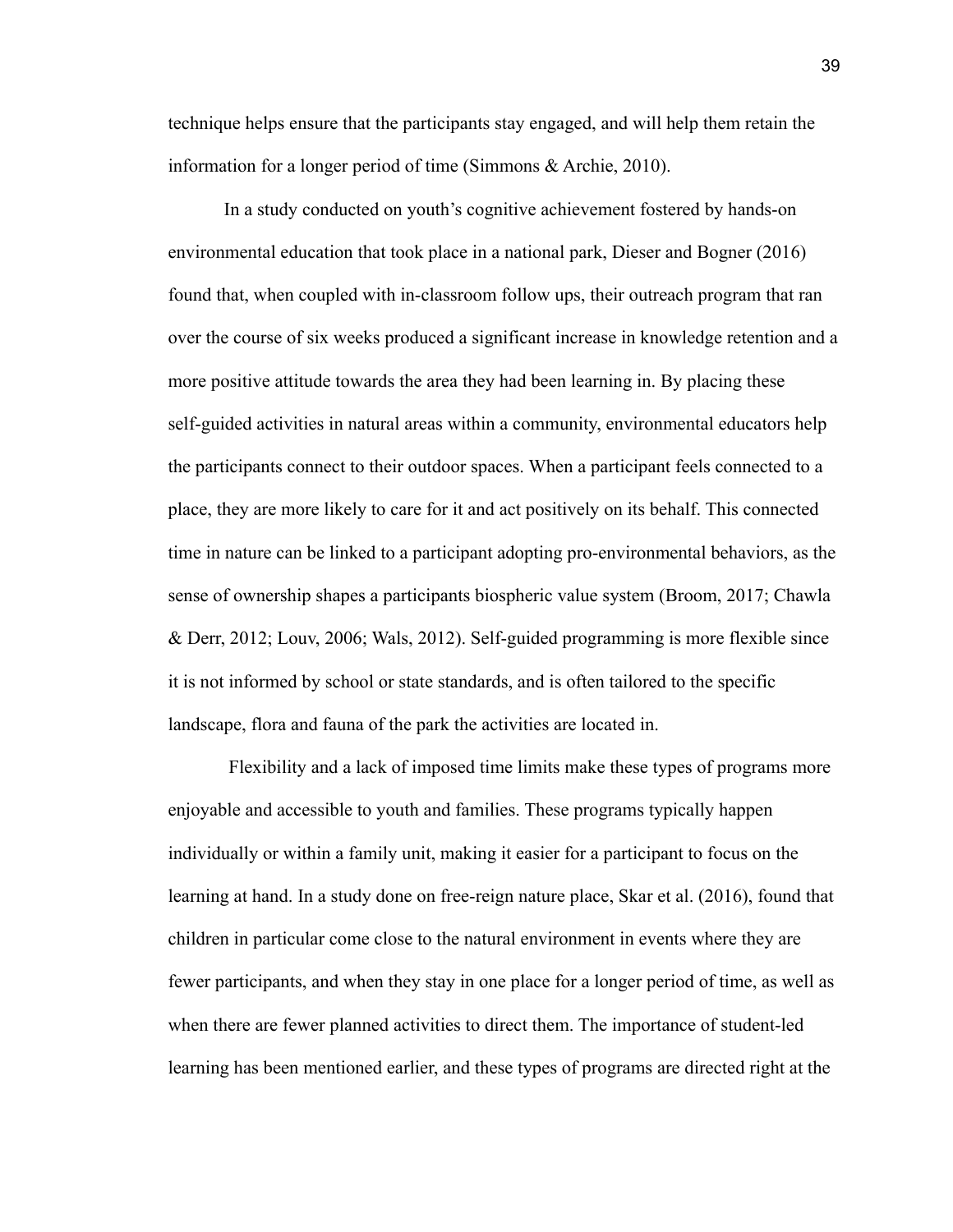participant to engage in and figure out in their own time. All of these aspects correlate with what is important in a program that is successful in influencing pro-environmental behaviors, and is therefore a positive learning experience that should be taken advantage of more often.

While there are many formats of environmental education, the three aforementioned experiential, hands-on formats have been found to be the most successful at positively affecting pro-environmental behaviors. Their mix of student-led learning that is engaging, hands-on, nature based, and relevant to the learner's lifestyle or desired learning outcomes make them the most ideal formats to convey important environmental information for future use.

# **Conclusion**

From its inception, environmental education has been intended to provide the world with knowledge of the natural areas that surround us everyday and teach us the role we play, as well as how to take care of it. Over the years the topics have changed, the formats in which we learn have evolved, and the importance of its inclusion in our education system has grown. The need for environmentally literate citizens is greater now than ever, as we deal with a global environmental crisis, overconsumption, and a time clock that is running out faster than we imagined. Those with a deeper understanding of environmental literacy are able to analyze global, social, cultural, political, and economic systems about the environment, and are better able to take informed action to make positive change. These positive changes include pro-environmental behaviors, the behaviors that contribute to the sustainability of the natural environment. These behaviors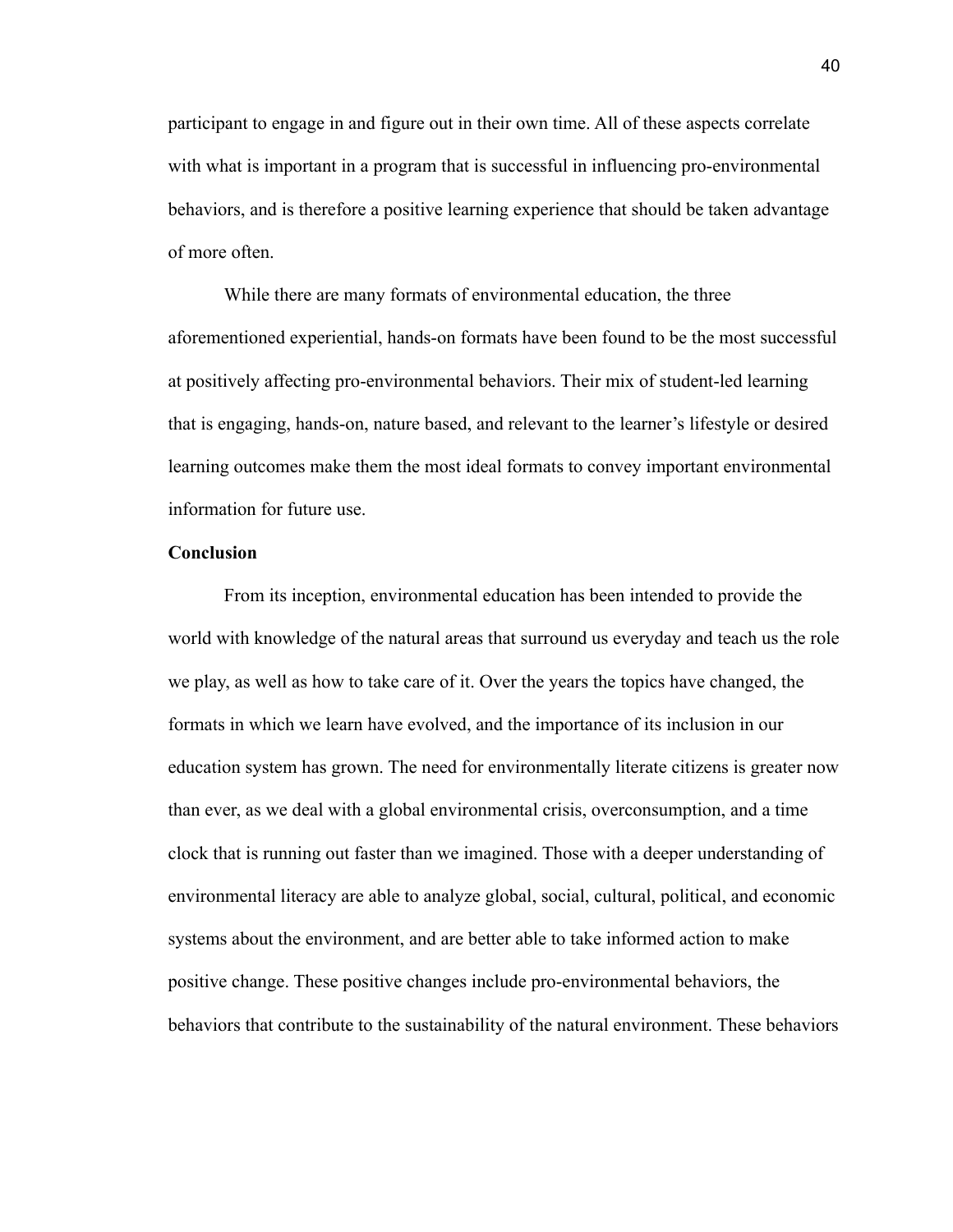are shaped by our values, the amount of time spent in nature, the type of education we receive about and in nature, and the importance put on them by society as a whole.

It is important that we work together as educators, families, and members of a community to create engaging programs for our youth that give them the freedom of choice in what to learn so they are more inclined to retain their knowledge and use it at a later time. The experiential education framework builds on a learner's inquisitiveness and problem-solving skills, and their active participation in a subject and provides a feedback loop for learning that is effective in knowledge retention. This framework is popular in environmental education, especially nature-based education, as most programs are centered around hands-on activities and trial and error play that encourages the participant to find solutions to problems using the skills they've acquired.

Despite environmental education being a positive contribution to the education realm, it has not always been all inclusive, and was built upon the standard white, middle class "wild nature" gaze. The theory of critical urban environmental pedagogy suggests an approach that includes urban environment and green spaces into the idea of nature, and encourages educators to take the youths' lived experiences and perspectives into consideration when designing lessons in order to make them relevant and positive for those learning. Both of these theories come into play in nature-based educational formats such as summer camps, forest schools, and self-guided learning. Through these formats, environmental literacy and the subsequent pro-environmental behaviors can be taught and absorbed by our young learners.

In Chapter Three, a detailed description of this community resource will be provided. It is a hands-on, outdoor, family activity based in the natural areas surrounding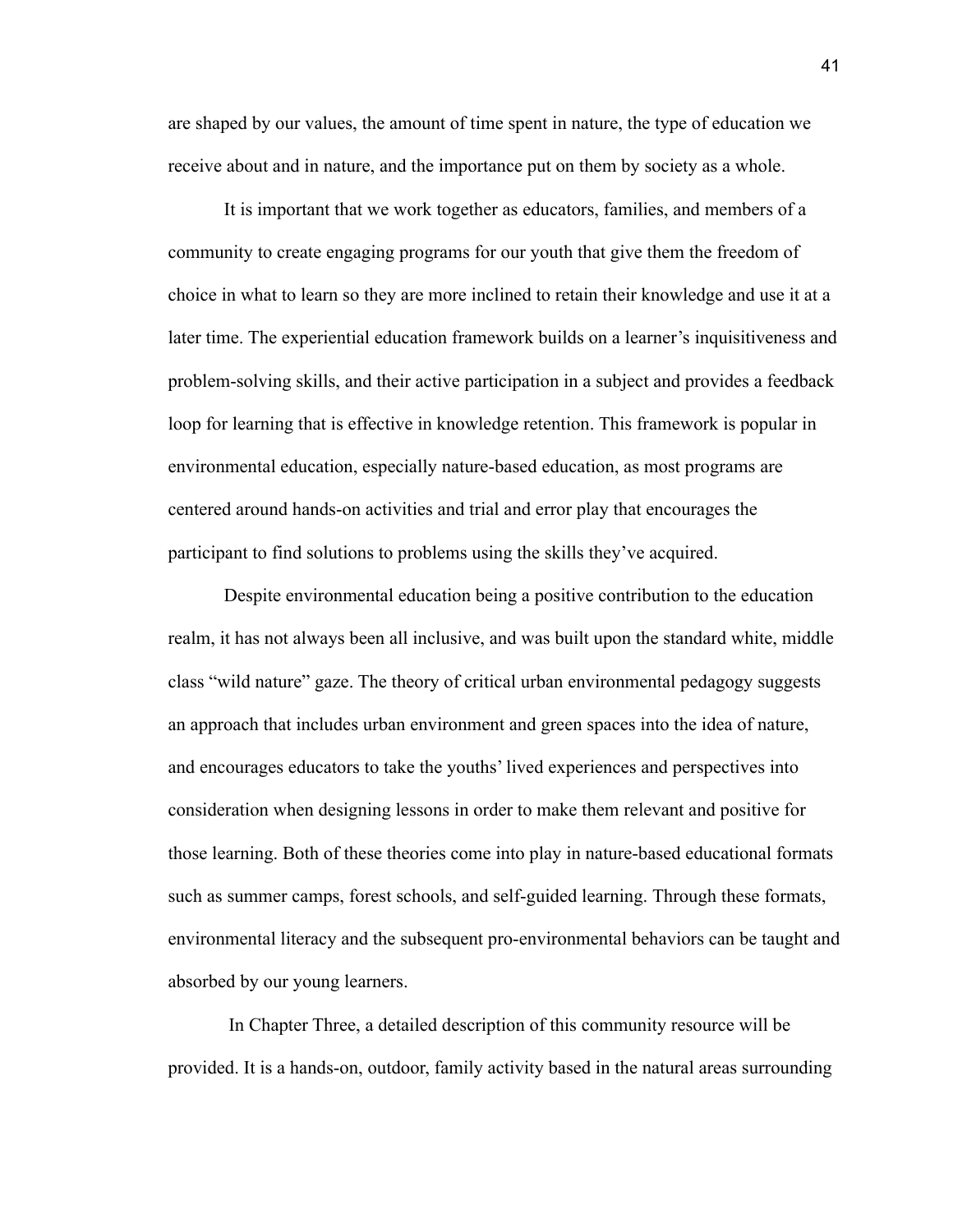the Mississippi river in the Twin Cities. This resource will take into account the topics explored in this literature review and provide those who participate with a fun, engaging and meaningful experience that will leave them with knowledge about their particular community and information to help them to incorporate more pro-environmental behaviors in their lives. It will consist of a booklet that can be taken into parks and outdoor spaces, and engage youth and families in an interactive set of activities about their local environment.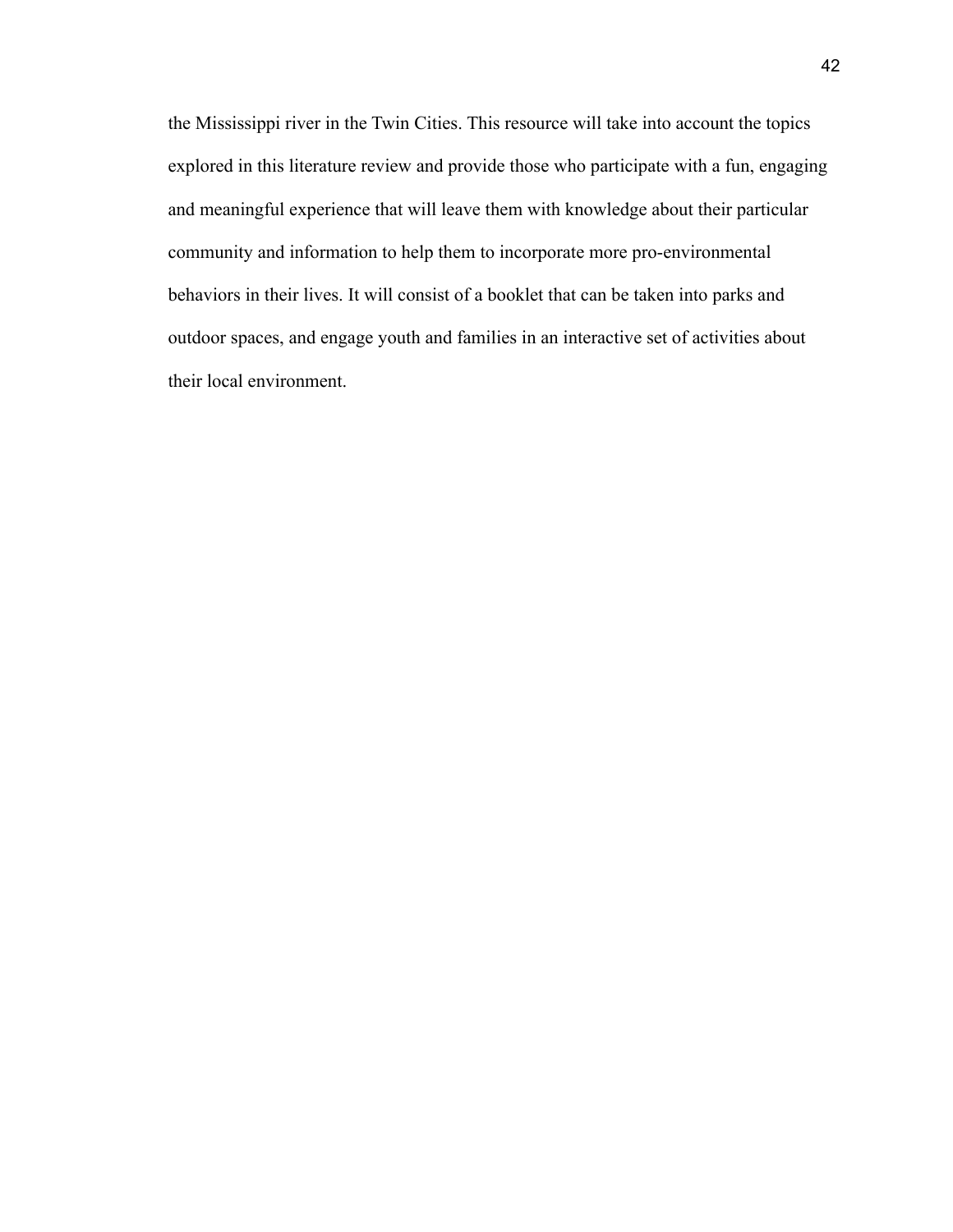### **CHAPTER THREE**

# **Project Description**

This chapter outlines the framework used and strategies taken to complete an educational field guide that helps answer the question: *How does experiential education in a nature-based setting impact pro-environmental behaviors?*

This chapter provides a description of the rationale for choosing this specific project artifact, and the theoretical frameworks that provide support for this type of educational format. It is important to understand the frameworks in order to see the full benefit of this type of project. An explanation of the intended audience and intended setting of these activities, and the reasoning behind choosing both is provided. A detailed description of the educational field guide, the process of its creation and its implementation in the community will be outlined and evidence will be provided to support it. A timeline of the project creation and its intended implementation are explained. Maintaining the concept of nature-based programming is at the core of this project and exposes participants to an informal educational experience that allows for hands-on, interactive activities which are essential aspects of the idea of experiential learning driving this capstone project and artifact creation.

# *Product Description*

The final product of this project is a PDF that can be printed and formed into a small booklet in order for the targeted youth participant and their families to take it outside and on their walk in natural areas surrounding the Mississippi River. It consists of a title page, an introduction to the booklet and information about how to complete the activities. Next is a page of fun, informational facts about the Mississippi River valley,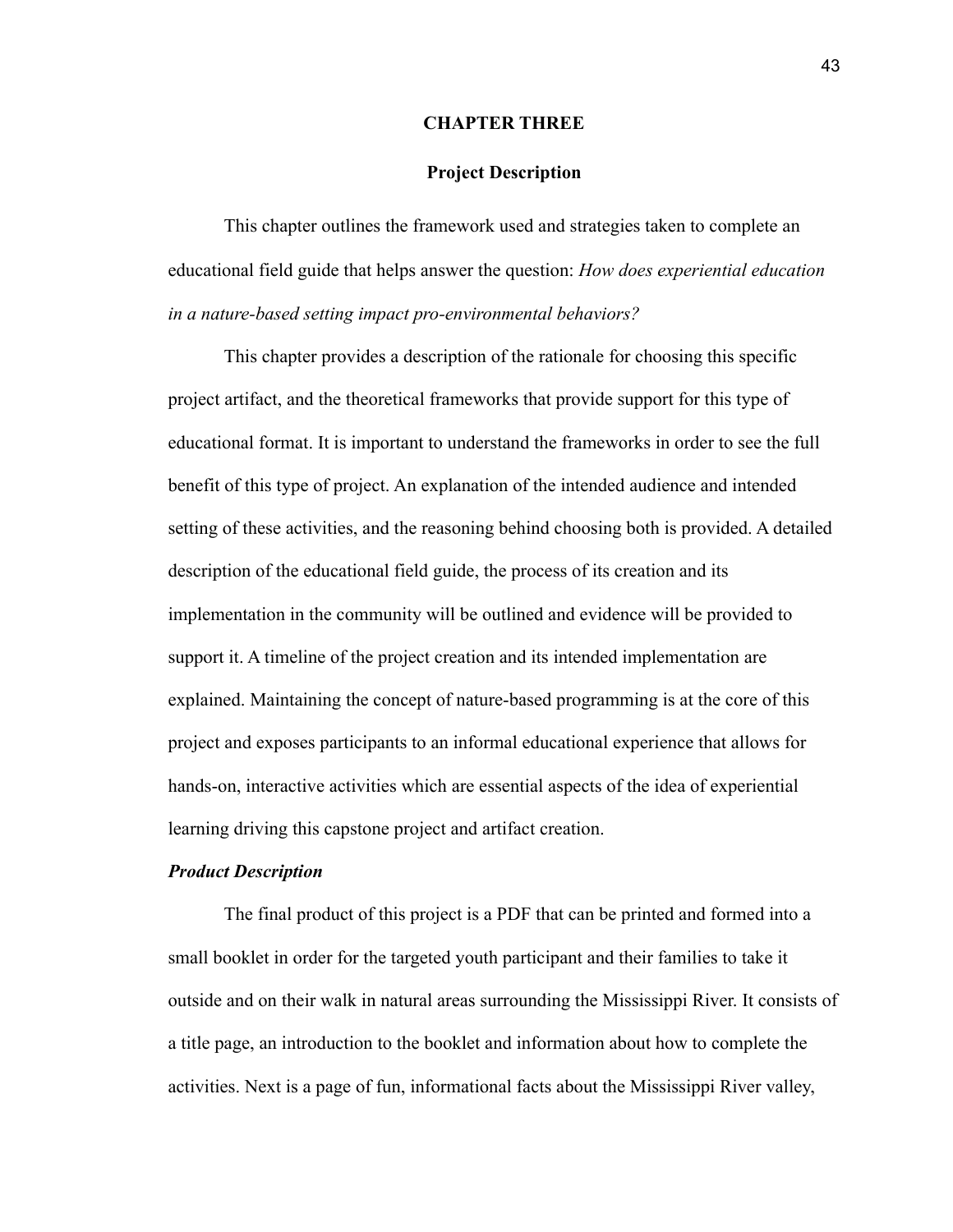and the Twin Cities, and the history as they relate to human and city development. Then come the pages with the activities. Each activity has an informational page with facts and background information that will help them complete the activities. The next page consists of the interactive activity. There are a set of instructions for an adult to look over, and explain to their youth as needed if they are unable to read it themselves. The activities are meant to be led primarily by youth, in order for them to practice experiential learning and stay engaged. The informational pages are meant to provide the youth and families with facts that help them gain knowledge of the area, and in turn foster a connection. The goal of engaging with this booklet is to provide youth with an experience to connect on a more personal level with their local environment and to empower them to take positive action to protect it.

There are three main themes in this booklet: plant and tree identification, human impact on the environment and sustainability, and general ecology related to the specific Mississippi River region of the Twin Cities. Each theme has an activity, and each activity incorporates a storyline or imaginative prompts about the participant becoming a "friend and protector of the Mississippi River". In the activities, the participants are asked to find certain plants, write and draw what they see, find evidence of human and animal impacts, and connections to the past, all while using their five senses and observational skills. There is a final section where participants are asked to make connections in their own lives to the outdoor space they have completed the activities in, and where they are provided with tips and/or challenges to take pro-environmental actions in order to preserve the space they just spent time in. There is also a list of websites for the adults and families to visit if they desire to learn more information about the Mississippi River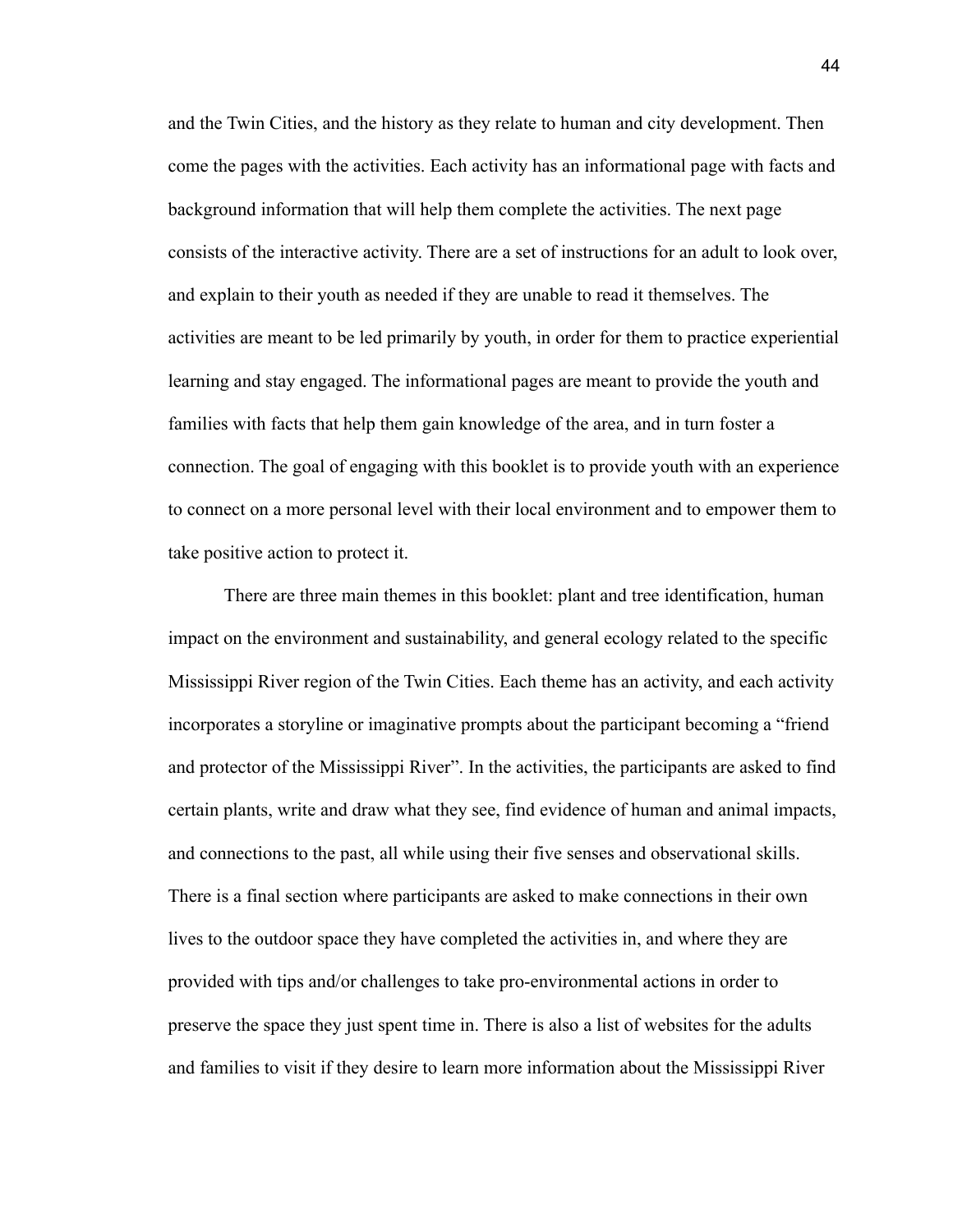valley, with easy yet impactful changes to make in daily life to become more sustainable, and similar outdoor activities if they desire to do something similar again. The final page is tearable, where they can sign their name in a pledge to protect their environment and make choices that positively impact their local environment or community. There are suggestions to put this page on their fridge or in their room as a reminder of the pledge they took. It will declare the participant(s) as an "official friend and protector of the Mississippi River" to keep it fun, and help the facts and ideas they've learned during the activities stick for a longer period of time.

The PDF booklet could theoretically be made available to the public by a link that can be shared on community pages, school sites, or shared within other community forums. There could also be copies printed and left at a couple locations in the Mississippi park system as a way for it to be more accessible to those without printers or cell phones to use while in the parks.

#### *Rationale and Supporting Evidence*

There are three specific frameworks that inspired the creation of this particular project; Earth Adventures, youth civic engagement, and experiential learning. The first, called "Earth Adventures," is a self-guided program started to connect children with nature, and was created by a group of people led by Alan Warner in 2009, in the Halifax region of Canada. There were 24 adventures created by this team, each specific to a trail in the region. Each earth adventure has a thread of common elements: a series of hands-on activities using multiple senses that focuses on nature, an engaging storyline, time for personal reflection in nature, information on the natural setting, ecological concepts, local cultures and environmental issues, and practical suggestions to reduce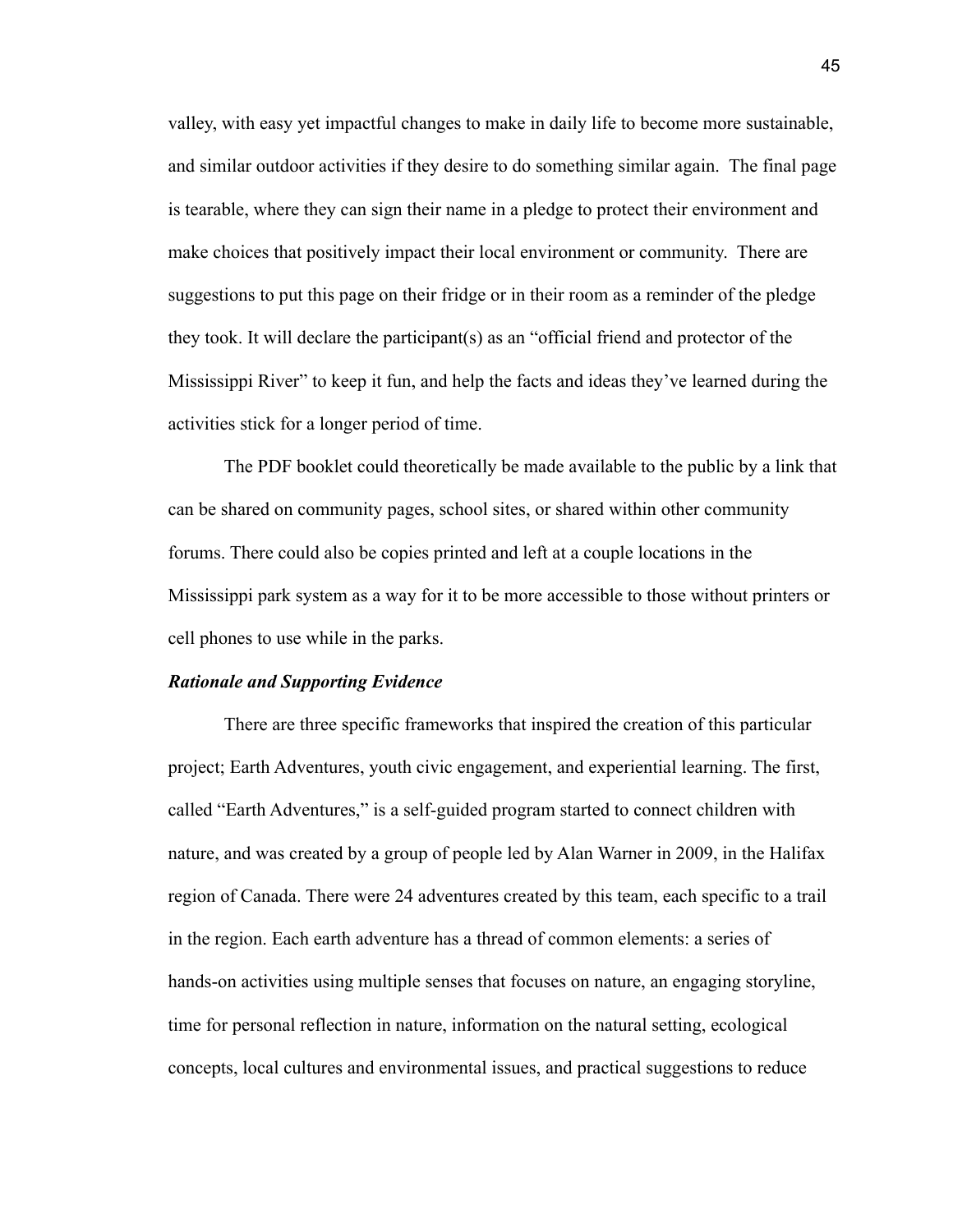personal impact on the environment (Warner, 2009). This program was created with the desire to connect people with nature when the ability to do so in a government-funded or school-funded way was impossible or accessible. The values of experiential learning, education focused on the earth and our impact on it, and the component of student-led activities had me gravitating towards creating something similar. I also liked the idea of place-based education as a way to create a connection between the natural community and the participants.

Creating content that keeps the participants engaged is critical for this project, because when a learner is actively engaged in an activity they are more likely to retain the knowledge learned and use it in the future (Simmons & Archie, 2010). I referred to the youth civic engagement framework created by Riemer et al. (2013), which suggests that the three elements of engagement are "(1) an affective element comprising the emotional responses to the activity; (2) a cognitive element, including knowledge about the activity; and (3) a behavioral element, referring to the actions related to participation. The richness of the experience is also related to the degree to which the youth takes initiative and shows interest in the activity" (Riemer et al., 2013, p. 561). By immersing the participants in nature, encouraging the use of all five senses, providing background information and facts about the surrounding environment, and asking participants to follow a storyline with their own creativity, I feel as though I am addressing those three elements of engagement to create a memorable activity for youth.

The experiential learning framework is the backbone of this project, as it supports the importance of learning by doing and is described as "the process whereby knowledge is created through the transformation of experience (Kolb, 1984, p. 22). It is a method of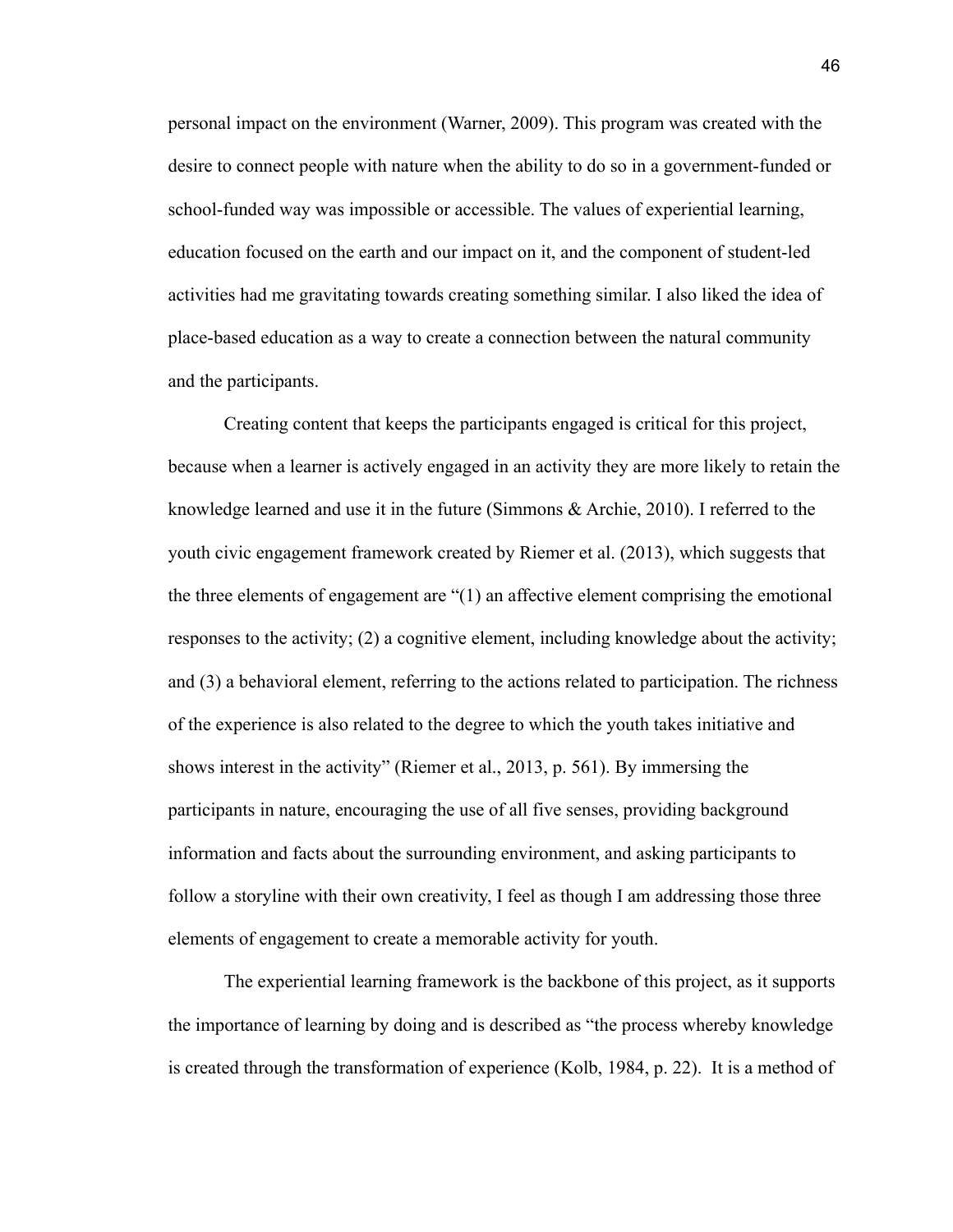guiding learners through hands-on experiences and reflective activities to increase their knowledge, develop skills, align with values, and develop an ability to contribute to their communities (Moseley et al., 2019). By creating a project that asks the participants to get outside, make observations and record them, relay information to each other, and take time to reflect on the experience while making a pledge to continue pro-environmental behavior, I feel as though the concept of experiential learning is thoroughly executed and and will have a positive impact on the participants.

#### *Setting and Audience*

The educational field guide resource targets primarily community members or families with youth ages 12 and under. The concepts of experiential learning, storyline engagement, and adoption of pro-environmental behaviors works best during an age range where one is still developing their sense of self, their values, and gaining perspective of the world around them (Chawla & Derr, 2012). Participating in outdoor activities as a family can also help cement biospheric values, which promotes environmentally friendly behavior (Chawla, 2006; Chawla & Derr, 2012). Activities such as those provided in this guide are also a fun, healthy way to spend time together and puts the reins into the hands of the youth for facilitating a learning experience. While there are multiple youth-led activities within this guide, there are sections where adults are asked to read a passage, facilitate an activity, or assist a youth with an activity. This guide provides an opportunity for learning outside of a traditional classroom setting and can be used to supplement material learned in school, or as an extracurricular activity done for fun.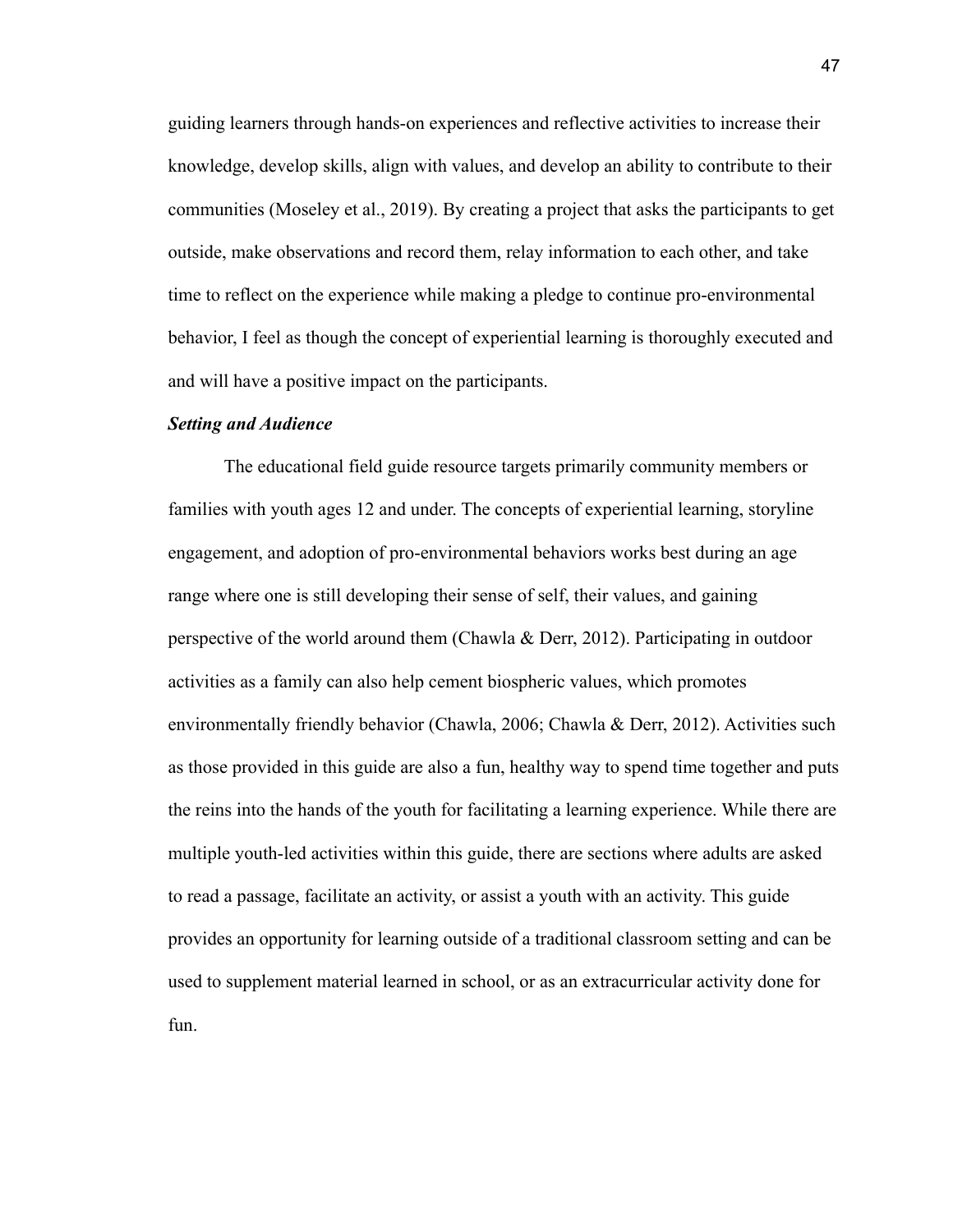It is intended for use in natural areas near the Mississippi River in the Twin Cities. These areas were chosen for a couple of reasons. First is their accessibility. There are both large and small parks situated along the Mississippi River in the Twin Cities, and many are accessible by walking, biking, or public transportation if a participant does not have a vehicle. Second, the natural spaces along the Mississippi River showcase a variety of terrains, plant life, historical backgrounds and stages of human disturbance or use. This leads to a diverse learning experience, and can show participants how significant changes can occur in a short distance or short expanse of time. Lastly, the Mississippi River is an integral part of Twin Cities life. By encouraging youth and their families to learn more about and form a connection with these spaces, they will feel more connected to home, and therefore feel more inclined to maintain and protect it.

# *Timeline*

The timeline for creating the final product of this project began with the need to decide how much information was going into the booklet for each activity. By the end of the fall semester, a rough draft of what type of information was needed and the final research on concepts to include was conducted. Over the course of the spring semester, the design of the booklet, the design of the activities and the addition of resources for more information for the participants were completed. Creating one page of the booklet took approximately an hour and a half when factoring in design, the seeking and sorting through information, and attempts to align it with the base idea guiding the project. The project was created with Pages, an application on the Macbook computer's operating system. There is no specific timeline for the completion of the activities by the community participants, as the activity is meant to be used at any time of the year. The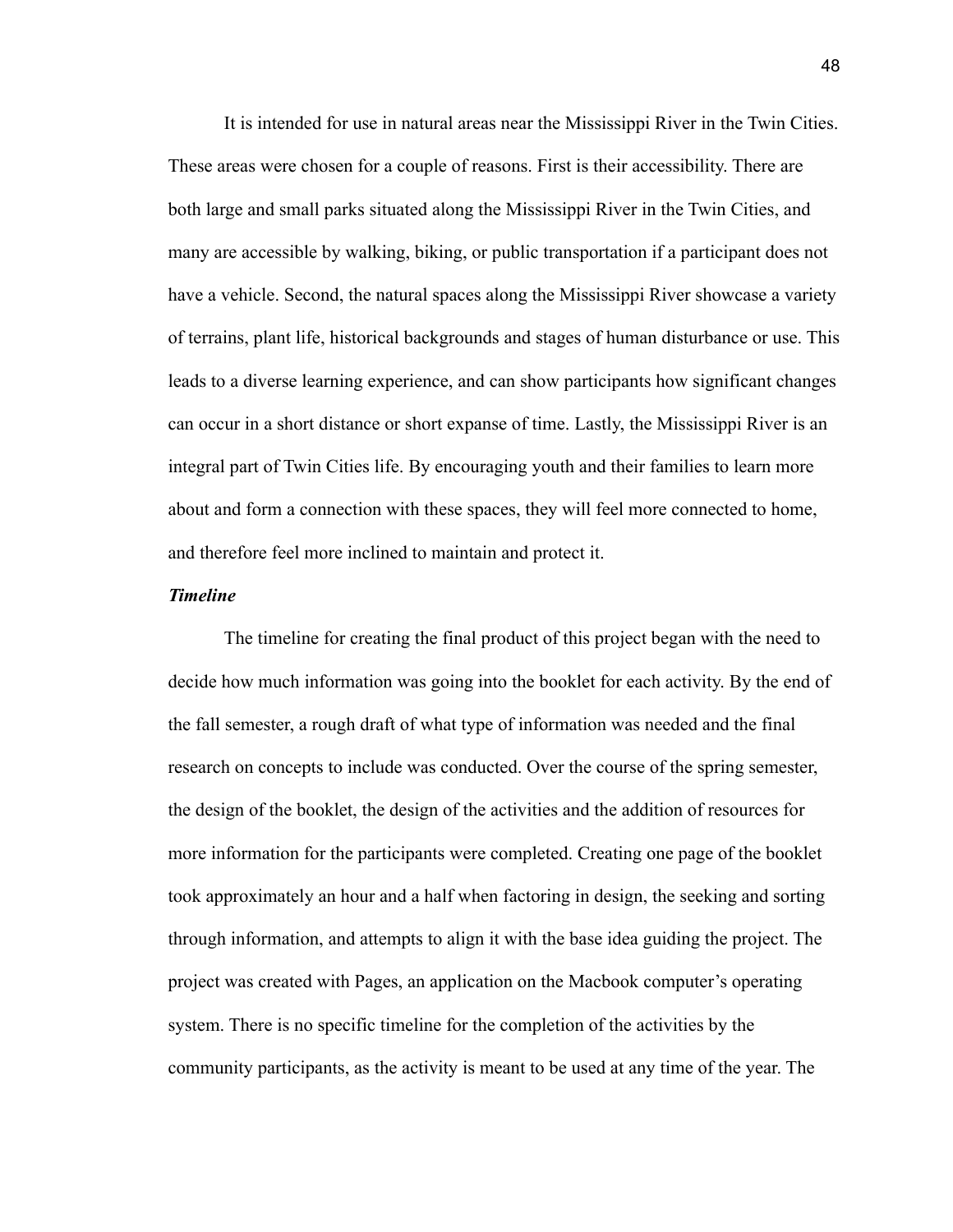timeline of completion of the activity booklet itself is about 1-1.5 hours depending on the speed of the participants, if they desire to do the entire thing in one visit. The activity guide can be done across multiple sittings if the participants desire. Due to the nature of the activity and the setting in which it is located, there will be no assessments completed or recorded by this researcher and therefore no timeline for assessment or data collection is required.

# *Summary*

This chapter has described the process of designing this outdoor activity guide and some specific details required. A brief description of what activities are included in the activity booklet, the process behind choosing those activities and the timeline to completing these activities has been explained. There are multiple sources and authors to justify the reasoning behind the creation of this type of project and the importance of it in the community. The goal of this project is to teach the public about the environment in their community in a thought provoking, engaging manner, bring awareness to the participants' impact on the environment, and provide information on how to act pro-environmentally in order to preserve and protect the participants' local environment. The next chapter will conclude the project with some reflections on the activity guide design process and a look towards what is next.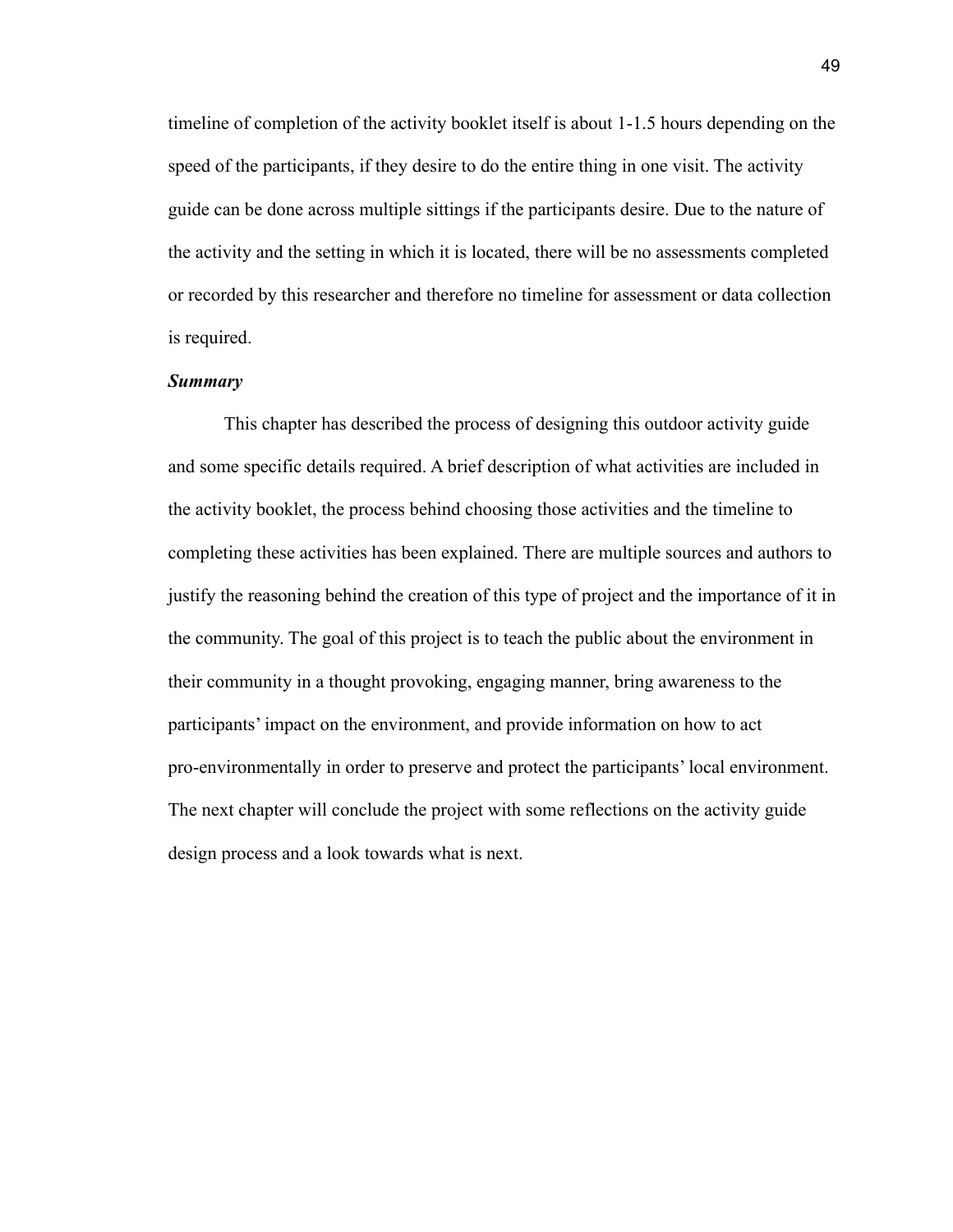## **CHAPTER FOUR**

# **Reflection**

# *Introduction*

The purpose of this capstone project was to provide a hands-on activity that aligns with my research question: *How does experiential education in a nature-based setting impact pro-environmental behaviors?* The project takes form as an interactive, informational activity booklet to be taken to a local park or natural area and enhance the visitors' experience while creating a connection to the land. The end goal of the project is to help members of the public to learn about their local environment, gain environmental literacy, and adopt pro-environmental behaviors. It was important to this researcher to attempt to bridge the gap between the city elements and natural elements of the Twin Cities, in order to inform the community that they have wild lands right in their backyards. Connecting people, especially youth, with their local environment in an engaging way is an important and necessary step to creating pro-environmental behaviors in future generations. Pro-environmental behaviors are important for us to adopt as they will help curb or potentially remedy the current environmental crisis we find ourselves in. This activity booklet is designed to be fun, educational, engaging, and inspire sustainable mindsets in the participants, therefore it includes necessary elements to ensure that information will be sustained and a connection to the natural spaces may occur.

The following chapter includes a section regarding myself as a researcher and writer, and what I learned from this experience of becoming familiar with a topic and developing an entire project for the community's use. Then comes a section where I revisit the literature review and touch on a few of the resources that proved most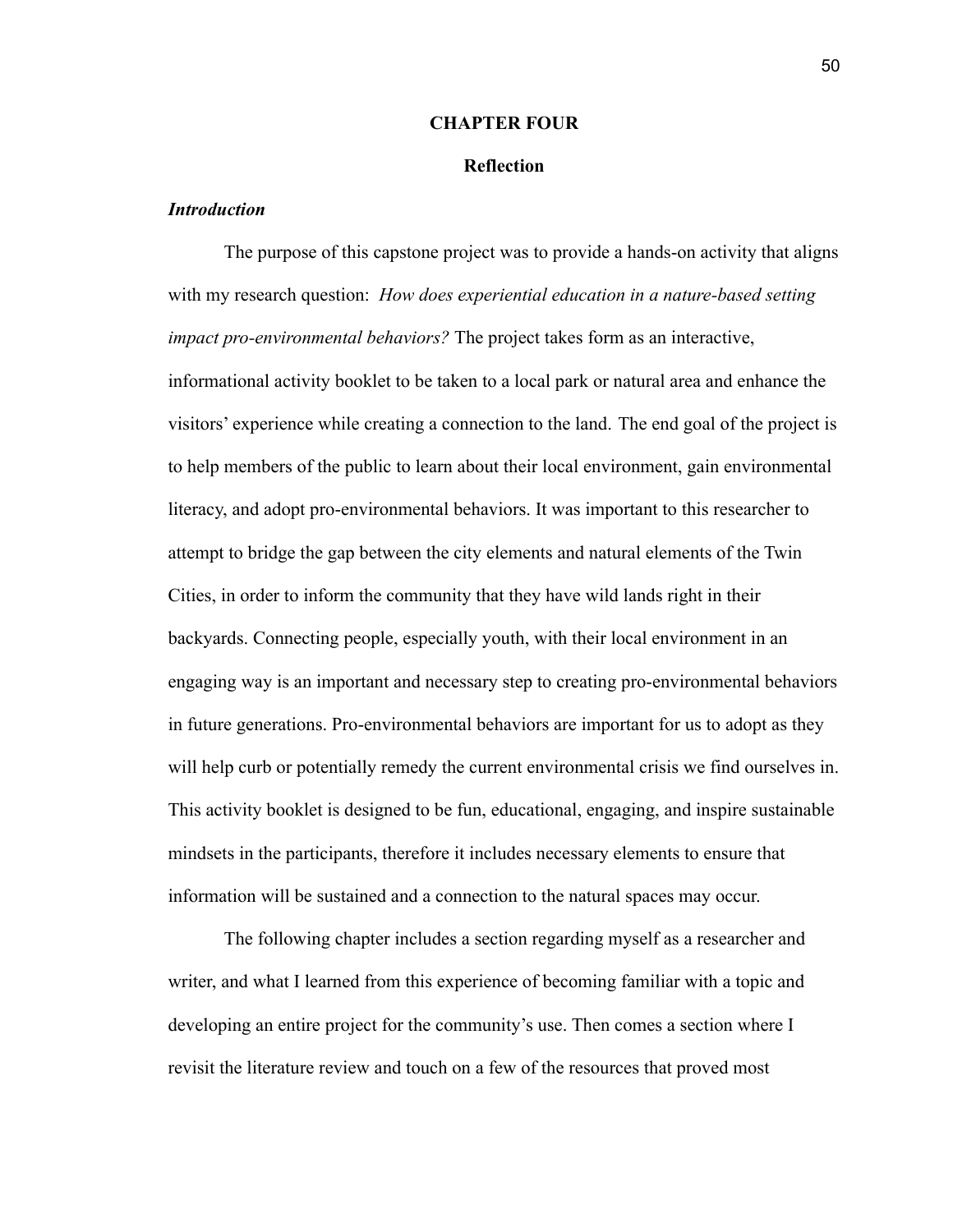important to my research and project, and any new connections made to the literature from the first three chapters. I will then touch on any limitations and implications my project may have, and any future research to be done or similar projects to create that could further the work put into this capstone. Lastly, I will describe how this project benefits the natural science and environmental education community and profession and conclude with where I can go from here and if this particular project could be used in my future career.

# *Major Learnings*

Completing this capstone project was a journey not for the faint of heart. The amount of patience, dedication, and belief in the process was grand. The trial and error of researching to find each specific detail to piece together the perfect backstory for the project artifact was one of the hardest parts, and also one of the best learning experiences. I learned early on that attention to detail would only benefit the project, but finding such specifics proved to be more time consuming than I first thought. Luckily, I had access to great support and a plethora of resources filled with every type of article or example I needed to complete my literature review and back up my thoughts and hypothesis throughout the project. Research was not particularly my favorite part of this process, but it is a great skill to acquire nevertheless.

The writing process taught me to appreciate drafting, and again furthered my ability to pay attention to detail. I've always felt like writing was my strength, and I was proud of my first drafts. The amount of writing however, was a bit more than I have been used to in the past, and this project pushed me to become better at time management and creating outlines to help keep me on track. The writing process was frustrating at times,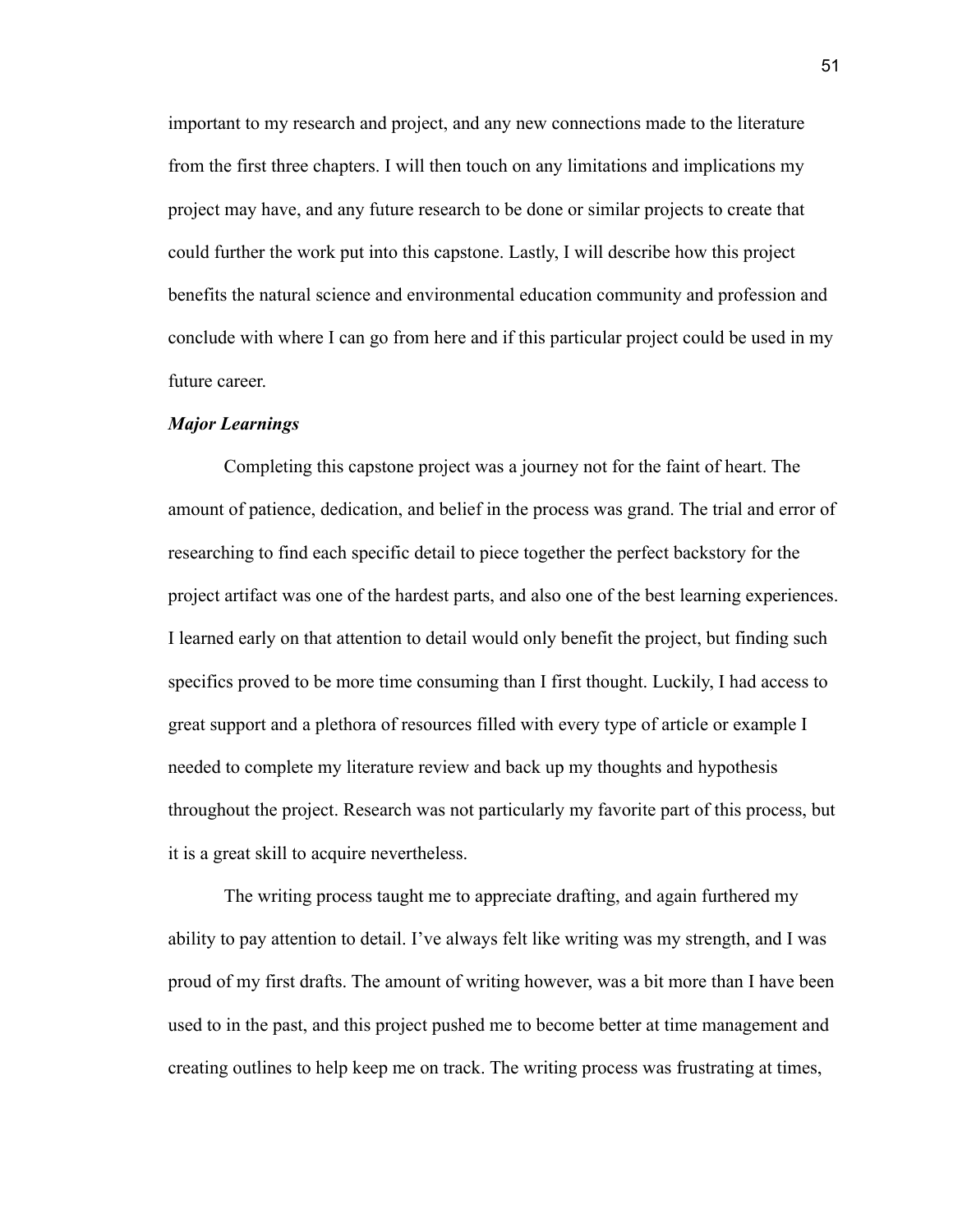but I learned to persevere and continue to just try, try to write even a paragraph, just to get the juices flowing and to show myself I could do something if I put my mind to it.

Lastly, I learned that it was easy to get sidetracked when researching for my topic. There were multiple avenues I could have taken to get to the final project, and the beginning of this capstone proved to be very difficult because of that. I learned how to decide what information was important for the project, and what information was exciting and should be followed up with during my personal time. Paring down sources and synthesizing the information to flow with the writing but also fit well with my research question was something that took practice, because there was so much useful information, I could have probably written a literature review twice the size as the one I turned in. I will be walking away from this capstone with a solid background in my subject and the confidence to use it in my future career.

In summary, my major learnings had mostly to do with acquiring new skills, and gaining confidence in my ability to complete this project and be a successful researcher and writer. Throughout the process I became more emotionally involved with my topic, experiential learning and outdoor education. I gained a deeper understanding and appreciation for this realm of education and a deeper understanding of myself as a writer, researcher, educator, and environmentalist.

#### *Revisiting the Literature Review*

After completing the project, there were two topics from the literature review that stood out as the most important to create my booklet: the impact of experiential education, and the importance of engaging youth. These topics led me to believe that my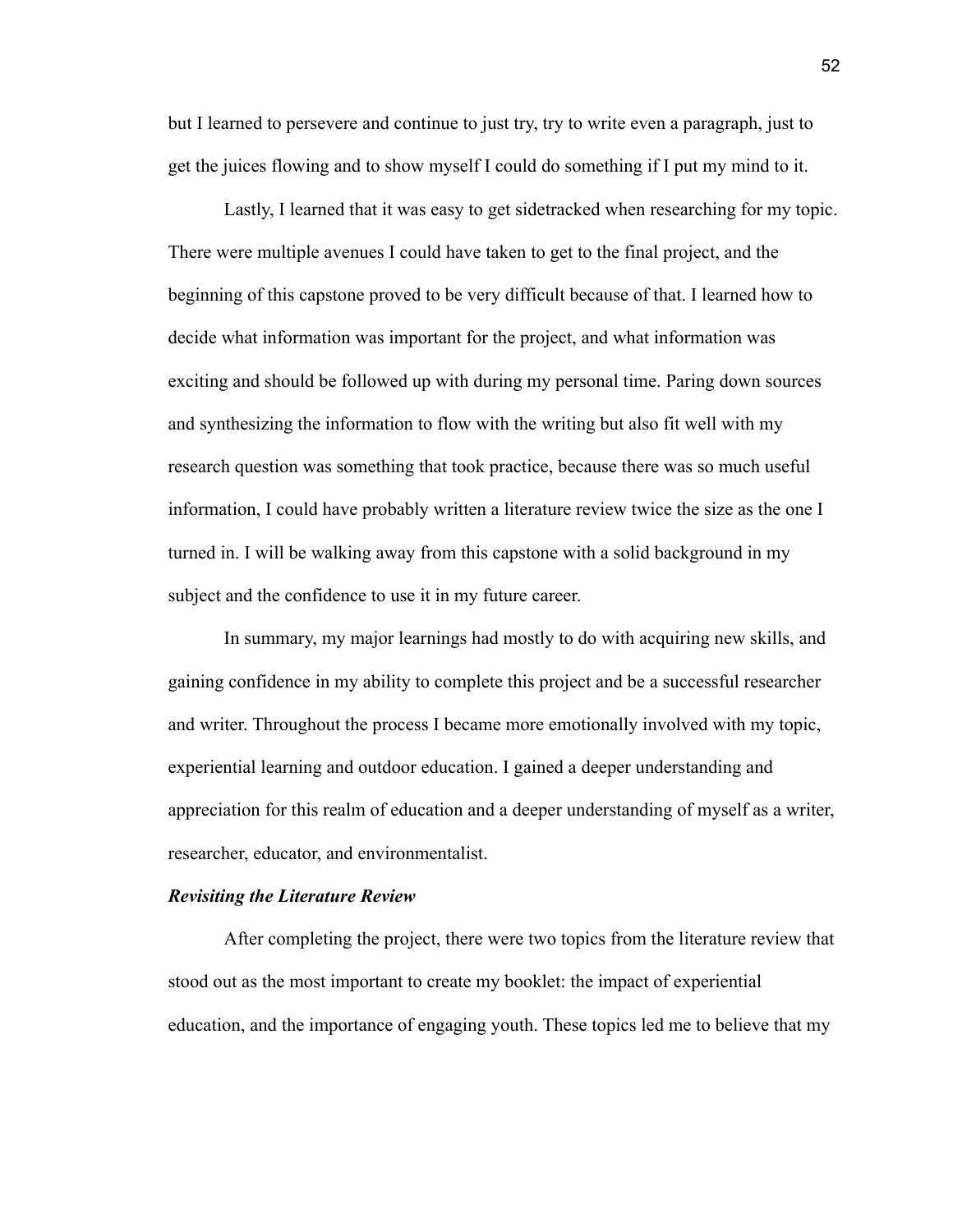booklet would produce the desired effect of impacting pro-environmental behaviors in a positive way.

The idea of experiential education is described as a method that guides learners through hands-on experiences and asks them to reflect on those experiences to increase their knowledge, develop skills, clarify values, and develop a sense of belonging to contribute to their communities (Moseley et al., 2019). The entire point of my capstone project was to create something that provided knowledge of the natural space in the participants' community, and incorporate activities that asked them to practice critical thinking, observational skills, and to reflect on their own experiences and the impact they make on the natural world. I feel as though I accomplished this with what I created. There are also three key elements that can lead to behavior changes regarding the environment when it comes to nature based learning experiences described by Chawla and Derr (2012). Those elements include extended duration, connection to the real world, and the active inclusion of the participant. By providing my participants with multiple activities that encourage them to spend an extended amount of time in their park, providing information to the connections between nature and the Twin Cities as well as asking the participant to reflect on their impact, and empowering the youth to lead the activities, I feel as though I have covered the three elements successfully.

The literature on youth engagement proved to be helpful and tied into my project quite well. Generally speaking, youth engagement is the participation and continuous involvement of a youth in activity that has a main focus outside of themselves (Riemer et al., 2013). My capstone project suggested that the youth lead the activities and take on the role of the teacher. The activities encourage active participation, and keeps the focus on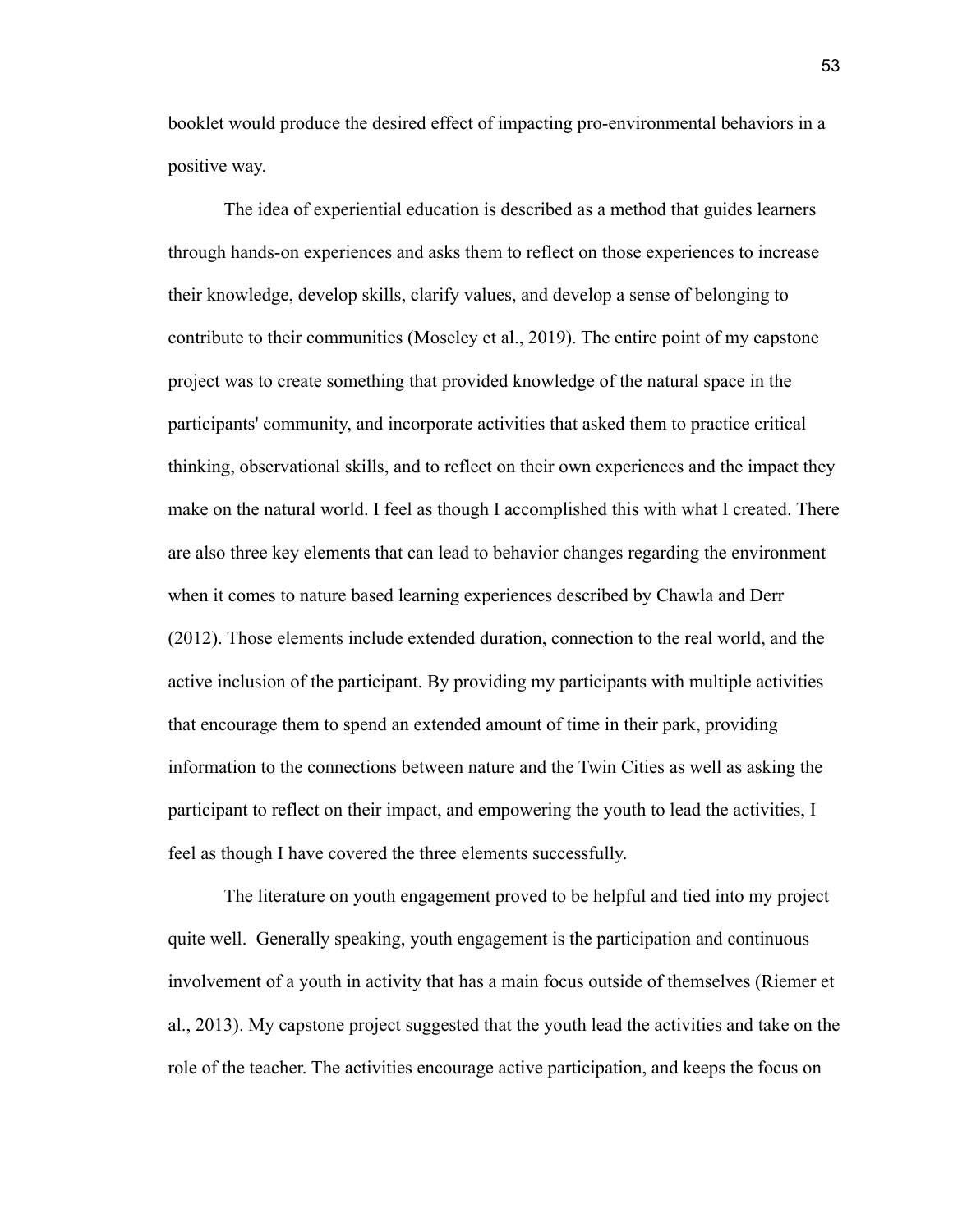the surrounding environment for prolonged periods of time. The activities include components of inquiry-based and discussion-based learning as well, which are two successful aspects of keeping youth engaged. *Inquiry-based learning* is a strategy of active learning that requires the learner to use their knowledge to pose questions or problems and participate in the investigation cycle (Kang & Keinonen, 2017; Monroe et al., 2015). This is accomplished by activities that promote the use of senses and observational skills, as well as changing the perspective of the participant to achieve a task. *Discussion-based learning* essentially gives students the opportunity to talk through complex topics, or topics they have been inquiring about on their own (Kang  $\&$ Keinonen, 2017). This is accomplished through discussion prompts that encourage the adults and youth to reflect on activities, or to discuss dense subjects such as pollution or ecology.

A new connection was made through the creation of my booklet as well. I stumbled across the idea that a positive personal experience in nature could lead to community action in pro-environmental and sustainable behaviors. When it comes to connecting time in nature with pro-environmental behaviors, what matters most is that the experiences in nature are perceived to be positive ones (Broom, 2017; Chawla  $\&$ Derr, 2012). My capstone project provides a fun, easy, and familial experience for the participant in a park or natural area that they most likely feel comfortable in. It has been found that any past experience in nature with family members was "positively correlated with a willingness to commit to private behaviors on behalf of nature, such as installing solar panels or water flow regulators at home" (Chawla & Derr, 2012, p. 9). These experiences can then lead to a type of pro-environmental behavior called curtailment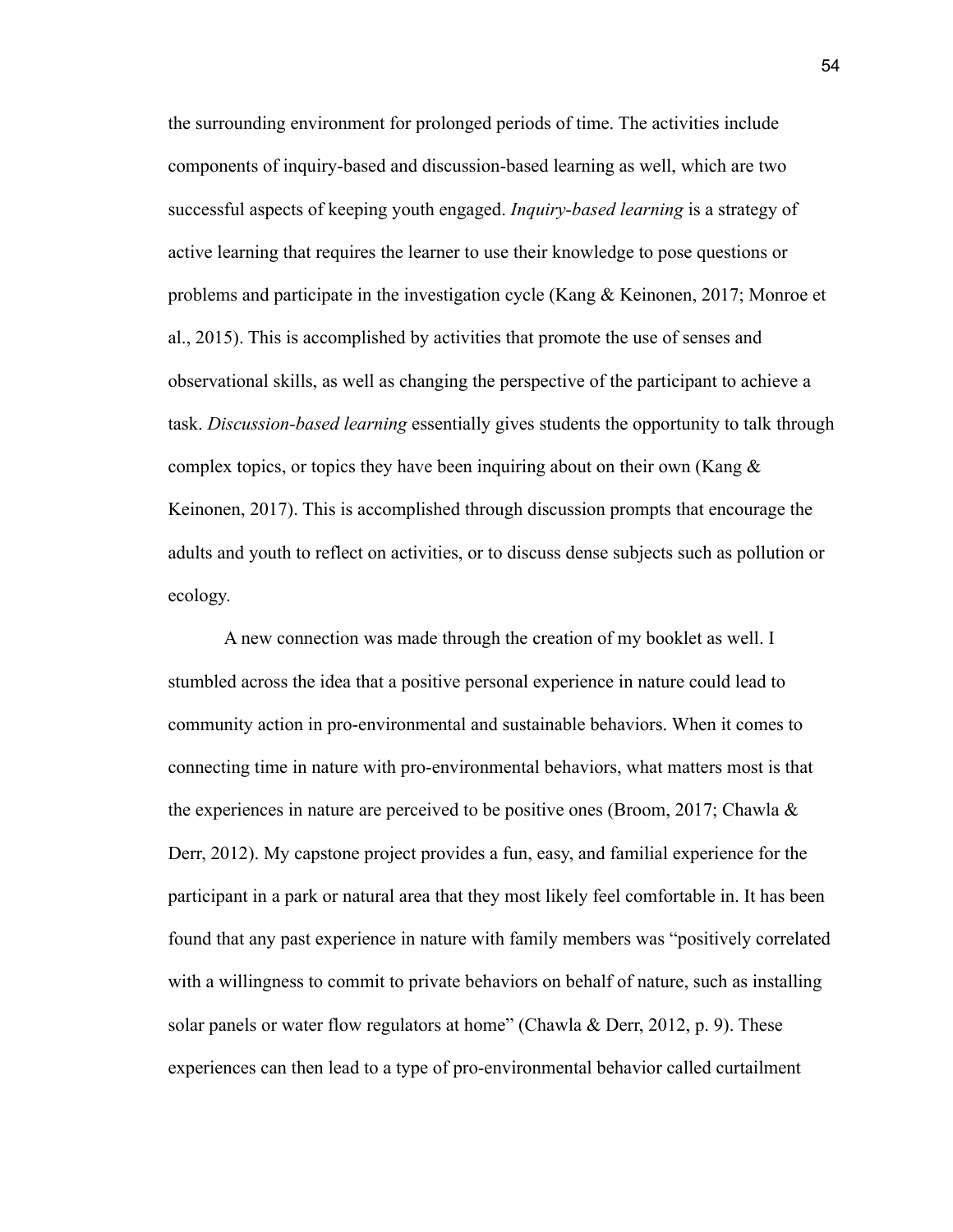behaviors. Curtailment behaviors include those that promote changes in routine, and are recurrent behaviors that cause a reduction of consumption (Schultz & Kaiser, 2012). These behaviors can turn into community based events and mindsets, as people like to connect with like minded individuals within their community. While researching for the booklet, I came across multiple organizations within Minnesota and Minneapolis that focus on community engagement, working together to solve pollution and climate change problems, and promoting and teaching sustainable behaviors. After realizing this connection, I added many resources at the end of the booklet encouraging families to engage with activities or organizations that could assist them in making positive sustainable changes and foster pro-environmental behaviors.

In summary, the sections of the literature review that proved to be most helpful and important were those of experiential learning and actively engaging youth in activities. These two ideas are the most important aspects of promoting pro-environmental behaviors in the participants in this researcher's opinion. Encouraging those pro-environmental behaviors in the youth and their families could in turn connect them to a larger community that participates in the same behaviors and works to make a positive impact on the environment at a larger scale. Next, I will discuss possible implications and limitations of my capstone project.

#### *Implications and Limitations*

There are a few possible implications of the creation of this project. In theory it would be distributed to the public, and would therefore affect them the most. Participation in these activities could lead to creating passion for the outdoors in those who may not have had it before, or lead to the desire to learn more about the natural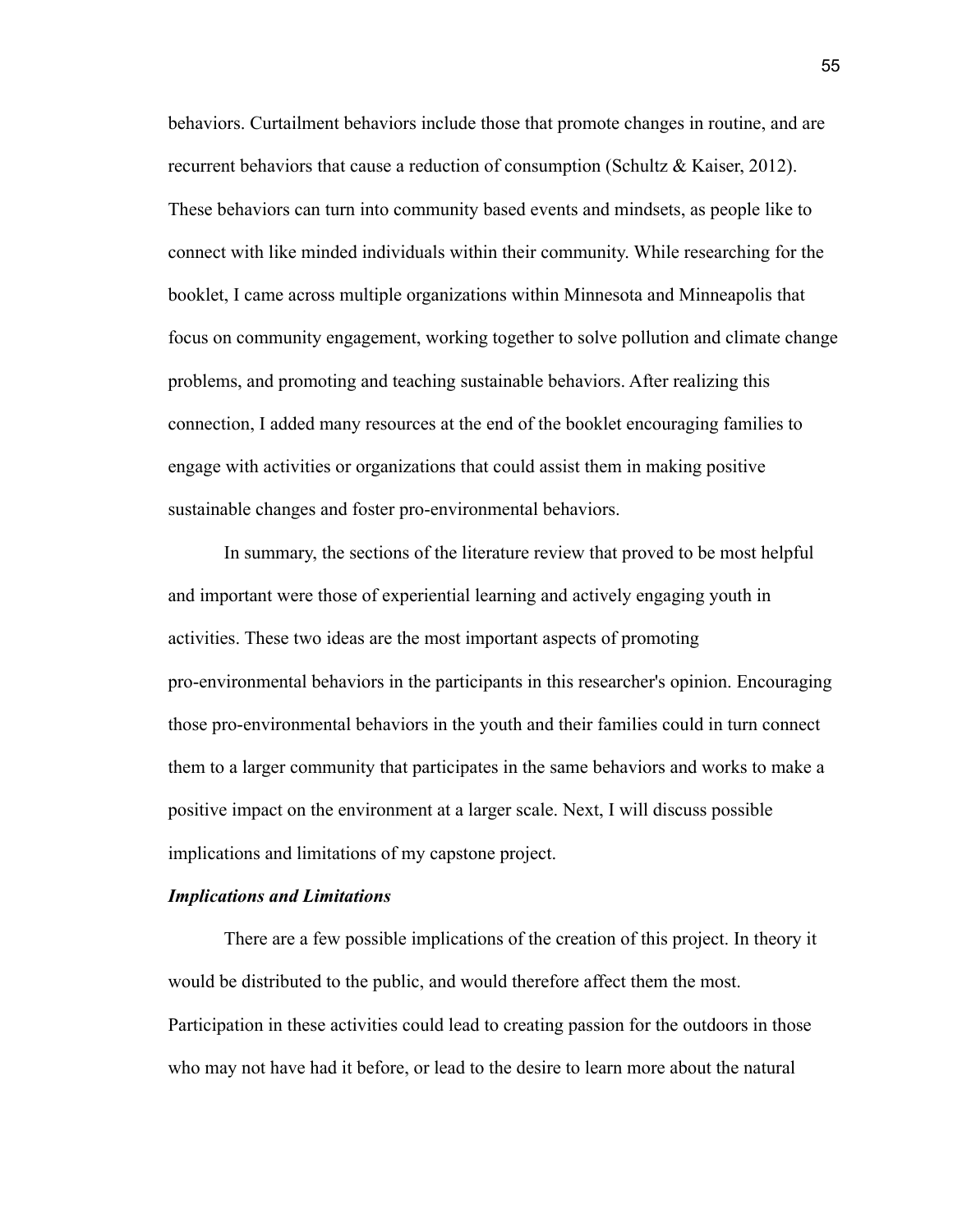world through similar programs and experiences. The knowledge gained and connection made through these activities could lead families or individuals to begin advocating for positive environmental policies, or policies regarding natural resources and pollution. The goal of this project is to inspire these types of actions and create citizens who are more connected to the natural world around them.

There are some limitations that come with this project, however. First off, it may not actually be used by the public due to my inability to distribute it to the appropriate places. I do not have a connection to the parks system nor any nature centers as a way of getting this booklet into the public eye at this point in time. I do not have an online platform to distribute the booklet either. Another limitation is that the information about the flora and fauna provided in the booklet is mostly only applicable to the areas surrounding the Mississippi river. There is some crossover with other parts of the state, and most of the activities could be adapted to be used elsewhere, but in its current format it would not be useful outside of the greater metro area. The historical information provided in the booklet is focused only on the Twin Cities and the development of the river in this area.

In summary, there are multiple positive implications to the creation of this booklet, but the limitation of being unable to distribute may mean that said implications are never experienced. It is my goal to one day use this booklet in my career, or adapt it to fit the needs of the area I end up in. Despite the limitations, the project and booklet have only good intentions for educating the public and fostering care and passion for the natural world within the Twin Cities.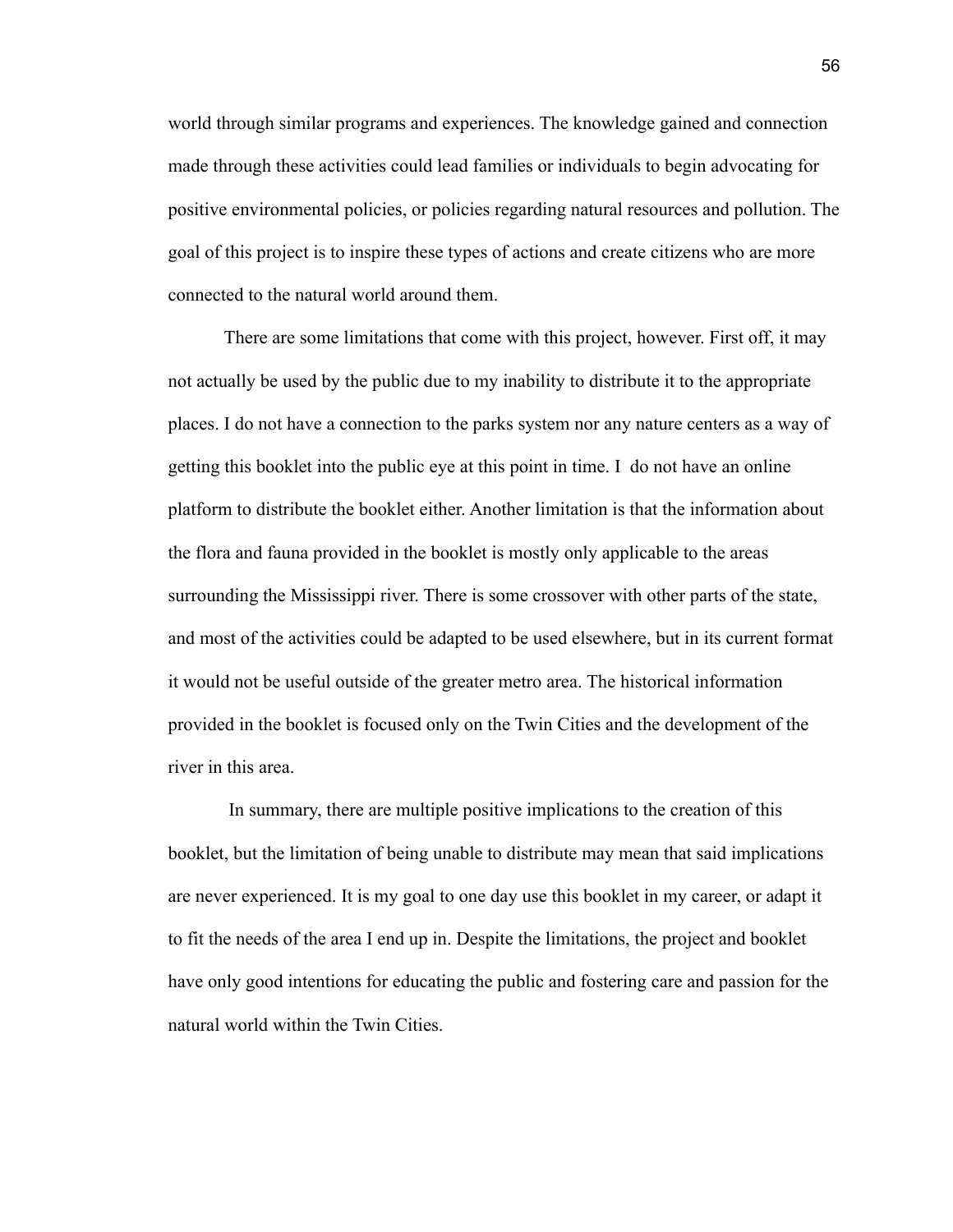#### *Future Research & Benefits to the Profession*

My capstone project could be taken in a couple of different directions to further the research or further the impact of the type of information and activities provided. One avenue is to create a similar nature-based activity booklet that coincides with the state's academic learning standards used in classrooms, but adapted for hands-on, outdoor education. This type of project would require research of the state standards, and possibly examples of similar work done by others. These booklets could be used within school grounds if they are located near more natural areas vs. an inner city, or it could be adapted for different types of field trips.

Another avenue to be taken into consideration would be one of specific community engagement programming. The curriculum provided in this type of booklet would be based on a specific event happening in a community or park such as earth day, river cleanups, introducing a new park to a city, or as a tool to engage community members who may not normally participate in outdoor education activities. Each booklet type would be tailored to specific needs and would all differ a little based on where it was being used. A template could be created for wider distribution and use as well.

The last potential avenue would be based on the recording of data from the use of the booklet I created. If I were to have the ability to distribute the booklets into the community and they were actually used, I could add a survey website at the end of the booklet inviting participants to answer some questions about the activities and their time spent at a park. I could theoretically use that data to fine tune the booklets with information relevant to the participants based on their answers and needs. I could also ask the participants to note any behavior changes they may attempt after participating in the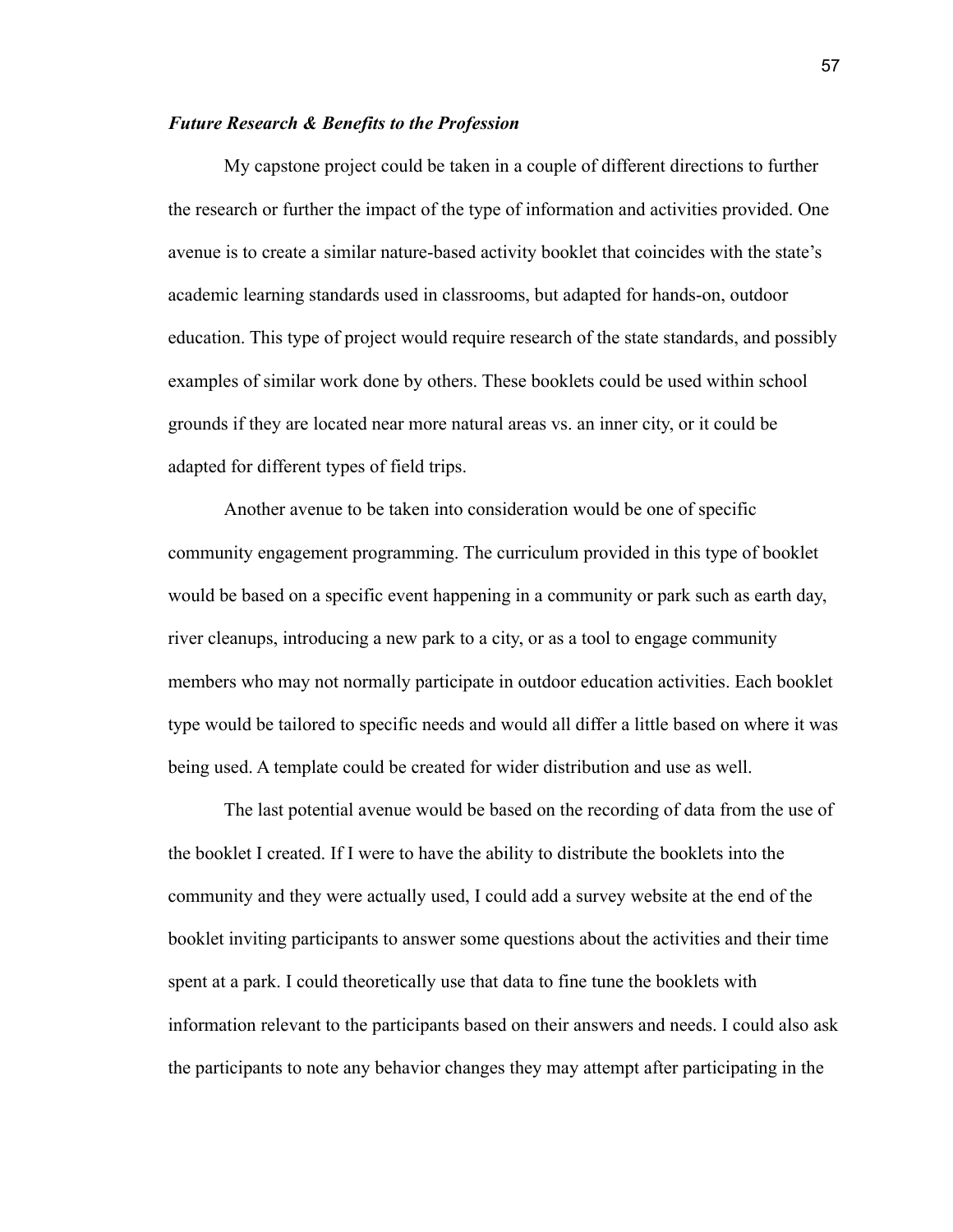activities, but it would be a little precarious and based on the willingness of the public to answer, and keep up with any types of responses made to the survey.

In summary, my capstone project idea could be taken in a few different directions if myself or another desired to make the booklet more specific to certain needs such as a supplemental school material based on state academic standards, or specific community events that require information about one park, or one event, instead of a blanket area like the entire Mississippi river front in the Twin Cities. If I were able to distribute the booklets, data collection could be possible to fine tune the current booklet as well.

#### *Benefits to the Profession*

There are many reasons why I feel my project benefits the natural science and environmental education field. First, the booklet provides a different type of learning style than ones found in schools or in structured nature programming. It is interactive and casual, allowing the participants to go at their own pace. This is beneficial because it provides a non-intimidating way to engage people in outdoor education. Second, the booklet and others like it are more accessible to the public than certain programs provided in schools or museums. After school or extracurricular activities based in nature education may cost extra to participate in, as do most museums and environmental learning centers. Free programming benefits the profession by getting the information out to more people, and to those who may not have had access to the programs that cost money. The more that people understand and interact with nature, the more willing they are to protect it and look into nature based careers. Third, the booklet furthers the idea that hands-on learning and engagement is beneficial to the field and for shaping positive mindsets about the environment. It creates more awareness of the natural environment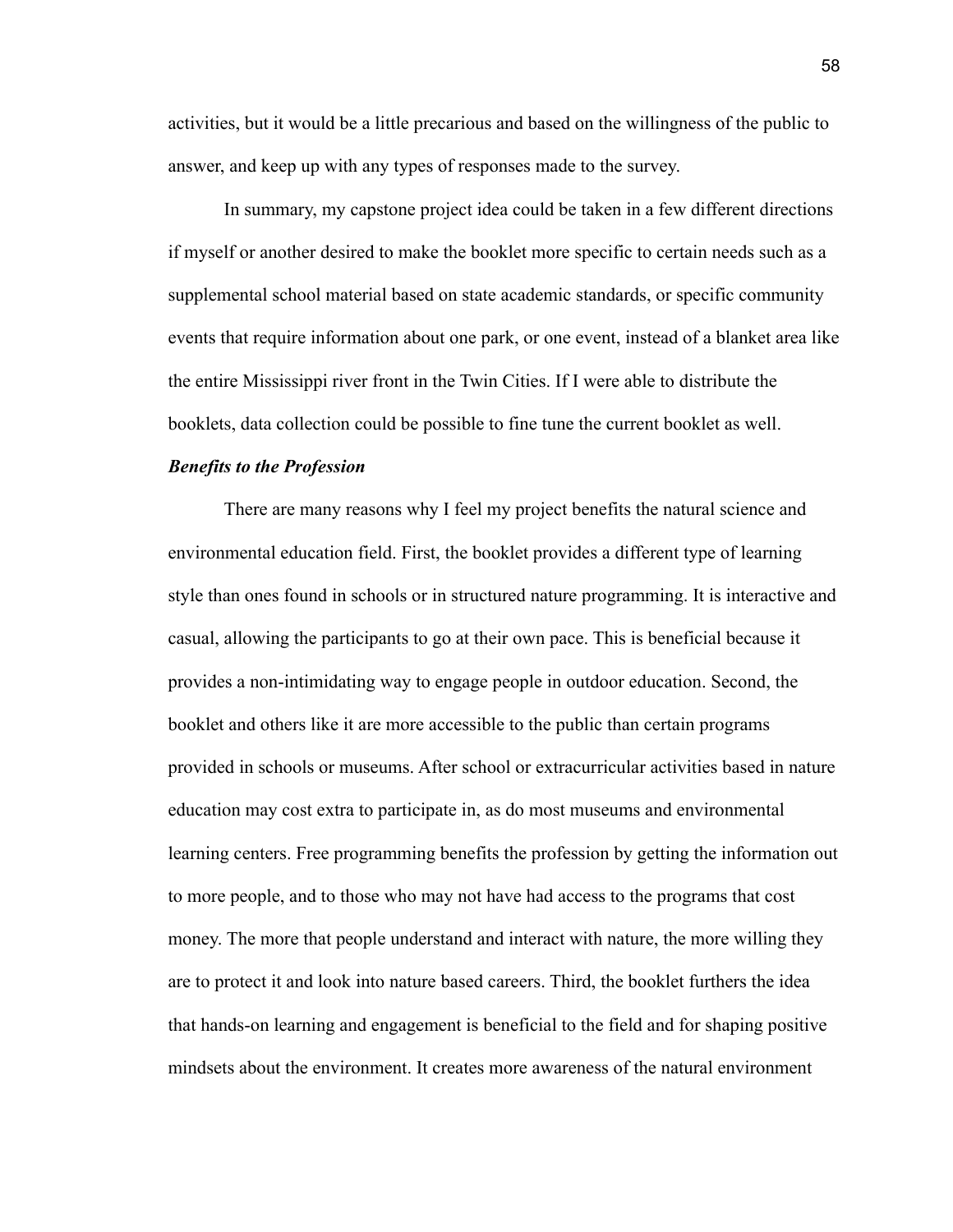within and surrounding the Twin Cities which again could turn into more people searching for natural science and education career paths if their interests were peaked enough by the materials in the booklet and the experience it provided them within the parks. Lastly, this booklet and others like it allow information about a specific park or area to be distributed to the public. Nature centers or community parks could tailor the booklet to their needs and attract more foot traffic, volunteers, and program participants. Many nature centers acquire visitors and program participants through word of mouth, and this activity booklet and others like it would be something families and friends could talk about and share.

In summary, my capstone project benefits the profession of natural science and environmental education by providing a community with a free, educational resource that is meant to engage them in hands-on activities while outside, furthering the concept of experiential learning in the field. It provides information for participants to become more environmentally aware and literate, and connects them with resources that may further their findings and budding passion for the outdoors if they choose to do so.

# *Conclusion*

The purpose of this capstone project was to provide a hands-on activity that embodies my research question: *How does experiential education in a nature-based setting impact pro-environmental behaviors?* Through an intensive researching and writing period that taught me multiple new skills, and weeks of detailed creativity, a booklet was produced that successfully represents elements of experiential learning, active youth engagement, natural science, and sustainability behaviors. The literature I researched on experiential learning, pro-environmental behaviors, and civic youth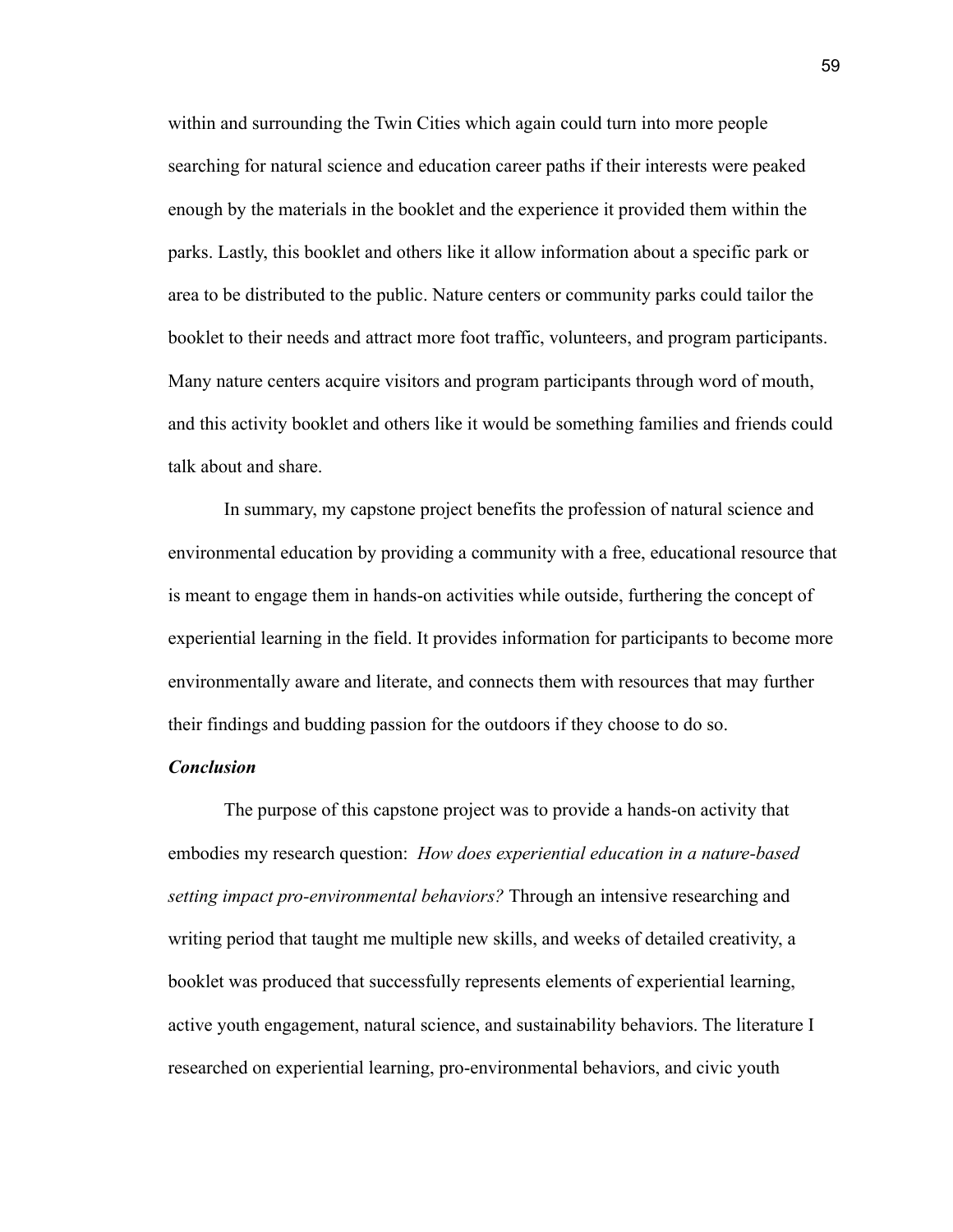engagement proved to be the most helpful for the creation of my booklet. This booklet would benefit the public in the Twin Cities by teaching them about nature, ecology, and sustainability, and encourage them to care for their natural areas and take sustainable steps in their own lives. Unfortunately at this time there is nowhere for me to distribute the booklets, therefore it will not be used by the public at this time. Despite that, the booklet, or the idea of it at least, still benefits the natural science and environmental education profession by providing an accessible, easy, and fun form of environmental education to inform and motivate the public.

Moving forward from the capstone project, I plan to use my research and project to further my career. If I am to find myself in a nature center, nature school, or science classroom, I can adapt this booklet to fit the needs of each place. It will showcase my abilities to future employers and provide a jumping off point for any future projects or research I may take on in the future regarding this topic. I can also attempt to connect with local nature centers, city parks, or community centers and ask them to distribute my booklet there in the hopes that all my hard work will pay off by educating families while they enjoy themselves in the beauty of nature in our cities.

Rachel Carson, the American marine biologist who helped advance the global environmental movement, once said, "The more clearly we can focus our attention on the wonders and realities of the universe about us, the less taste we shall have for destruction" (1962). My goal while creating this project was to teach the public about the environment in their community in a thought provoking, engaging manner, bring awareness to the participants' impact on the environment, and provide information on how to act pro-environmentally in order to preserve and protect the participants' local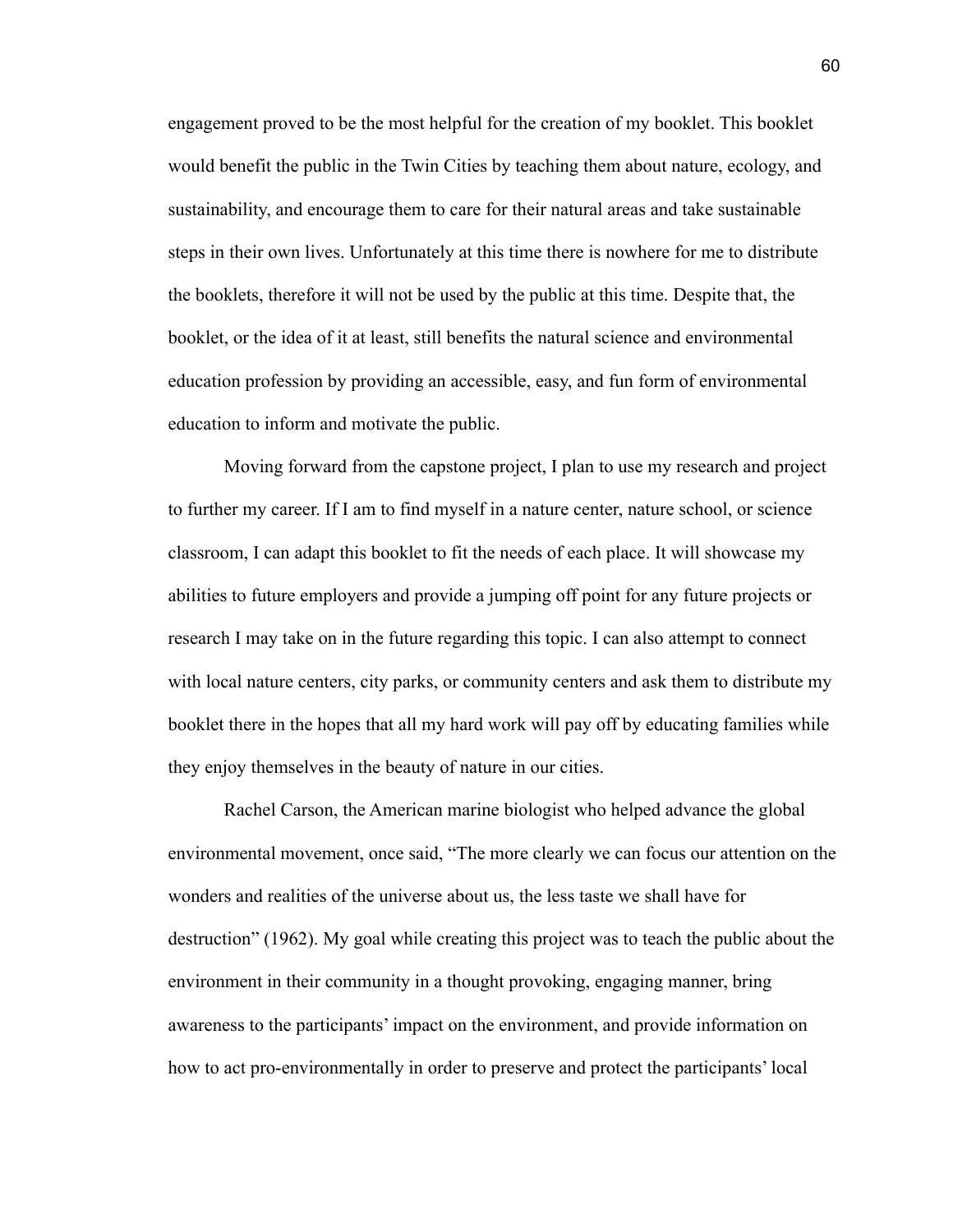environment. By creating a booklet focused on a particular part of the Mississippi River and providing detailed, hands-on activities, I encourage the participants to slow down and appreciate the natural beauty in their own backyards. By enabling these behaviors, it is the hope that the participants will feel inclined to protect the earth a little more, and harm her a little less.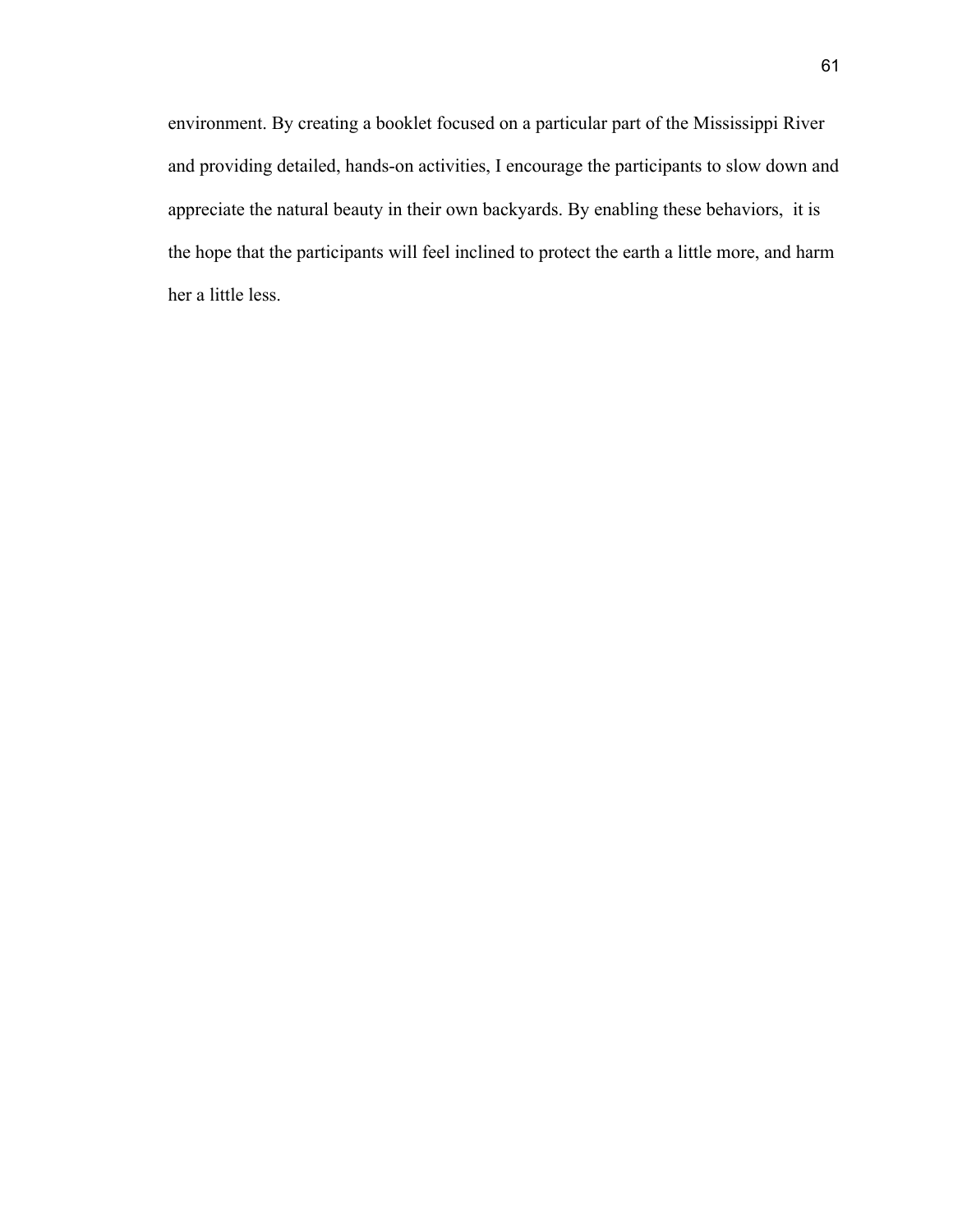#### **REFERENCES**

- Asah, S. T., Bengston, D. N., Westphal, L. M., & Gowan, C. H. (2017). Mechanisms of children's exposure to nature: Predicting adulthood environmental citizenship and commitment to nature-based activities. *Environment and Behavior*, *50*(7), 807–836. doi: 10.1177/0013916517718021
- Balundė, A., Perlaviciute, G., & Truskauskaitė-Kunevičienė, I. (2020). Sustainability in youth: Environmental considerations in adolescence and their relationship to pro-environmental behavior. *Frontiers in Psychology*, *11*. doi: 0.3389/fpsyg.2020.582920
- Bellino, M. E. (2016). *Critical youth participatory action research to reimagine environmental education with youth in urban environments* [Doctoral dissertation, The City University of New York City] *CUNY Academic Works*[https://academicworks.cuny.edu/gc\\_etds/1448](https://academicworks.cuny.edu/gc_etds/1448)
- Bellino, M. E., & Adams, J. D. (2017). A critical urban environmental pedagogy: Relevant urban environmental education for and by youth. *The Journal of Environmental Education, 48*(4), 270–284. doi: 10.1080/00958964.2017.1336976
- Broom, C. (2017). Exploring the relations between childhood experiences in nature and young adults' environmental attitudes and behaviours*. Australian Journal of Environmental Education*, *33*(1), 34–47. doi: 10.1017/aee.2017.1
- Browne, L.P., Gillard, A., & Garst, B.A., (2019). Camp as an institution of socialization: Past, present, and future. *Journal of Experiential Education. 42*(1), 51-64. doi:10.177/105382591820369

Carson, R. (2002). *Silent Spring* (Anniversary ed.). Mariner Books.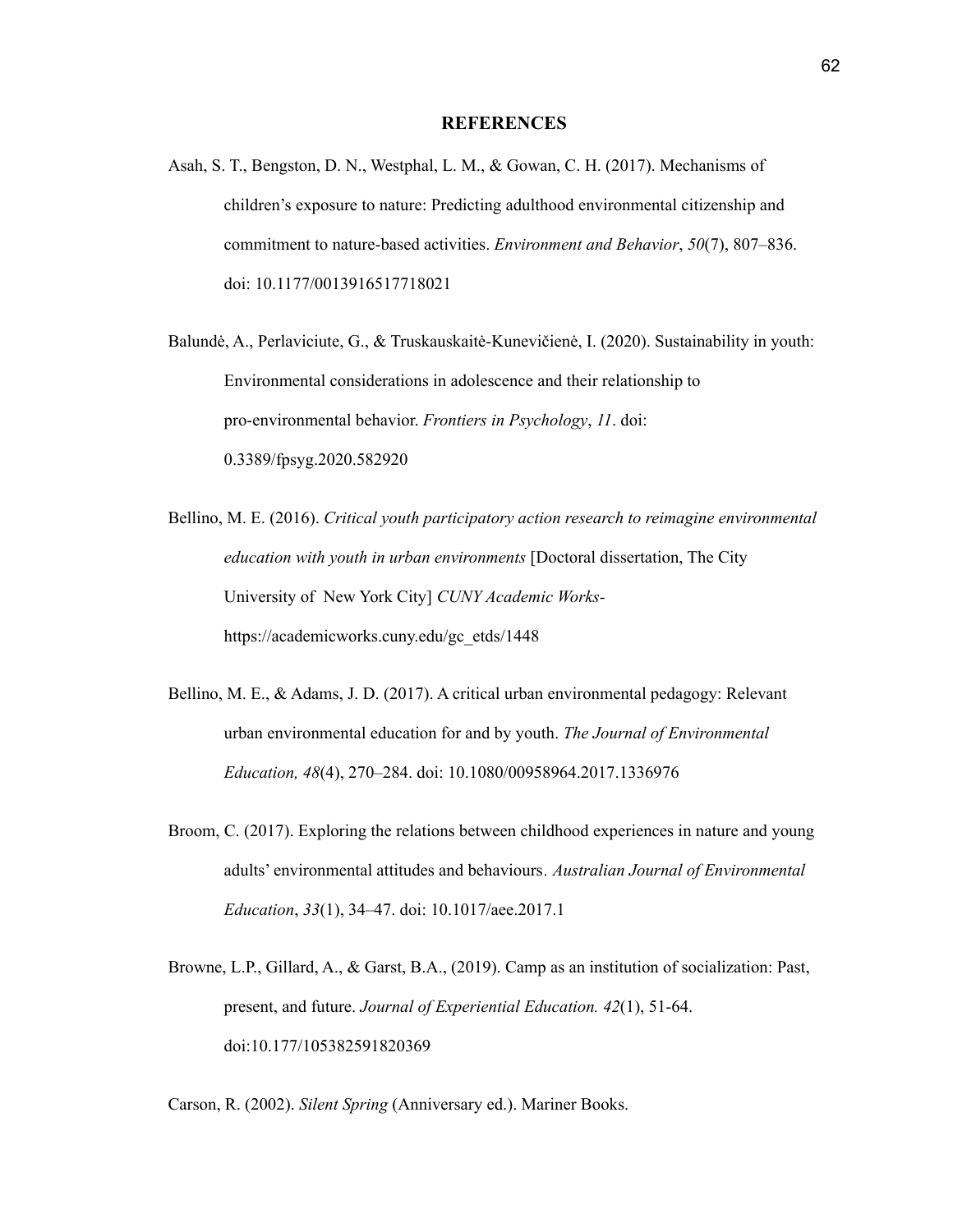- Chawla, L. (2006) Research methods to investigate significant life experiences: Review and recommendations. *Environmental Education Research*, *12*(3-4), 359-374, doi: 10.1080/13504620600942840
- Chawla, L., & Derr, V. (2012). The development of conservation behaviors in childhood and youth. *Oxford Handbooks Online*. doi: 10.1093/oxfordhb/9780199733026.013.0028
- Dieser, O., & Bogner, F. X. (2016). Young people's cognitive achievement as fostered by hands-on-centered environmental education. *Environmental Education Research, 22*(7), 943-957. doi:10.1080/13504622.2015.1054265
- Disinger, J. F., & Roth, C. E. (1992, November). *ED351201* Environmental Literacy*. Eric/CSMEE Digest.*www.eric.ed.gov.
- Dresner M, Gill M. (1994) Environmental education at summer nature camp. *Journal of Environmental Education*. *25*(3):35. doi:10.1080/00958964.1994.9941956
- Kang, J., & Keinonen, T. (2017). The effect of student-centered approaches on students' interest and achievement in science: Relevant topic-based, open and guided inquiry-based, and discussion-based approaches. *Research in Science Education (Australasian Science Education Research Association)*, *48*(4), 865–885. Doi: 10.1007/s11165-016-9590-2
- Kolb, D. (1984). *Experiential learning: Experience as the source of learning and development.* Prentice Hall
- [Levy,](https://naaee.org/eepro/research/library/search?cid%5B%5D=5039) A., [Orion,](https://naaee.org/eepro/research/library/search?cid%5B%5D=4116) N., & [Leshem,](https://naaee.org/eepro/research/library/search?cid%5B%5D=5040) Y.. (2018). Variables that influence the environmental behavior of adults. *Environmental Education Research*, *24*(3), 307 - 325. doi[:10.1080/13504622.2016.1271865](https://doi.org/10.1080/13504622.2016.1271865)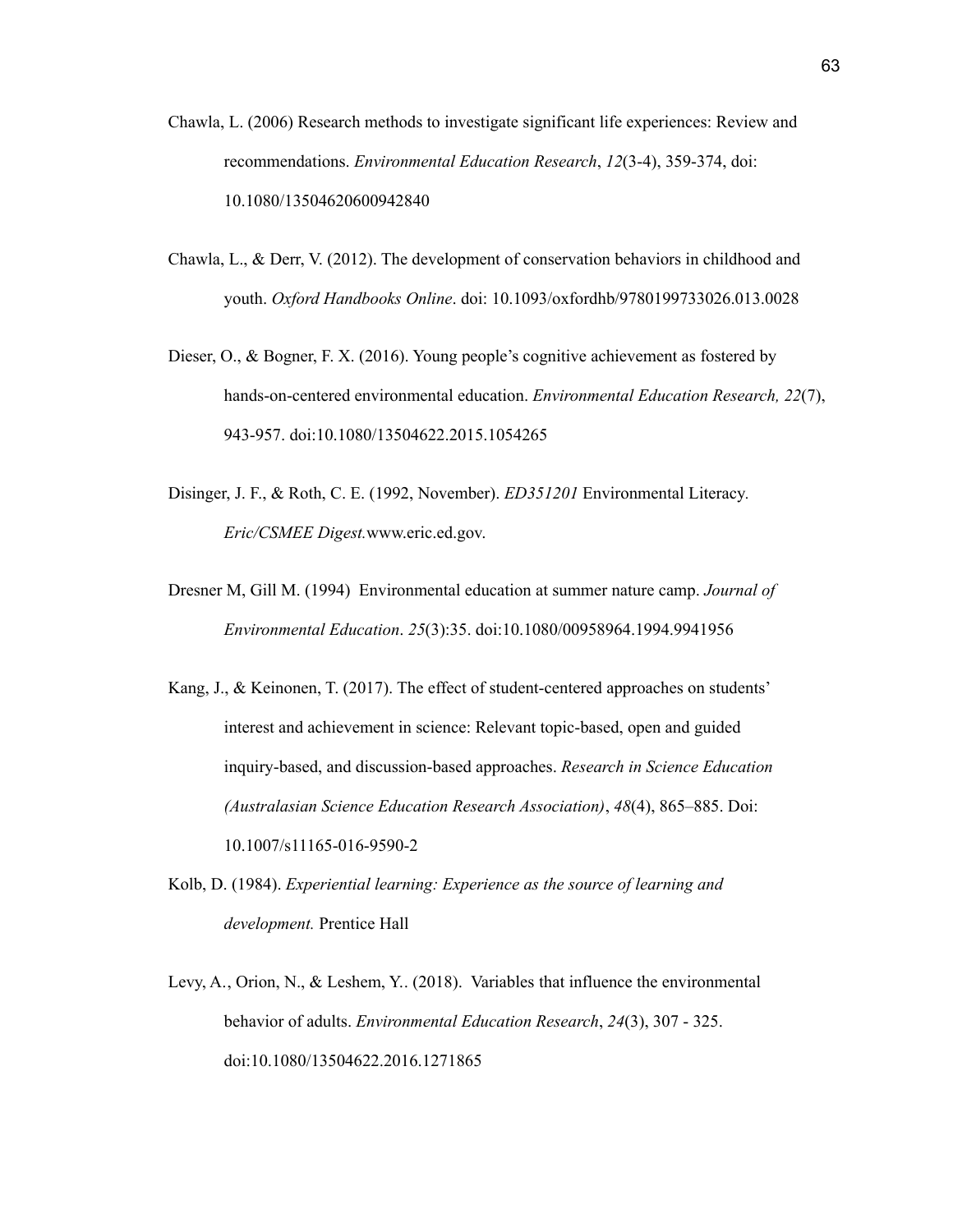- Louv, R. (2006). *Last child in the woods: Saving our children from nature deficit disorder*. Algonquin Books of Chapel Hill.
- Monroe, M. C., Biedenweg, K., & Wojcik, D. J. (2015). *Across the Spectrum.* (M. E. Kransy, Ed.) (2nd ed.). North American Association for Environmental Education
- Moseley, C., Summerford, H., Paschke, M., Parks, C., & Utley, J. (2019). Road to collaboration: Experiential learning theory as a framework for environmental education program development. *Applied Environmental Education & Communication*, *19*(3), 238–258. doi: 10.1080/1533015x.2019.1582375
- NEEF. (2015) *Environmental Literacy in the United States: An agenda for leadership in the 21st century*. Washington, DC: National Environmental Education Foundation.
- Riemer, M., Lynes, J., & Hickman, G. (2013). A model for developing and assessing youth-based environmental engagement programmes. *Environmental Education Research*, *20*(4), 552–574. doi: 10.1080/13504622.2013.812721
- Rose, J., & Paisley, K. (2012). White privilege in experiential education: A critical reflection. *Leisure Sciences*, *34*(2), 136–154. doi: 10.1080/01490400.2012.652505
- Schultz, P. W., & Kaiser, F. G. (2012). Promoting pro-environmental behavior. *Oxford Handbooks Online*. doi: 10.1093/oxfordhb/9780199733026.013.0029
- Simmons, B., & Archie, M. (2010). *Excellence in environmental education: Guidelines for learning (K-12)*. North American Association for Environmental Education.
- Skar, M., Gundersen, V., O'Brien, L., (2016). How to engage children with nature: Why not just let them play? *Children's Geographies*, *14*(5), 527-540